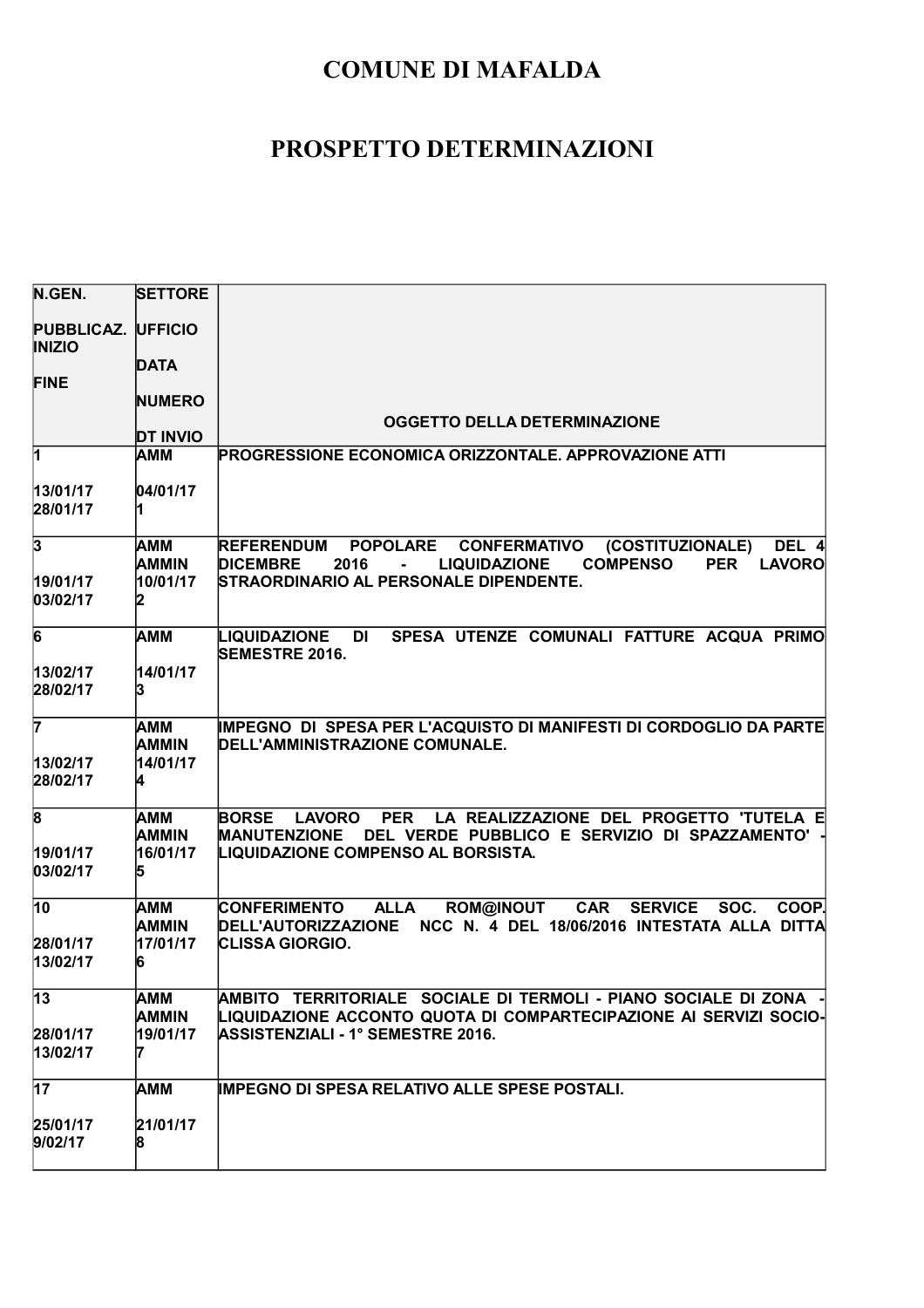| $\overline{19}$       | AMM                 | LIQUIDAZIONE SPESA PER IMMATRICOLAZIONE (ISCRIZIONE USUFRUTTO)<br><b>DELLO SCUOLABUS.</b>                                                                             |
|-----------------------|---------------------|-----------------------------------------------------------------------------------------------------------------------------------------------------------------------|
| 13/02/17<br>28/02/17  | 25/01/17            |                                                                                                                                                                       |
| $\overline{21}$       | AMM<br>AMMIN        | CONCESSIONE USO TEMPORANEO LOCULI CIMITERIALI DI CUI ALL'AVVISO<br><b>PUBBLICO DELL'11/10/2013.</b>                                                                   |
| 03/02/17 <br>18/02/17 | 27/01/17<br>10      |                                                                                                                                                                       |
| 22                    | АММ                 | <b>USO</b><br>DI UN LOCULO NEL CIMITERO<br><b>TEMPORENEO</b><br><b>ICONCESSIONE</b><br><b>AD</b><br>COMUNALE AL SIG. DI PIETRO LEONARDO.                              |
| 13/02/17<br>28/02/17  | 27/01/17<br>11      |                                                                                                                                                                       |
| 23                    | AMM<br>AMMIN        | LA REALIZZAZIONE DEL PROGETTO 'TUTELA E<br><b>BORSE</b><br><b>PER</b><br><b>LAVORO</b><br><b>MANUTENZIONE</b><br><b>DEL</b><br>VERDE PUBBLICO E SERVIZIO SPAZZAMENTO' |
| 07/02/17<br>22/02/17  | 28/01/17<br>12      | LIQUIDAZIONE COMPENSO AL BORSISTA.                                                                                                                                    |
| 25                    | AMM                 | IMPEGNO DI SPESA RELATIVO ALLE SPESE POSTALI.                                                                                                                         |
| 13/02/17<br>28/02/17  | 30/01/17<br>13      |                                                                                                                                                                       |
| 28                    | AMM<br>AMMIN        | <b>IMPEGNO</b><br><b>SPESA</b><br><b>PER</b><br><b>SERVIZIO</b><br><b>MENSA</b><br><b>PRESSO</b><br><b>LA SCUOLA</b><br>DI<br>DELL'INFANZIA.                          |
| 07/02/17<br>22/02/17  | 02/02/17<br>14      |                                                                                                                                                                       |
| 30                    | AMM                 | NOLEGGIO FOTOCOPIATRICI - LIQUIDAZIONE COPIE PRODOTTE PERIODO<br>30.09.2016 - 31.12.2016                                                                              |
| 18/02/17<br>06/03/17  | 06/02/17<br>15      |                                                                                                                                                                       |
| 31                    | АММ<br><b>ECONO</b> | <b>IMPEGNO DI SPESA PER LE SPESE D'UFFICIO</b>                                                                                                                        |
| 14/02/17<br>01/03/17  | 02/02/17<br>16      |                                                                                                                                                                       |
| 38                    | АММ<br>AMMIN        | LIQUIDAZIONE  DI SPESA RELATIVA AL SERVIZIO MENSA PRESSO LA SCUOLA<br>DELL'INFANZIA.                                                                                  |
| 14/02/17<br>01/03/17  | 07/02/17<br>17      |                                                                                                                                                                       |
| 44                    | AMM<br>AMMIN        | LIQUIDAZIONE<br><b>DI</b><br><b>SPESA</b><br><b>RIGUARDANTE</b><br>IL.<br>SERVIZIO DI<br>SEPPELLIMENTO, MANUTENZIONE, GESTIONE E CUSTODIA DEL CIMITERO                |
| 18/02/17<br>06/03/17  | 14/02/17<br>18      | - PERIODO SETTEMBRE/DICEMBRE 2016.                                                                                                                                    |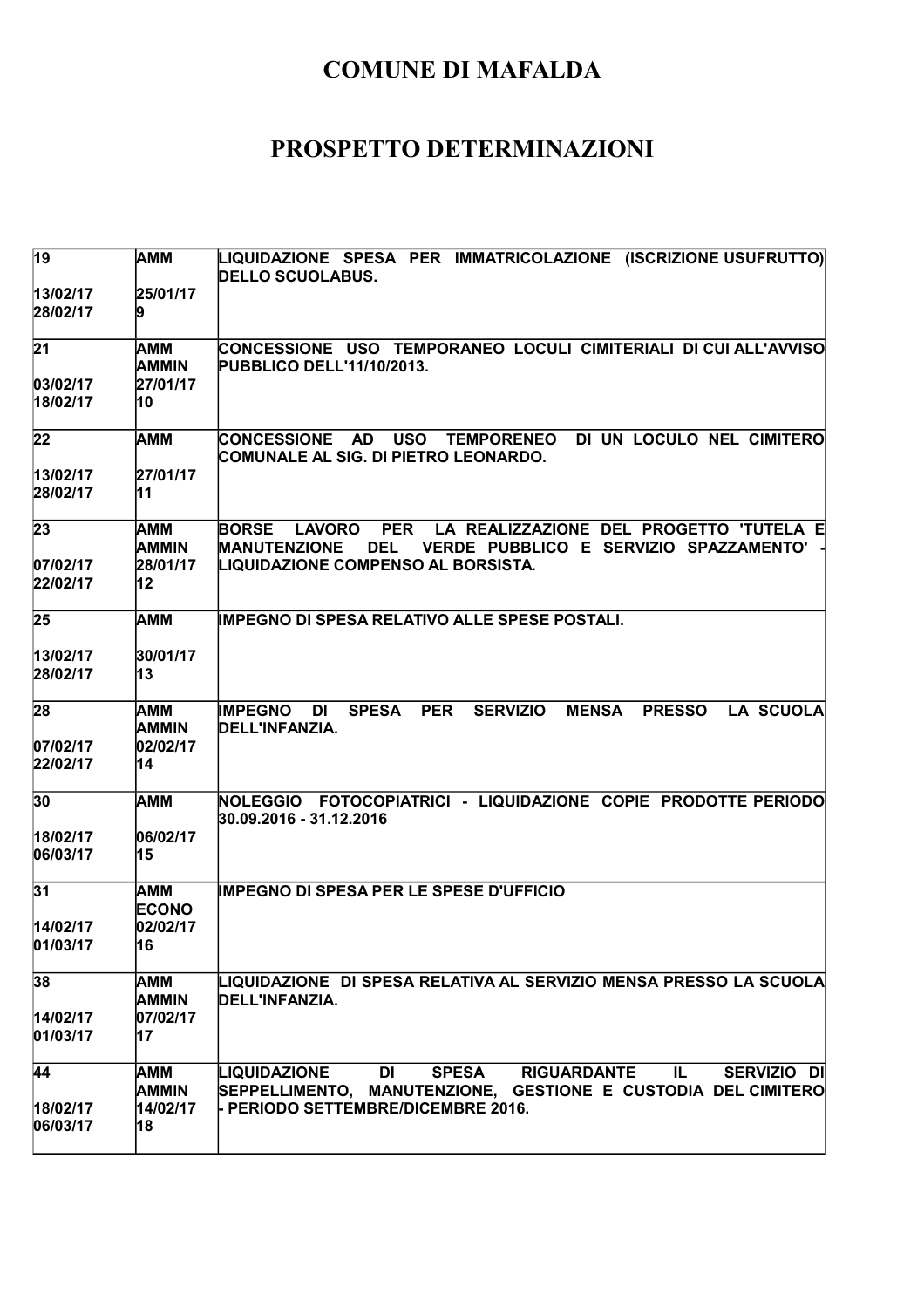| 45                    | AMM                 | SERVIZIO   'SEZIONE   PRIMAVERA'   ANNI   EDUCATIVI  2015/2016  E  2016/2017  -<br>LIQUIDAZIONE FATTURE.                                                                             |
|-----------------------|---------------------|--------------------------------------------------------------------------------------------------------------------------------------------------------------------------------------|
| 18/02/17<br>06/03/17  | 14/02/17<br>19      |                                                                                                                                                                                      |
| 46                    | <b>AMM</b>          | CONCESSIONE AD USO TEMPORANEO DI UN LOCULO NEL CIMITERO DI<br><b>MAFALDA AL SIG. MASTRANGELO GINO.</b>                                                                               |
| 16/02/17<br>03/03/17  | 15/02/17<br>20      |                                                                                                                                                                                      |
| 47                    | AMM<br><b>AMMIN</b> | LIQUIDAZIONE  DI SPESA RELATIVA AL SERVIZIO MENSA PRESSO LA SCUOLA<br>DELL'INFANZIA.                                                                                                 |
| 18/02/17<br>06/03/17  | 15/02/17<br>21      |                                                                                                                                                                                      |
| 53                    | <b>AMM</b>          | CONTRARRE PROCEDURA APERTA PER INDIVIDUAZIONE<br><b>DETERMINA</b><br>$\mathsf{A}$<br><b>SOGGETTO</b><br><b>DISPONIBILE</b><br><b>ALLA</b><br><b>CO-PROGETTAZIONE</b><br>E SUCCESSIVA |
| 17/02/17<br>04/03/17  | 17/02/17<br>22      | GESTIONE DEL SERVIZIO DI ACCOGLIENZA A FAVORE DI MINORI STRANIERI<br>NON ACCOMPAGNATI (SPRAR)                                                                                        |
| 54                    | AMM<br>AMMIN        | <b>NOVANTANOVENNALE</b><br><b>CONCESSIONE</b><br><b>USO</b><br><b>TEMPORANEO</b><br><b>UN'AREA</b><br>DI<br>CIMITERIALE ALLA PARROCCHIA DI S. ANDREA APOSTOLO DI MAFALDA.            |
| 21/02/17<br>08/03/17  | 18/02/17<br>23      |                                                                                                                                                                                      |
| 58                    | AMM                 | <b>IMPEGNO DI SPESA PER ACQUISTO CARBURANTE AUTOMEZZI COMUNALI</b>                                                                                                                   |
| 24/02/17<br>11/03/17  | 23/02/17<br>24      |                                                                                                                                                                                      |
| 60                    | <b>AMM</b>          | <b>INCASSO</b><br><b>ASSEGNO</b><br><b>BANCARIO</b><br><b>FRONTE</b><br><b>DELL'OCCUPAZIONE</b><br>A<br>TEMPORANEA DEL CAPANNONE DI PROPRIETA' COMUNALE SITO NELLA Z.I               |
| 02/03/17<br>17/03/17  | 24/02/17<br>25      |                                                                                                                                                                                      |
| 61                    | AMM                 | AVVISO PUBBLICO PER MANIFESTAZIONE DI INTERESSE<br><b>APPROVAZIONE</b><br>ALL'ACQUISTO DI QUOTE SOCIETARIE DEL G.A.L. 'MOLISE VERSO IL 2000'                                         |
| 25/02/17<br>13/03/17  | 24/02/17<br>26      | <b>SOC. CONSORTILE A R.L.</b>                                                                                                                                                        |
| 68                    | <b>AMM</b>          | <b>IMPEGNO DI SPESA PER ACQUISTO CREDITI PER SMS ISTITUZIONALI</b>                                                                                                                   |
| 03/03/17 <br>18/03/17 | 02/03/17<br>27      |                                                                                                                                                                                      |
| 72                    | AMM                 | LIQUIDAZIONE SPESA PER ACQUISTO DI N. 1 PC DESKTOP E MONITOR PER<br><b>SEDE COMUNALE</b>                                                                                             |
| 9/03/17<br>24/03/17   | 04/03/17<br>28      |                                                                                                                                                                                      |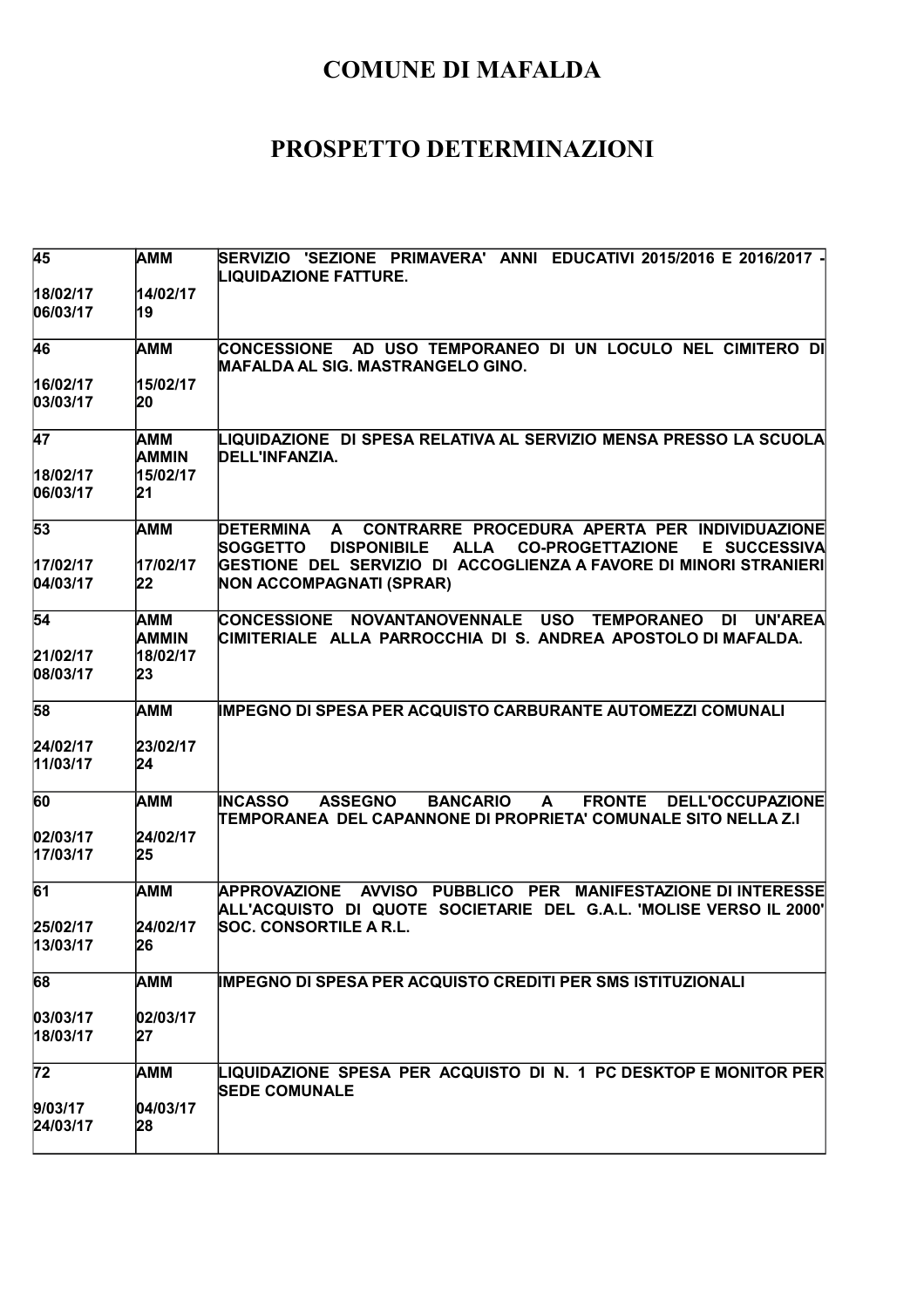| 78                           | <b>AMM</b><br>AMMIN                   | CONCESSIONE  USO  TEMPORANEO  DI UN LOCULO CIMITERIALE ALLA SIG.RA<br><b>MASTRAGOSTINO MARIA PIA.</b>                                                                                           |
|------------------------------|---------------------------------------|-------------------------------------------------------------------------------------------------------------------------------------------------------------------------------------------------|
| 11/03/17<br>27/03/17         | 06/03/17<br>29                        |                                                                                                                                                                                                 |
| 84                           | AMM                                   | IMPEGNO DI SPESA RELATIVO ALL'ACQUISTO PRODOTTI PER LA PULIZIA<br><b>DELLA SEDE MUNICIPALE.</b>                                                                                                 |
| 16/03/17<br>31/03/17         | 15/03/17<br>30                        |                                                                                                                                                                                                 |
| 85                           | AMM<br>AMMIN                          | APPROVAZIONE VERBALI ED AGGIUDICAZIONE PROVVISORIA GARA PER<br>L'INDIVIDUAZIONE DI SOGGETTO DEL<br><b>TERZO</b><br>SETTORE PER LA CO-                                                           |
| 21/03/17<br>05/04/17         | 20/03/17<br>31                        | PROGETTAZIONE E LA GESTIONE DEL SERVIZIO DI ACCOGLIENZA INTEGRATA<br>DI MINORI STRANIERI NON ACCOMPAGNATI - SPRAR (DM 10 AGOSTO 2016).                                                          |
| 90                           | AMM<br>AMMIN<br>24/03/17<br> 32       | <b>REFERENDUM</b><br><b>POPOLARE</b><br><b>MAGGIO</b><br>2017<br>- COSTITUZIONE<br><b>DEL</b><br>28<br>DELL'UFFICIO ELETTORALE COMUNALE.                                                        |
| 98                           | АММ                                   | LIQUIDAZIONE<br><b>SPESA</b><br><b>PER</b><br><b>ACQUISTO</b><br><b>CORSO</b><br><b>FORMATIVO</b><br>'ANTICORRUZIONE' PER I DIPENDENTI DEL<br><b>OBBLIGATORIO</b><br><b>ONLINE</b><br><b>SU</b> |
| 01/04/17<br>17/04/17         | 31/03/17<br>33                        | <b>COMUNE DI MAFALDA</b>                                                                                                                                                                        |
| 102<br>06/04/17<br>21/04/17  | AMM<br>AMMIN<br>04/04/17<br>34        | CONCESSIONE CIMITERIALE PER SEPOLTURA A TERRA.                                                                                                                                                  |
| 103<br>12/04/17<br>27/04/17  | AMM<br><b>AMMIN</b><br>04/04/17<br>35 | LIQUIDAZIONE  DI SPESA RELATIVA AL SERVIZIO MENSA PRESSO LA SCUOLA<br>DELL'INFANZIA.                                                                                                            |
| 104<br>12/04/17<br>27/04/17  | AMM<br>AMMIN<br>04/04/17<br>36        | <b>IMPEGNO</b><br><b>SPESA</b><br><b>PER</b><br><b>SERVIZIO</b><br><b>MENSA</b><br><b>PRESSO</b><br><b>LA SCUOLA</b><br>DI<br>DELL'INFANZIA.                                                    |
| 109<br>06/04/17<br>21/04/17  | AMM<br>AMMIN<br>05/04/17<br>37        | <b>LOCULO</b><br><b>CIMITERIALE</b><br>DI CUI<br><b>CONCESSIONE</b><br><b>USO</b><br><b>TEMPORANEO</b><br>ALL'AVVISO PUBBLICO DELL'11/10/2013.                                                  |
| 110<br> 08/04/17<br>24/04/17 | AMM<br>AMMIN<br>06/04/17<br>38        | DELIBERAZIONE DI GIUNTA MUNICIPALE N. 66 DEL 02/08/2013 - CONCESSIONE<br>USO TEMPORANEO DI UN LOCULO CIMITERIALE.                                                                               |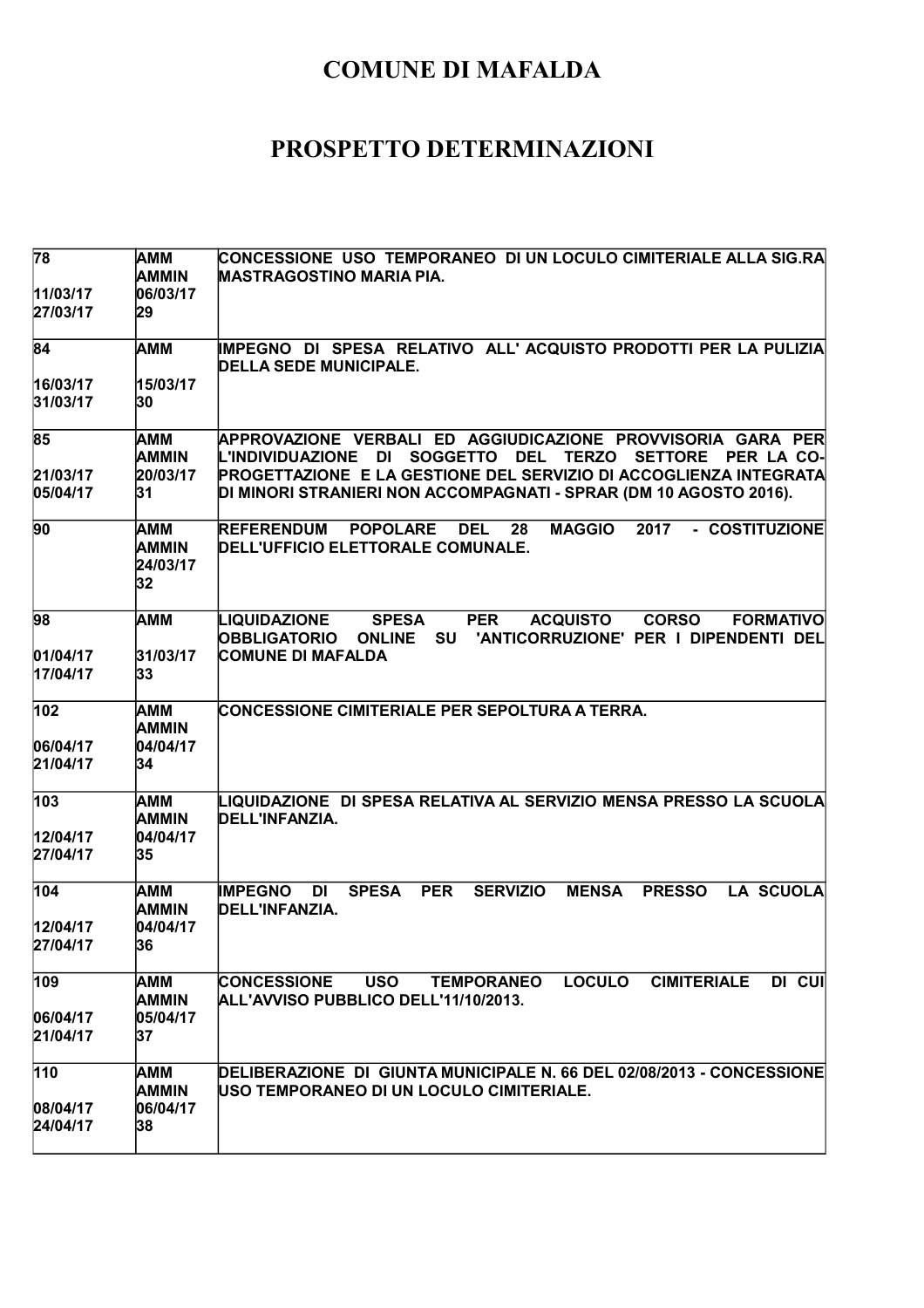| 112                   | AMM<br><b>AMMIN</b>        | IMPEGNO DI SPESA PER L'ACQUISTO DI MATERIALI E STAMPATI PER IL<br>FUNZIONAMENTO DELL'UFFICIO AMMINISTRAZIONE E AFFARI GENERALI.                                                    |
|-----------------------|----------------------------|------------------------------------------------------------------------------------------------------------------------------------------------------------------------------------|
| 12/04/17 <br>27/04/17 | 06/04/17<br>39             |                                                                                                                                                                                    |
| 113                   | <b>AMM</b><br><b>AMMIN</b> | IMPEGNO DI SPESA PER LA RILEGATURA DEGLI ORIGINALI DELLE DELIBERE<br>DI CONSIGLIO COMUNALE E LA FORNITURA DI CARTELLINI PER IL RILASCIO                                            |
| 12/04/17<br>27/04/17  | 06/04/17<br>40             | DELLE CARTE D'IDENTITA'.                                                                                                                                                           |
| 114                   | AMM<br><b>AMMIN</b>        | IMPEGNO DI SPESA PER L'ACQUISTO DEL REGISTRO AP10 PER L'UFFICIO<br><b>ANAGRAFE.</b>                                                                                                |
| 12/04/17<br>27/04/17  | 06/04/17<br>41             |                                                                                                                                                                                    |
| 115                   | <b>AMM</b><br><b>AMMIN</b> | <b>PER</b><br><b>REALIZZAZIONE</b><br><b>PROGETTO</b><br><b>'TUTELA E</b><br><b>BORSE</b><br><b>LAVORO</b><br>DEL VERDE PUBBLICO E SERVIZIO DI SPAZZAMENTO'<br><b>MANUTENZIONE</b> |
| 19/04/17<br>04/05/17  | 07/04/17<br>42             | ASSEGNAZIONE N. 2 BORSE LAVORO.                                                                                                                                                    |
| 117                   | <b>AMM</b>                 | IMPEGNO DI SPESA RELATIVO ALLE SPESE POSTALI.                                                                                                                                      |
| 12/04/17<br>27/04/17  | 07/04/17<br>43             |                                                                                                                                                                                    |
| 120                   | AMM<br><b>AMMIN</b>        | CONTRIBUTO ECONOMICO STRAORDINARIO A FAMIGLIA IN<br>LIQUIDAZIONE<br><b>DIFFICOLTA'.</b>                                                                                            |
| 12/04/17<br>27/04/17  | 10/04/17<br>44             |                                                                                                                                                                                    |
| 126                   | AMM<br><b>AMMIN</b>        | PIANO DI IGIENE URBANA ANNO 2017 - AFFIDAMENTO INCARICO PER<br><b>ESPLETAMENTO DEL SERVIZIO E RELATIVO IMPEGNO DI SPESA.</b>                                                       |
| 22/04/17<br>08/05/17  | 19/04/17<br>45             |                                                                                                                                                                                    |
| 127                   | <b>AMM</b><br><b>AMMIN</b> | LIQUIDAZIONE  DI  SPESA  RELATIVA  AL RIMBORSO DEI PERMESSI RETRIBUITI<br>CONCESSI AL SINDACO - PERIODO APRILE/DICEMBRE 2016.                                                      |
| 28/04/17<br>13/05/17  | 20/04/17<br>46             |                                                                                                                                                                                    |
| 129                   | <b>AMM</b><br>AMMIN        | RETTIFICA DETERMINAZIONE N. 103 DEL 04/04/2017 AVENTE AD OGGETTO<br>'LIQUIDAZIONE DI SPESA RELATIVA AL SERVIZIO MENSA PRESSO LA SCUOLA                                             |
| 22/04/17<br>08/05/17  | 21/04/17<br>47             | DELL'INFANZIA'.                                                                                                                                                                    |
| 130                   | AMM<br>AMMIN               | LIQUIDAZIONE DI SPESA RELATIVA AL SERVIZIO MENSA PRESSO LA SCUOLA<br>DELL'INFANZIA.                                                                                                |
| 27/05/17<br>12/06/17  | 21/04/17<br>48             |                                                                                                                                                                                    |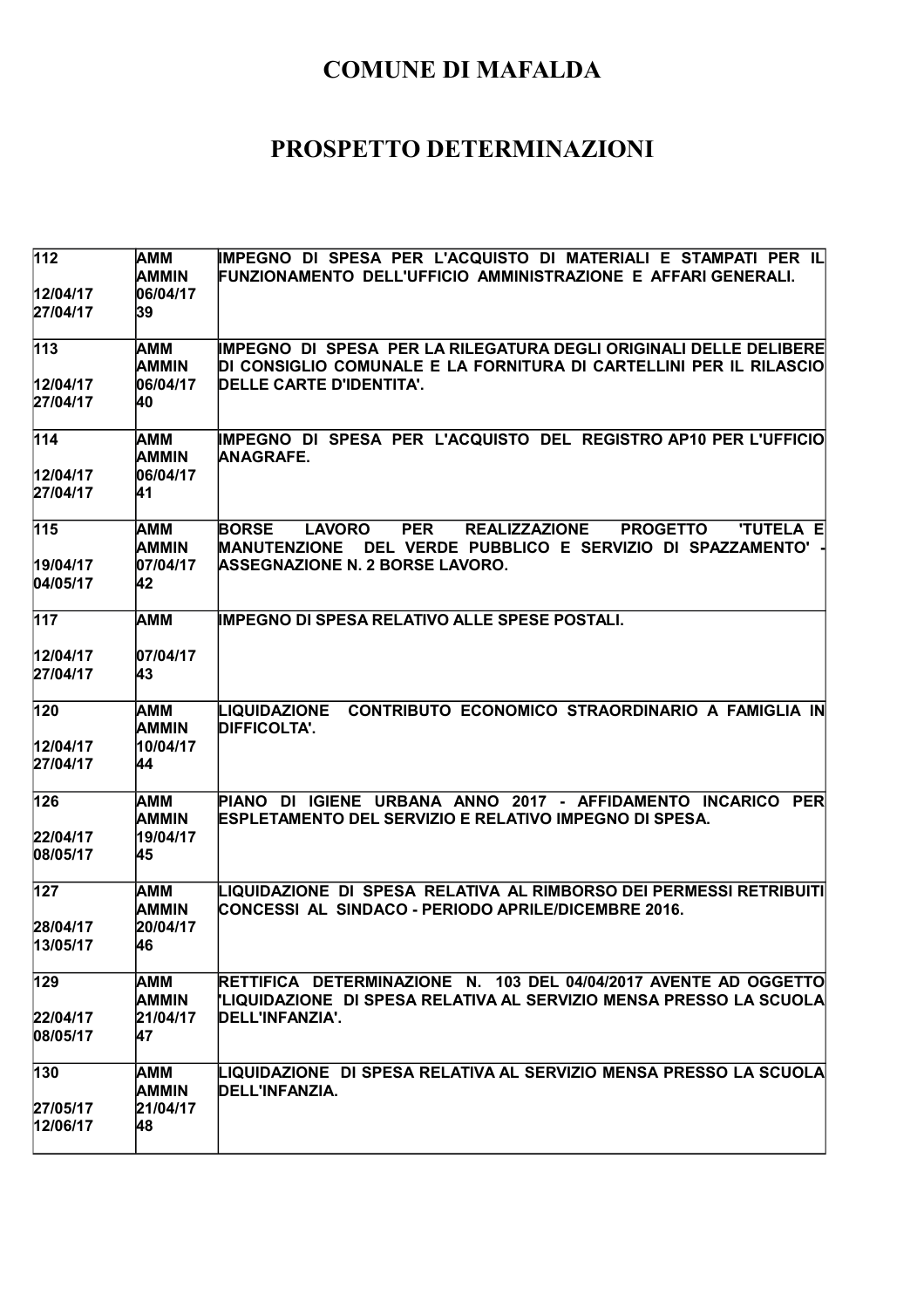| 131                  | AMM<br>AMMIN        | LIQUIDAZIONE CONTRIBUTO ASSOCIATIVO ALL'ANCI - ANNO 2017.                                                                                                                                                            |
|----------------------|---------------------|----------------------------------------------------------------------------------------------------------------------------------------------------------------------------------------------------------------------|
| 27/04/17<br>12/05/17 | 22/04/17<br>49      |                                                                                                                                                                                                                      |
| 132                  | AMM<br>AMMIN        | LIQUIDAZIONE CONTRIBUTO<br><b>OBBLIGATORIO</b><br>ALLA<br><b>COMUNITA'</b><br><b>MONTANA</b><br><b>TRIGNO-MONTE</b><br><b>MAURO'</b><br><b>DI</b><br><b>PER</b><br><b>L'ESERCIZIO FINANZIARIO</b><br><b>TRIVENTO</b> |
| 27/04/17<br>12/05/17 | 22/04/17<br>50      | 2016.                                                                                                                                                                                                                |
| 133                  | AMM<br>AMMIN        | <b>DEL</b><br>AMMINISTRATIVO - SIG.<br><b>APPLICAZIONE</b><br><b>DELL'ISTITUTO</b><br><b>BARATTO</b><br>COLAGIOIA FIORENZO.                                                                                          |
| 27/07/17<br>11/08/17 | 22/04/17<br>51      |                                                                                                                                                                                                                      |
| 134                  | AMM<br>AMMIN        | APPLICAZIONE DELL'ISTITUTO DEL BARATTO AMMINISTRATIVO - SIG.RA C.<br>A.                                                                                                                                              |
| 14/08/17<br>29/08/17 | 22/04/17<br>52      |                                                                                                                                                                                                                      |
| 135                  | AMM<br><b>AMMIN</b> | APPLICAZIONE DELL'ISTITUTO DEL BARATTO AMMINISTRATIVO - SIG.RA C.<br>R.                                                                                                                                              |
| 14/08/17<br>29/08/17 | 22/04/17<br>53      |                                                                                                                                                                                                                      |
| 138                  | AMM<br>AMMIN        | <b>INDENNITA'</b><br><b>RESIDENZA AL FARMACISTA</b><br>LIQUIDAZIONE<br><b>CONTRIBUTO</b><br><b>DI</b><br><b>RURALE PER L'ANNO 2015.</b>                                                                              |
| 12/05/17<br>27/05/17 | 26/04/17<br>54      |                                                                                                                                                                                                                      |
| 139                  | AMM                 | <b>PER</b><br><b>RIFUSIONE</b><br>SPESE LEGALI A SEGUITO DI SENTENZA<br><b>IMPEGNO</b><br>COMMISSIONE TRIBUTARIA PROVINCIALE DI CAMPOBASSO N. 242/03/2016                                                            |
| 11/05/17<br>26/05/17 | 26/04/17<br>55      |                                                                                                                                                                                                                      |
| 140                  | AMM                 | ATTRIBUZIONE DIRITTI DI ROGITO ANNO 2013 AL SEGRETARIO COMUNALE<br>AVV. VALERIA BARALDI                                                                                                                              |
| 11/05/17<br>26/05/17 | 26/04/17<br>56      |                                                                                                                                                                                                                      |
| $\overline{1}$ 41    | AMM<br><b>AMMIN</b> | LIQUIDAZIONE DI SPESA RIGUARDANTE LA RILEGATURA DEGLI ORIGINALI<br><b>DELLE</b><br>DELIBERE DI CONSIGLIO COMUNALE E LA FORNITURA<br>DI                                                                               |
| 10/05/17<br>25/05/17 | 27/04/17<br>57      | CARTELLINI PER IL RILASCIO DELLE CARTE D'IDENTITA'.                                                                                                                                                                  |
| 144                  | AMM<br><b>AMMIN</b> | AMBITO TERRITORIALE SOCIALE DI TERMOLI - PIANO SOCIALE DI ZONA<br>LIQUIDAZIONE QUOTA DI COMPARTECIPAZIONE PER I SERVIZI SOCIO                                                                                        |
| 10/05/17<br>25/05/17 | 28/04/17<br>58      | ASSISTENZIALI - 2° SEMESTRE 2016.                                                                                                                                                                                    |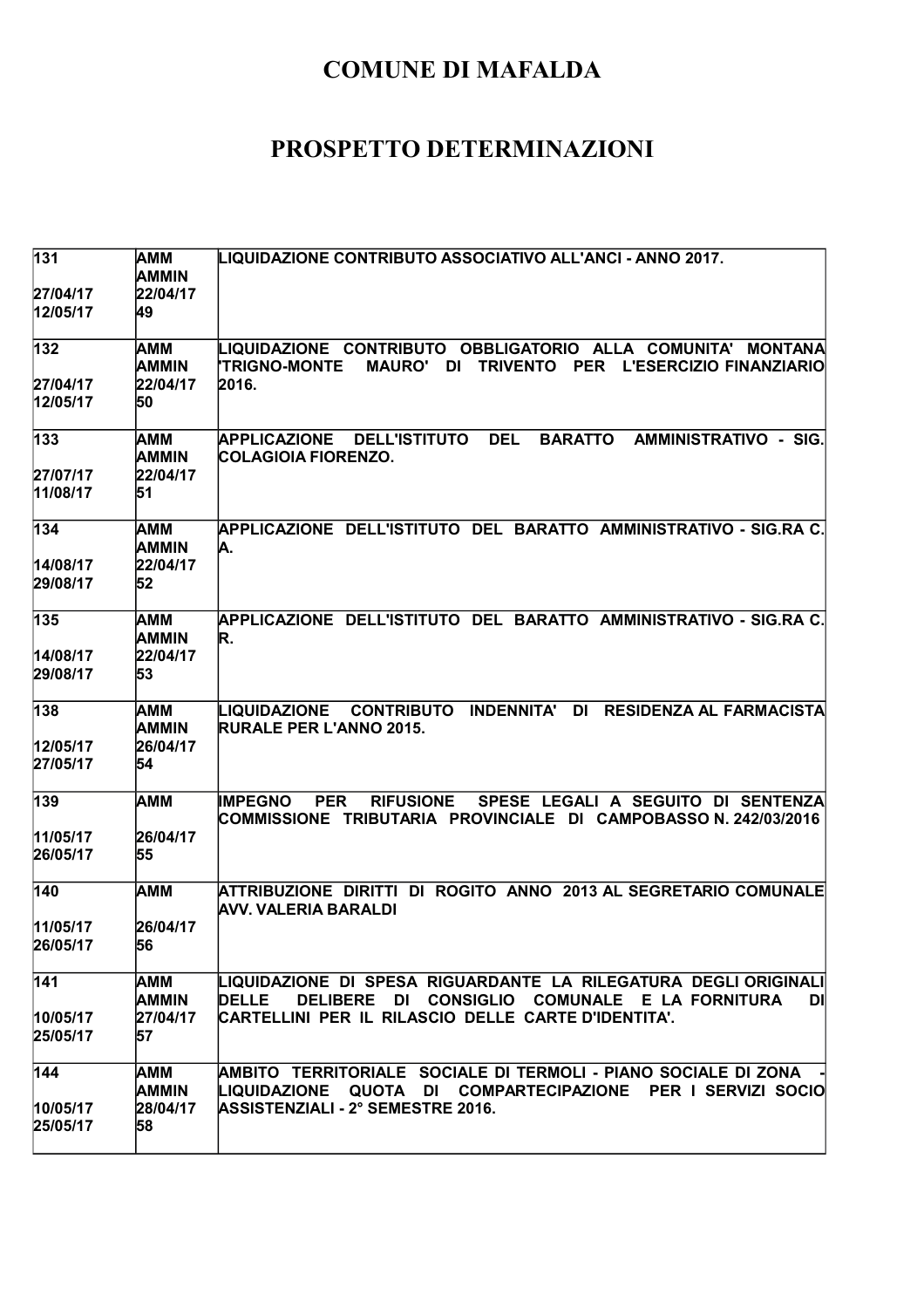| 146                         | AMM                                   | APPROVAZIONE RENDICONTO DEL SERVIZIO ECONOMATO N.2-PERIODO<br>01/03/2017 - 30.04.2017 - LIQUIDAZIONE RIMBORSI SPESE ALL'ECONOMO                                                                             |
|-----------------------------|---------------------------------------|-------------------------------------------------------------------------------------------------------------------------------------------------------------------------------------------------------------|
| 08/05/17<br>23/05/17        | 29/04/17<br>59                        | <b>COMUNALE.</b>                                                                                                                                                                                            |
| 150                         | іамм                                  | LIQUIDAZIONE DIRITTI DI ROGITO AL SEGRETARIO COMUNALE PERIODO<br><b>SETTEMBRE-DICEMBRE 2016</b>                                                                                                             |
| 11/05/17<br>26/05/17        | 05/05/17<br>60                        |                                                                                                                                                                                                             |
| 151                         | AMM                                   | LIQUIDAZIONE INCENTIVO RECUPERO ICI AL PERSONALE DIPENDENTE                                                                                                                                                 |
| 11/05/17<br>26/05/17        | 05/05/17<br>61                        |                                                                                                                                                                                                             |
| 152                         | AMM                                   | LIQUIDAZIONE INDENNITA' PER SPECIFICHE RESPONSABILITA' EX ART. 17.<br>COMMA 2, LETT. I) CCNL, PER MANEGGIO VALORI EX ART. 17, COMMA 2, LETT.                                                                |
| 11/05/17<br>26/05/17        | 05/05/17<br>63                        | B) CCNL E PER COMPENSO INCENTIVANTE MESSI NOTIFICATORI EX ART. 54<br>CCNL IN FAVORE DEL PERSONALE DIPENDENTE - ANNO 2016                                                                                    |
| 155                         | іамм                                  | IMPEGNO DI SPESA RELATIVO ALL'ACQUISTO PRODOTTI PER LA PULIZIA<br><b>DELLA SEDE MUNICIPALE.</b>                                                                                                             |
| 17/05/17<br>01/06/17        | 10/05/17<br>64                        |                                                                                                                                                                                                             |
| 156<br>16/05/17<br>31/05/17 | AMM<br><b>AMMIN</b><br>11/05/17<br>65 | SERVIZIO CIVILE NAZIONALE - IMPEGNO DI SPESA PER PRESENTAZIONE<br>N. 3 PROGETTI.                                                                                                                            |
| 166<br>18/05/17<br>03/06/17 | AMM<br><b>AMMIN</b><br>17/05/17<br>66 | <b>PER</b><br>LA REALIZZAZIONE DEL PROGETTO 'TUTELA E<br><b>BORSE</b><br><b>LAVORO</b><br><b>DEL</b><br>VERDE PUBBLICO E SERVIZIO SPAZZAMENTO'<br><b>MANUTENZIONE</b><br>LIQUIDAZIONE COMPENSO AL BORSISTA. |
| 170<br>27/05/17             | AMM<br>AMMIN<br>23/05/17              | <b>LOCULO</b><br><b>CIMITERIALE</b><br>DI CUI<br><b>CONCESSIONE</b><br><b>USO</b><br><b>TEMPORANEO</b><br>ALL'AVVISO PUBBLICO DELL'11/10/2013.                                                              |
| 12/06/17                    | 67                                    |                                                                                                                                                                                                             |
| 175                         | AMM                                   | <b>LIQUIDAZIONE SPESE UTENZE TELEFONICHE PRIMO BIMESTRE 2017</b>                                                                                                                                            |
| 14/06/17<br>29/06/17        | 26/05/17<br>68                        |                                                                                                                                                                                                             |
| 176                         | AMM                                   | LIQUIDAZIONE SPESE LEGALI A SEGUITO DI SENTENZA COMMISSIONE<br>TRIBUTARIA PROVINCIALE DI CAMPOBASSO N. 242/03/2016                                                                                          |
| 9/06/17<br>24/06/17         | 26/05/17<br>69                        |                                                                                                                                                                                                             |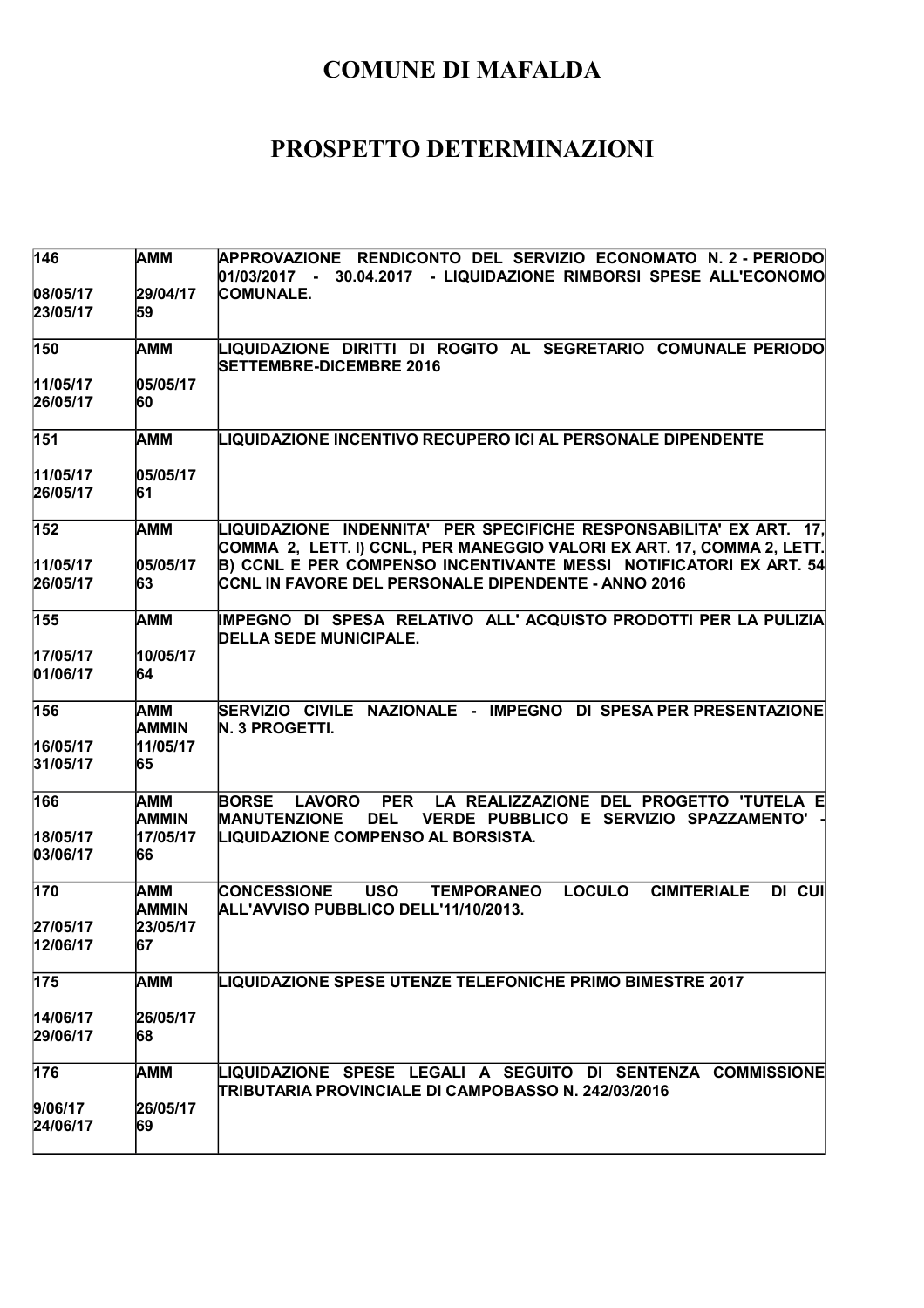| 183                  | AMM                      | LIQUIDAZIONE  DI SPESA RELATIVA AL SERVIZIO MENSA PRESSO LA SCUOLA<br>DELL'INFANZIA.                                                                                                                                            |
|----------------------|--------------------------|---------------------------------------------------------------------------------------------------------------------------------------------------------------------------------------------------------------------------------|
| 10/06/17<br>26/06/17 | 01/06/17<br>70           |                                                                                                                                                                                                                                 |
| 184                  | AMM<br>AMMIN             | CONCESSIONE ASSEGNO PER IL NUCLEO FAMILIARE ART. 65 DELLA LEGGE<br>N. 448/1998 E SUCCESSIVE<br>MODIFICHE ED INTEGRAZIONI<br>- SIG.RA                                                                                            |
| 05/06/17<br>20/06/17 | 01/06/17<br>71           | <b>MASTRONARDI MARIANNA.</b>                                                                                                                                                                                                    |
| 187                  | AMM<br>AMMIN             | <b>LIQUIDAZIONE</b><br><b>DI</b><br><b>SPESA</b><br><b>RIGUARDANTE</b><br>IL.<br>SERVIZIO DI<br>SEPPELLIMENTO, MANUTENZIONE, GESTIONE E CUSTODIA DEL CIMITERO                                                                   |
| 10/06/17<br>26/06/17 | 05/06/17<br>72           | - PERIODO GENNAIO-APRILE 2017.                                                                                                                                                                                                  |
| 188<br>10/06/17      | AMM<br>AMMIN<br>06/06/17 | LIQUIDAZIONE GETTONI DI PRESENZA AI CONSIGLIERI COMUNALI PER IL<br>PERIODO DAL 28/04/2015 AL 19/12/2016.                                                                                                                        |
| 26/06/17             | 73                       |                                                                                                                                                                                                                                 |
| 189                  | AMM                      | <b>USO</b><br><b>LOCULO</b><br><b>CIMITERIALE</b><br>DI CUI<br><b>CONCESSIONE</b><br><b>TEMPORANEO</b><br>ALL'AVVISO PUBBLICO DELL'11/10/2013.                                                                                  |
| 12/06/17<br>27/06/17 | 06/06/17<br>74           |                                                                                                                                                                                                                                 |
| 190                  | AMM                      | <b>LOCULO</b><br><b>USO</b><br><b>CIMITERIALE</b><br>DI CUI<br><b>CONCESSIONE</b><br><b>TEMPORANEO</b><br>ALL'AVVISO PUBBLICO DELL'11/10/2013.                                                                                  |
| 12/06/17<br>27/06/17 | 06/06/17<br>75           |                                                                                                                                                                                                                                 |
| 192                  | AMM<br><b>AMMIN</b>      | <b>CIVILE</b><br><b>NAZIONALE</b><br><b>LIQUIDAZIONE</b><br><b>SERVIZIO</b><br><b>COMPENSO</b><br><b>Contract Contract</b><br><b>ALL'ASSOCIAZIONE</b><br>DI<br><b>PROMOZIONE</b><br><b>SOCIALE</b><br>'INFORMARE'<br><b>PER</b> |
| 10/06/17<br>26/06/17 | 07/06/17<br>76           | <b>PRESENTAZIONE N. 3 PROGETTI.</b>                                                                                                                                                                                             |
| 196                  | AMM<br>AMMIN             | <b>SPESA</b><br><b>PER</b><br>L'ACQUISTO DEI MODELLI DELLE CARTE<br><b>IMPEGNO</b><br>DI<br>D'IDENTITA'.                                                                                                                        |
| 12/06/17<br>27/06/17 | 9/06/17<br>77            |                                                                                                                                                                                                                                 |
| 197                  | АММ<br>AMMIN             | IMPEGNO DI SPESA PER L'ACQUISTO DI ALCUNE COPIE DEL VOLUME 'LO<br>SPECCHIO DELL'ACQUA' DI ANDREA MASTRANGELO.                                                                                                                   |
| 12/06/17<br>27/06/17 | 9/06/17<br>78            |                                                                                                                                                                                                                                 |
| 199                  | AMM                      | IMPEGNO DI SPESA PER ETICHETTA BIOADESIVE E PER COPRIFOTO ADESIVE<br>PER CARTE DIIDENTITÀ.                                                                                                                                      |
| 10/06/17<br>26/06/17 | 9/06/17<br>79            |                                                                                                                                                                                                                                 |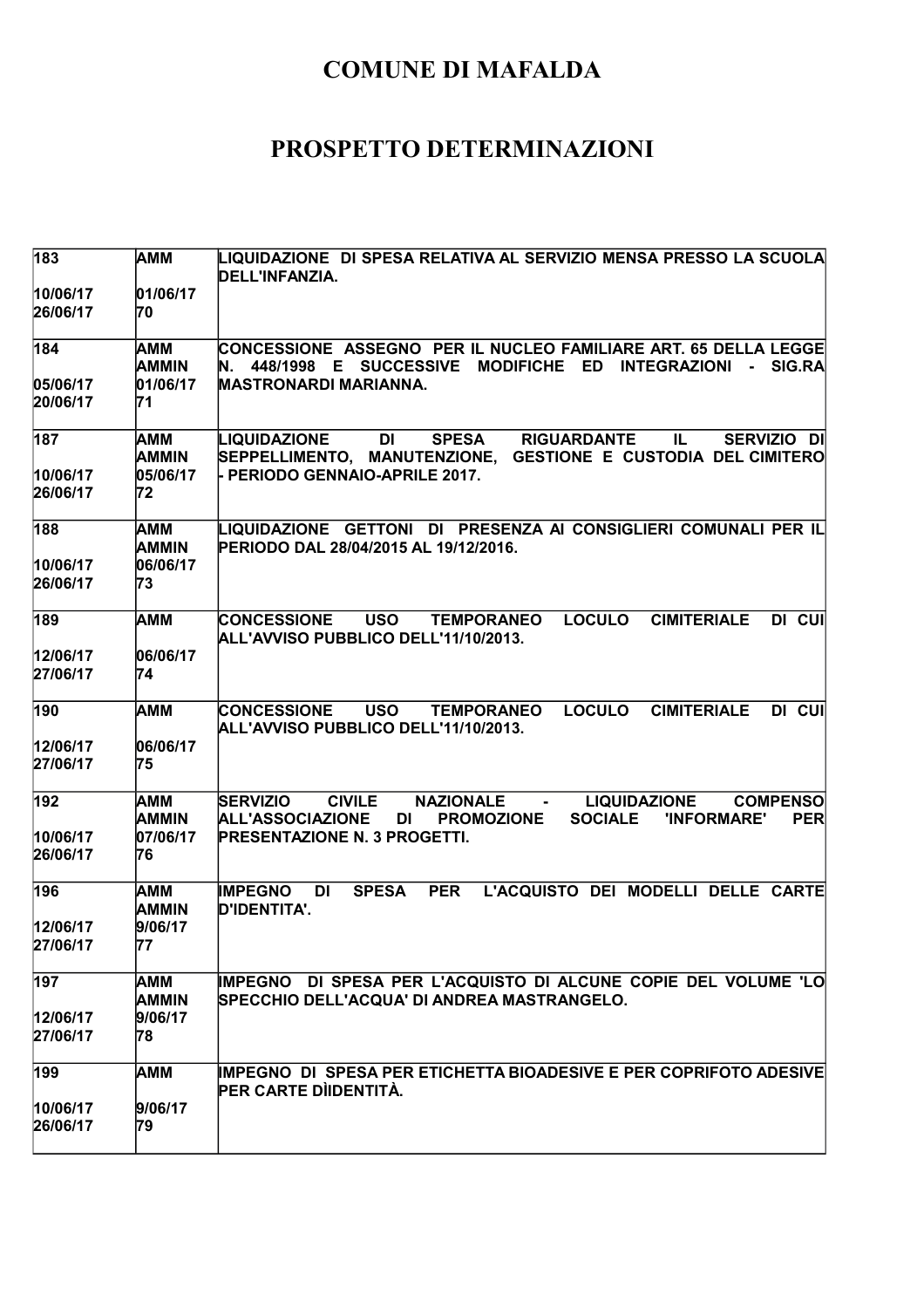| 200                  | <b>AMM</b>          | LIQUIDAZIONE DI SPESA PER L'ACQUISTO DEL REGISTRO AP10 PER L'UFFICIO<br><b>ANAGRAFE</b>                                                                                              |
|----------------------|---------------------|--------------------------------------------------------------------------------------------------------------------------------------------------------------------------------------|
| 13/06/17<br>28/06/17 | 10/06/17<br>80      |                                                                                                                                                                                      |
| 201                  | AMM                 | LA REALIZZAZIONE DEL PROGETTO 'TUTELA E<br><b>BORSE</b><br><b>PER</b><br><b>LAVORO</b><br><b>MANUTENZIONE</b><br><b>DEL</b><br>VERDE PUBBLICO E SERVIZIO SPAZZAMENTO'                |
| 16/06/17<br>01/07/17 | 12/06/17<br>81      | <b>LIQUIDAZIONE COMPENSO AL BORSISTA.</b>                                                                                                                                            |
| 202                  | AMM<br><b>AMMIN</b> | <b>BORSE</b><br><b>PER</b><br><b>REALIZZAZIONE</b><br><b>LAVORO</b><br><b>PROGETTO</b><br><b>'TUTELA E</b><br><b>MANUTENZIONE</b><br>DEL VERDE PUBBLICO E SERVIZIO DI SPAZZAMENTO' - |
| 16/06/17<br>01/07/17 | 12/06/17<br>82      | <b>PROROGA ASSEGNAZIONE BORSA LAVORO.</b>                                                                                                                                            |
| 211                  | <b>AMM</b>          | IMPEGNO DI SPESA RELATIVO ALLE SPESE POSTALI.                                                                                                                                        |
| 16/10/17<br>31/10/17 | 17/06/17<br>83      |                                                                                                                                                                                      |
| 216                  | <b>AMM</b>          | CAUSA COMUNE DI MAFALDA/DAFIN S.P.A. TRIBUNALE DI LARINO SEZIONE<br>DI TERMOLI RG 790/2011 - LIQUIDAZIONE ONORARI AGLI AVV. ANNAMARIA E                                              |
| 30/06/17<br>15/07/17 | 22/06/17<br>84      | <b>ANTONIO DE MICHELE.</b>                                                                                                                                                           |
| 217                  | AMM                 | CONFERIMENTO INCARICO COSTITUZIONE IN GIUDIZIO RICORSO EX ART. 702<br>BIS PROPOSTO DALLA DAFIN SRL NEI CONFRONTI DEL COMUNE DI MAFALDA                                               |
| 30/06/17<br>15/07/17 | 22/06/17<br>85      | - TRIBUNALE DI LARINO RG. N. 651/2015                                                                                                                                                |
| 218                  | AMM                 | NEL GIUDIZIO INSTAURATO DALLA GDN COSTRUZIONI<br><b>COSTITUZIONE</b><br>SOCIETA' COOPERATIVA A R.L. DINANZI AL TRIBUNALE CIVILE DI LARINO.                                           |
| 30/06/17<br>15/07/17 | 22/06/17<br>86      | <b>LIQUIDAZIONE ACCONTO</b>                                                                                                                                                          |
| 219                  | AMM                 | <b>LOCULO</b><br><b>CIMITERIALE</b><br>DI CUI<br><b>CONCESSIONE</b><br><b>USO</b><br><b>TEMPORANEO</b><br>ALL'AVVISO PUBBLICO DELL' 11/10/2013.                                      |
| 24/06/17<br>10/07/17 | 24/06/17<br>87      |                                                                                                                                                                                      |
| 220                  | <b>AMM</b>          | LIQUIDAZIONE DI SPESA PER L'ACQUISTO DI MATERIALI E STAMPATI PER<br>IL FUNZIONAMENTO DELL'UFFICIO AMMINISTRAZIONE E AFFARI GENERALI.                                                 |
| 08/07/17<br>24/07/17 | 24/06/17<br>88      |                                                                                                                                                                                      |
| 222                  | AMM                 | <b>IMPEGNO DI SPESA PER ACQUISTO MANIFESTI DI CORDOGLIO</b>                                                                                                                          |
| 10/07/17<br>25/07/17 | 30/06/17<br>89      |                                                                                                                                                                                      |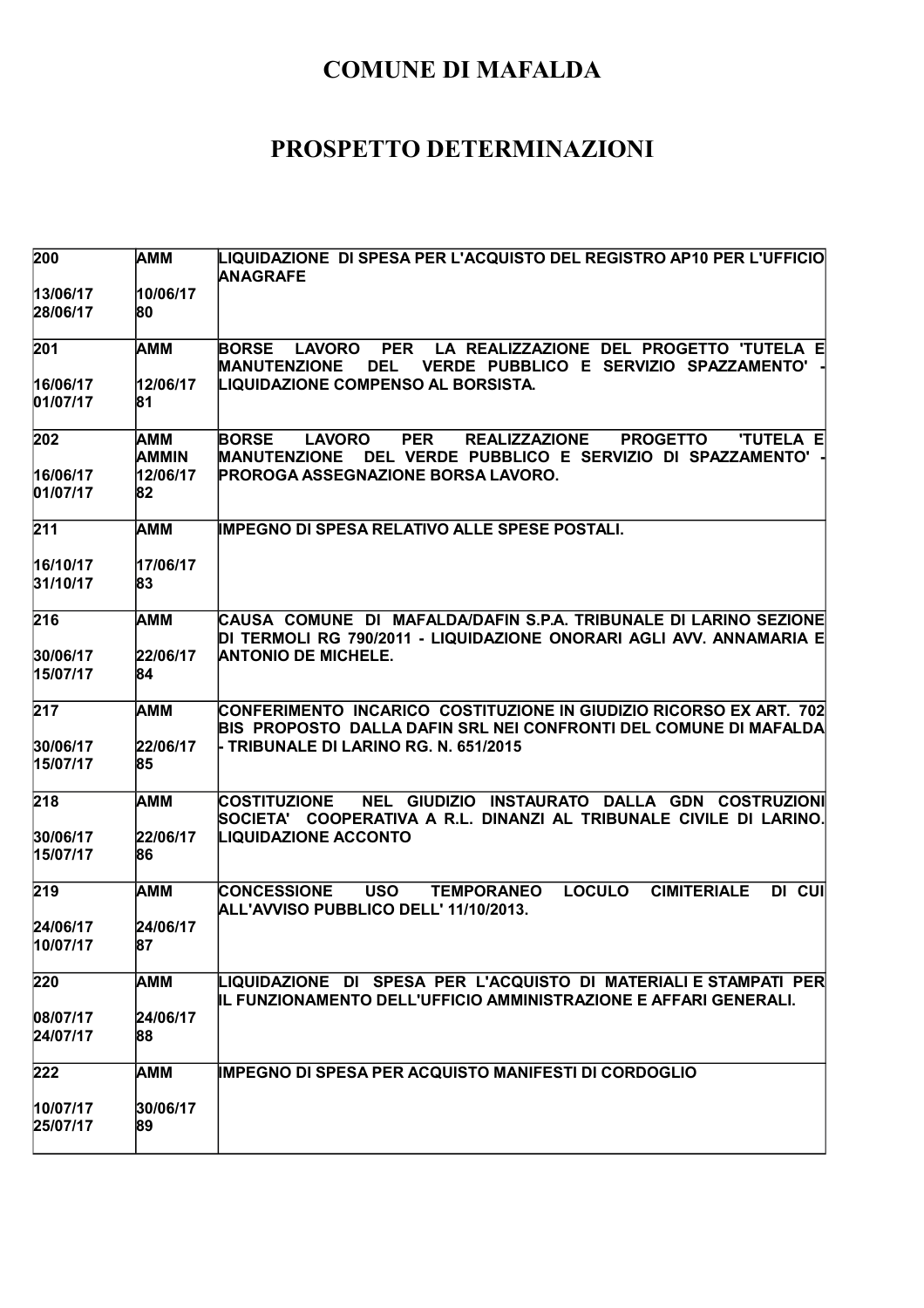| 224                  | <b>AMM</b>                      | LIQUIDAZIONE DELL'IMPOSTA DI REGISTRO, SANZIONI ED<br><b>IMPEGNO</b><br>E.<br>INTERESSI ANNUALITA' 2013 LOCAZIONE CAPANNONE ZONA INDUSTRIALE                                                                                                                                                                                                    |
|----------------------|---------------------------------|-------------------------------------------------------------------------------------------------------------------------------------------------------------------------------------------------------------------------------------------------------------------------------------------------------------------------------------------------|
| 11/07/17<br>26/07/17 | 30/06/17<br>90                  |                                                                                                                                                                                                                                                                                                                                                 |
| 228                  | <b>AMM</b>                      | IMPEGNO DI SPESA PER PICCOLA MANIFESTAZIONE IN FAVORE DEGLI<br>STUDENTI DIPLOMATI NELL'ANNO SCOLASTICO 2016/2017.                                                                                                                                                                                                                               |
| 10/07/17<br>25/07/17 | 01/07/17<br>91                  |                                                                                                                                                                                                                                                                                                                                                 |
| 229                  | <b>AMM</b>                      | APPROVAZIONE RENDICONTO DEL SERVIZIO ECONOMATO N. 3 - PERIODO<br>01/05/2017 - 04.07.2017 - LIQUIDAZIONE RIMBORSI SPESE ALL'ECONOMO                                                                                                                                                                                                              |
| 10/07/17<br>25/07/17 | 04/07/17<br>92                  | <b>COMUNALE.</b>                                                                                                                                                                                                                                                                                                                                |
| 234<br>12/07/17      | AMM<br><b>AMMIN</b><br>10/07/17 | LIQUIDAZIONE DI SPESA RELATIVA ALL'ACQUISTO DI ALCUNE COPIE DEL<br>VOLUME 'LO SPECCHIO DELL'ACQUA' DI ANDREA MASTRANGELO.                                                                                                                                                                                                                       |
| 27/07/17             | 93                              |                                                                                                                                                                                                                                                                                                                                                 |
| 236                  | AMM<br><b>AMMIN</b>             | CONTRIBUTO ECONOMICO STRAORDINARIO A FAMIGLIA IN<br>LIQUIDAZIONE<br><b>DIFFICOLTA'.</b>                                                                                                                                                                                                                                                         |
| 12/07/17<br>27/07/17 | 10/07/17<br>94                  |                                                                                                                                                                                                                                                                                                                                                 |
| 238<br>12/07/17      | AMM<br><b>AMMIN</b><br>10/07/17 | <b>DI</b><br>GIUNTA MUNICIPALE<br><b>DELIBERAZIONE</b><br>N.<br>48<br><b>DEL</b><br>10/06/2017<br><b>DELLO</b><br><b>AVVISO</b><br>E<br><b>DEI</b><br><b>APPROVAZIONE</b><br><b>SCHEMA</b><br><b>DI</b><br><b>CRITERI DI</b><br><b>ATTRIBUZIONE</b><br><b>DEI</b><br><b>PUNTEGGI</b><br><b>PER</b><br>LA<br><b>FORMULAZIONE</b><br><b>DELLA</b> |
| 27/07/17             | 95                              | <b>GRADUATORIA PER LE BORSE LAVORO.</b>                                                                                                                                                                                                                                                                                                         |
| 242                  | <b>AMM</b><br><b>AMMIN</b>      | CONCESSIONE ASSEGNO PER IL NUCLEO FAMILIARE ART. 65 DELLA LEGGE<br><b>E</b> SUCCESSIVE<br><b>MODIFICHE</b><br><b>ED</b><br><b>INTEGRAZIONI</b><br>448/1998<br>- SIG.RA                                                                                                                                                                          |
| 14/07/17<br>29/07/17 | 12/07/17<br>96                  | PETRUCCELLI TIZIANA.                                                                                                                                                                                                                                                                                                                            |
| 243                  | <b>AMM</b>                      | RETTIFICA DETERMINAZIONE N. 199 DEL 09/06/2017 AVENTE AD OGGETTO<br>IMPEGNO DI SPESA PER ETICHETTE BIOADESIVE E COPRIFOTO ADESIVE                                                                                                                                                                                                               |
| 17/07/17<br>01/08/17 | 13/07/17<br>97                  | PER CARTE D'IDENTITA".                                                                                                                                                                                                                                                                                                                          |
| 245                  | <b>AMM</b>                      | LIQUIDAZIONE<br><b>SPESE</b><br><b>UTENZE</b><br><b>TELEFONICHE</b><br><b>SEDE</b><br><b>COMUNALE,</b><br><b>BIBLIOTECA E SCUOLE</b>                                                                                                                                                                                                            |
| 18/07/17<br>02/08/17 | 14/07/17<br>98                  |                                                                                                                                                                                                                                                                                                                                                 |
| 246                  | AMM<br><b>AMMIN</b>             | RIMBORSO SPESE VIAGGI AL CONSIGLIERE COMUNALE GIZZI JIMMI.                                                                                                                                                                                                                                                                                      |
| 24/07/17<br>08/08/17 | 15/07/17<br>99                  |                                                                                                                                                                                                                                                                                                                                                 |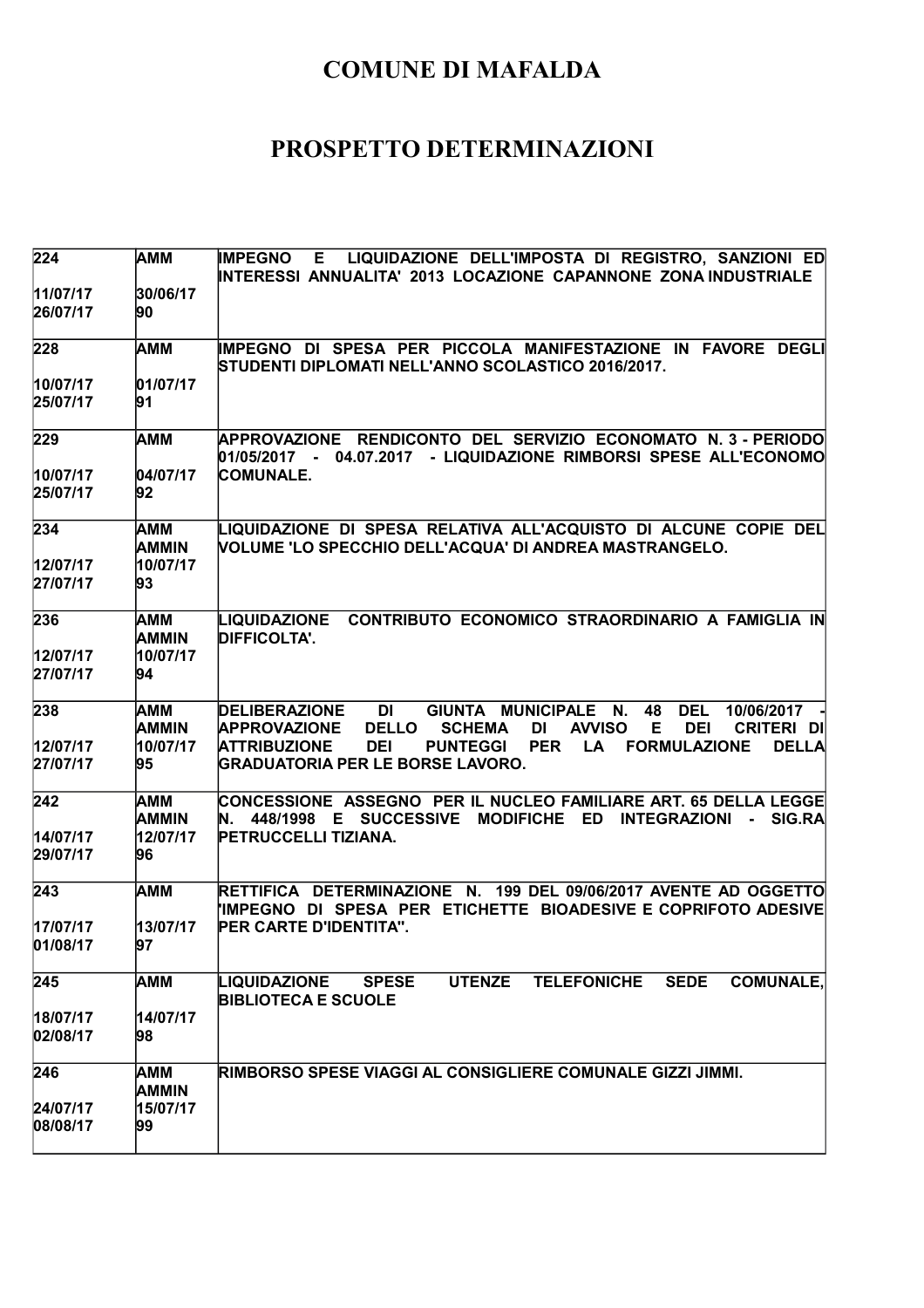| 248                  | AMM<br><b>AMMIN</b> | CON L'ISTITUTO OMNICOMPRENSIVO DI MONTENERO<br><b>DI</b><br><b>CONVENZIONE</b><br><b>BISACCIA - LIQUIDAZIONE CONTRIBUTO.</b>                                     |
|----------------------|---------------------|------------------------------------------------------------------------------------------------------------------------------------------------------------------|
| 24/07/17<br>08/08/17 | 18/07/17<br>100     |                                                                                                                                                                  |
| 250                  | AMM<br><b>AMMIN</b> | <b>RIMBORSO SPESE VIAGGI AL SINDACO.</b>                                                                                                                         |
| 26/07/17<br>10/08/17 | 20/07/17<br>101     |                                                                                                                                                                  |
| 251                  | <b>AMM</b>          | <b>LOCULO</b><br><b>CUI</b><br><b>CONCESSIONE</b><br><b>USO</b><br><b>CIMITERIALE</b><br><b>DI</b><br><b>TEMPORANEO</b><br>ALL'AVVISO PUBBLICO DELL' 11/10/2013. |
| 21/07/17<br>05/08/17 | 21/07/17<br>102     |                                                                                                                                                                  |
| 256                  | AMM<br><b>AMMIN</b> | RIMBORSO SPESE VIAGGI AL CONSIGLIERE COMUNALE GIZZI JIMMI.                                                                                                       |
| 14/08/17<br>29/08/17 | 27/07/17<br>103     |                                                                                                                                                                  |
| 258                  | AMM<br>AMMIN        | LIQUIDAZIONE  DI SPESA RELATIVA AL SERVIZIO MENSA PRESSO LA SCUOLA<br>DELL'INFANZIA.                                                                             |
| 02/08/17<br>17/08/17 | 31/07/17<br>104     |                                                                                                                                                                  |
| 261                  | AMM                 | <b>AFFIDAMENTO</b><br><b>GESTIONE</b><br><b>PARCO</b><br><b>COLLE RENAZZO PER LA STAGIONE</b><br><b>ESTIVA 2017.</b>                                             |
| 14/08/17<br>29/08/17 | 01/08/17<br>105     |                                                                                                                                                                  |
| 263                  | AMM                 | EVENTI ESTIVI - EVENTO IN PIAZZA DELLA LIBERTA' - IMPEGNO DI SPESA                                                                                               |
| 07/9/17<br>22/9/17   | 02/08/17<br>106     |                                                                                                                                                                  |
| 264                  | AMM                 | <b>LIQUIDAZIONE</b><br><b>SPESE</b><br><b>UTENZE</b><br><b>TELEFONICHE</b><br><b>SEDE</b><br><b>COMUNALE E</b><br><b>BIBLIOTECA</b>                              |
| 08/08/17<br>23/08/17 | 02/08/17<br>107     |                                                                                                                                                                  |
| 266                  | AMM                 | LIQUIDAZIONE CONTRIBUTO ALLA ASSOCIAZIONE 'IL DUO EVENTI LIVE'<br>COME ACCONTO SPESE MANIFESTAZIONI ESTIVE 2017                                                  |
| 04/08/17<br>19/08/17 | 04/08/17<br>108     |                                                                                                                                                                  |
| 274                  | AMM<br><b>AMMIN</b> | <b>PER</b><br><b>IMPEGNO</b><br><b>SPESA</b><br><b>ACQUISTO</b><br><b>CREDITI</b><br><b>PER</b><br><b>INVIO SMS</b><br>DI<br><b>ISTITUZIONALE.</b>               |
| 14/08/17<br>29/08/17 | 9/08/17<br>109      |                                                                                                                                                                  |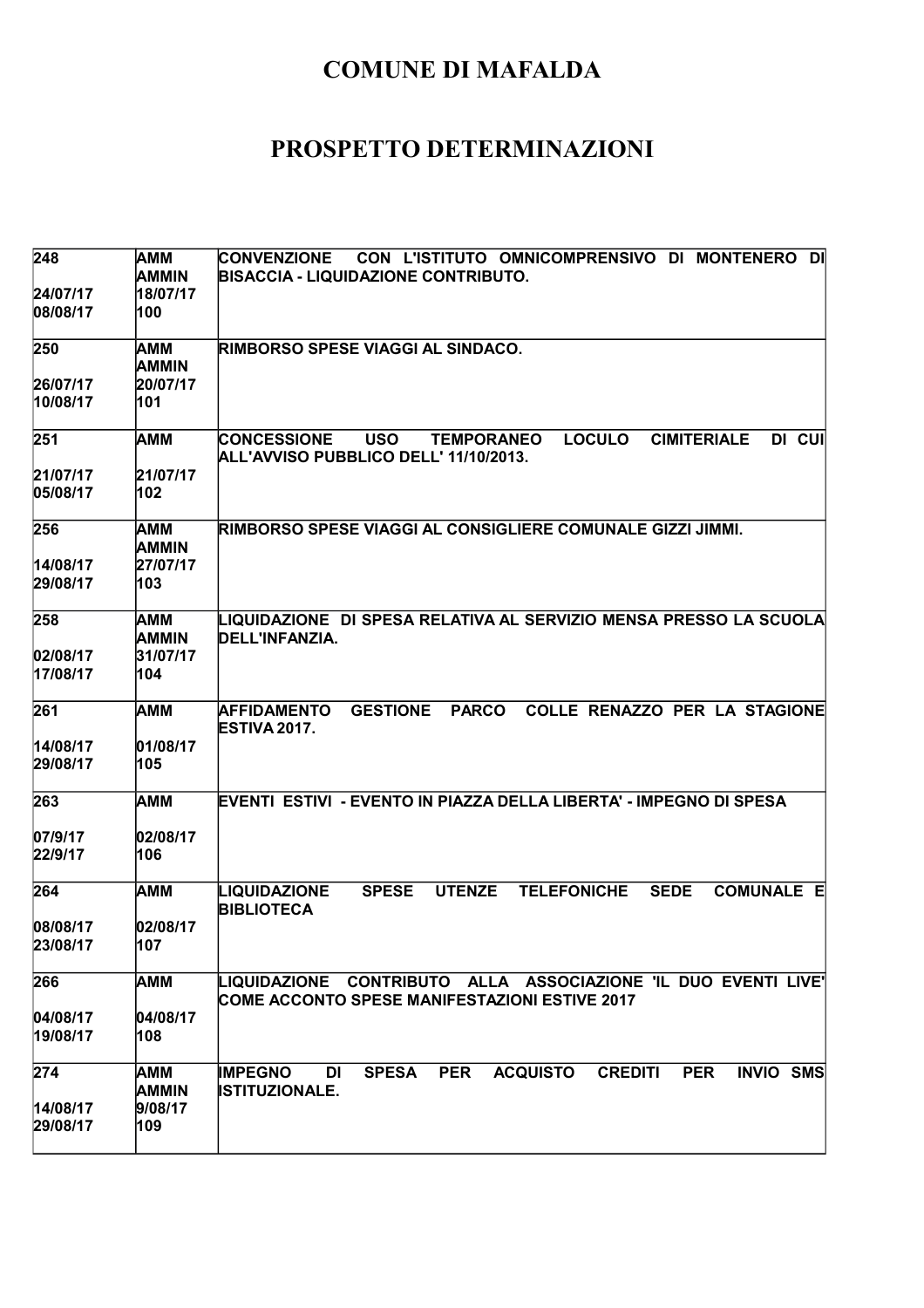| <b>AMM</b><br><b>AMMIN</b> | NOMINA COMMISSIONE GIUDICATRICE PER LA SELEZIONE DI DODICI<br>VOLONTARI<br>DA IMPIEGARE NEI TRE PROGETTI DI SERVIZIO CIVILE                                                |
|----------------------------|----------------------------------------------------------------------------------------------------------------------------------------------------------------------------|
| 21/08/17<br>110            | <b>NAZIONALE:</b><br>'BIBLIOTECASPAZIO COMUNE', 'MENO SOLI' E 'AMBIENTE<br>INCOMUNE' NEL COMUNE DI MAFALDA.                                                                |
| AMM<br><b>AMMIN</b>        | <b>ASSOCIAZIONE</b><br>NAZIONALE UFFICIALI DI STATO CIVILE E D'ANAGRAFE<br>(A.N.U.S.C.A.) - LIQUIDAZIONE QUOTA ASSOCIATIVA PER L'ANNO 2017.                                |
| 29/08/17                   |                                                                                                                                                                            |
| 111                        |                                                                                                                                                                            |
| AMM                        | <b>IMPEGNO DI SPESA PER ACQUISTO MANIFESTI DI CORDOGLIO</b>                                                                                                                |
|                            |                                                                                                                                                                            |
| 112                        |                                                                                                                                                                            |
| AMM                        | <b>BORSE</b><br><b>LAVORO</b><br><b>PER</b><br><b>REALIZZAZIONE</b><br><b>PROGETTO</b><br><b>'TUTELA E</b><br>MANUTENZIONE DEL VERDE PUBBLICO E SERVIZIO DI SPAZZAMENTO' · |
|                            | <b>ASSEGNAZIONE BORSA LAVORO.</b>                                                                                                                                          |
| 113                        |                                                                                                                                                                            |
| АММ                        | <b>UTENZE</b><br><b>TELEFONICHE</b><br><b>SEDE</b><br><b>COMUNALE,</b><br>LIQUIDAZIONE<br><b>SPESE</b><br><b>BIBLIOTECA E SCUOLE</b>                                       |
| 06/9/17                    |                                                                                                                                                                            |
| 114                        |                                                                                                                                                                            |
| <b>AMM</b><br><b>AMMIN</b> | CONTRIBUTO ECONOMICO 'UNA TANTUM' A FAMIGLIA IN<br>LIQUIDAZIONE<br><b>DIFFICOLTA'.</b>                                                                                     |
|                            |                                                                                                                                                                            |
| 115                        |                                                                                                                                                                            |
| AMM<br><b>AMMIN</b>        | LEGGE N. 448/1998 - FORNITURA GRATUITA O SEMIGRATUITA DEI LIBRI DI<br>TESTO NELLA SCUOLA DELL'OBBLIGO E NELLA SECONDARIA SUPERIORE                                         |
|                            | RESTITUZIONE ALLA REGIONE MOLISE DELLE SOMME ACCREDITATE E NON                                                                                                             |
|                            | SPESE NEGLI ANNI SCOLASTICI 2014/2015, 2015/2016 E 2016/2017.                                                                                                              |
| AMM                        | SPESA PER ACQUISTO CONTRASSEGNO PARCHEGGIO PER<br><b>IMPEGNO</b><br>DI<br><b>DISABILI</b><br><b>MODELLO</b><br>EUROPEO CON RILIEVO, OLOGRAMMA GENERICO                     |
| 11/9/17<br>117             | <b>FUSTELLATO E PORTATESSERE TRASPARENTE</b>                                                                                                                               |
| AMM                        | IMPEGNO DI SPESA PER L'ACQUISTO DEI REGISTRI DI STATO CIVILE PER<br><b>L'ANNO 2018.</b>                                                                                    |
| 12/9/17<br>118             |                                                                                                                                                                            |
| AMM                        | CONCESSIONE ASSEGNO PER IL NUCLEO FAMILIARE ART. 65 LEGGE N.                                                                                                               |
|                            | E SUCCESSIVE MODIFICHE ED INTEGRAZIONI - SIG. DI PIETRO<br>448/1998                                                                                                        |
| 119                        | <b>GIUSEPPE - ANNO 2017.</b>                                                                                                                                               |
|                            | 05/9/17<br><b>AMMIN</b><br>06/9/17<br>08/9/17<br>08/9/17<br>116<br><b>AMMIN</b><br>14/9/17                                                                                 |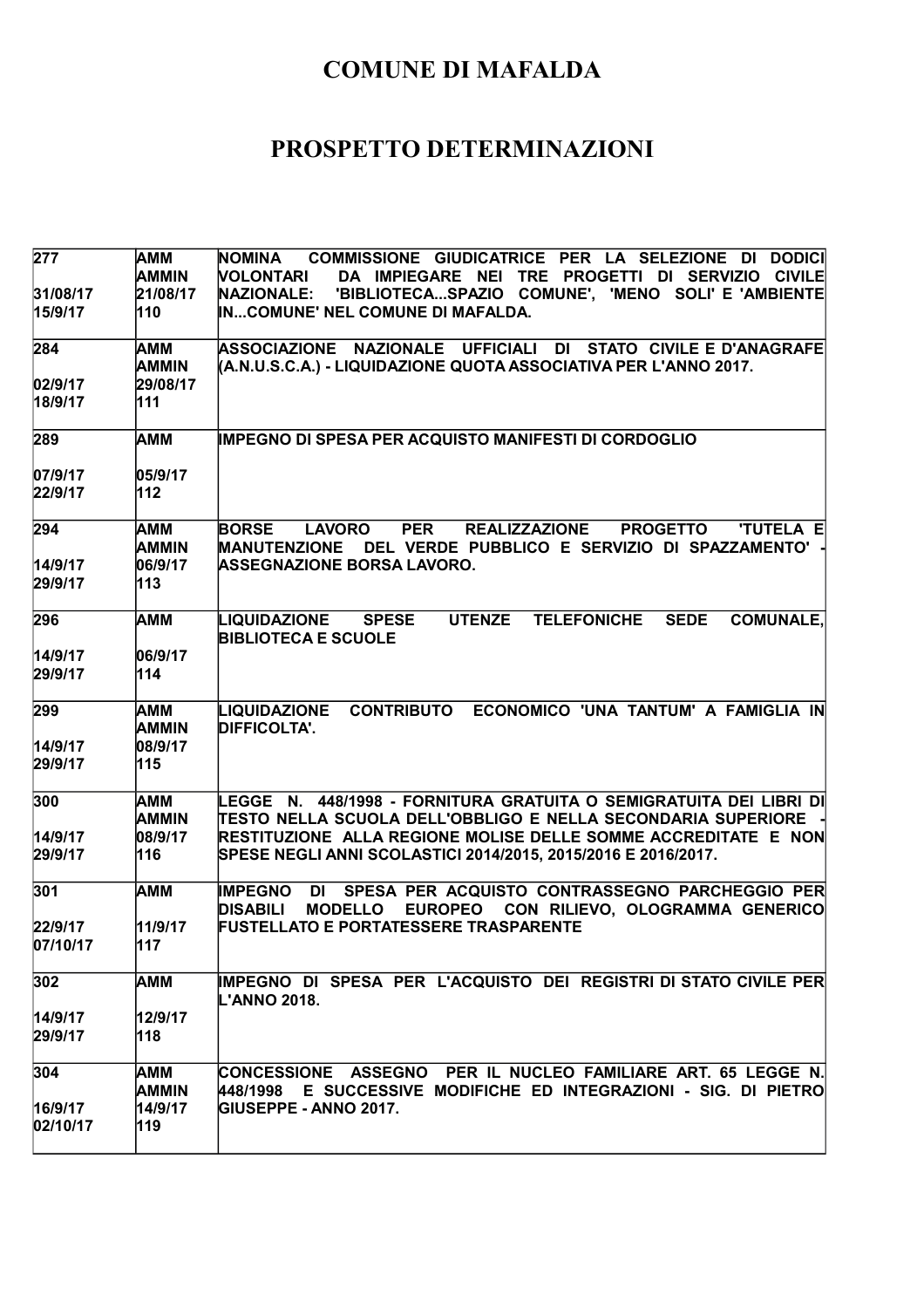| 306                  | <b>AMM</b><br><b>AMMIN</b> | SERVIZIO CIVILE NAZIONALE 2017 - APPROVAZIONE GRADUATORIA DEI<br>DA IMPIEGARE PER LA REALIZZAZIONE DEL PROGETTO DI<br><b>NOLONTARI</b>                     |
|----------------------|----------------------------|------------------------------------------------------------------------------------------------------------------------------------------------------------|
| 18/9/17<br>03/10/17  | 15/9/17<br>120             | SERVIZIO CIVILE 'BIBLIOTECASPAZIO COMUNE' NEL COMUNE DI MAFALDA.                                                                                           |
| 307                  | AMM<br><b>AMMIN</b>        | <b>SERVIZIO</b><br><b>CIVILE</b><br>NAZIONALE 2017 - APPROVAZIONE GRADUATORIA DEI<br><b>NOLONTARI</b><br>DA IMPIEGARE PER LA REALIZZAZIONE DEL PROGETTO DI |
| 18/9/17<br>03/10/17  | 15/9/17<br>121             | SERVIZIO CIVILE 'MENO SOLI' NEL COMUNE DI MAFALDA.                                                                                                         |
| 308                  | AMM<br><b>AMMIN</b>        | CIVILE NAZIONALE 2017 - APPROVAZIONE GRADUATORIA DEI<br><b>SERVIZIO</b><br>DA IMPIEGARE PER LA REALIZZAZIONE DEL PROGETTO DI<br><b>NOLONTARI</b>           |
| 18/9/17<br>03/10/17  | 15/9/17<br>122             |                                                                                                                                                            |
| 309                  | AMM<br><b>AMMIN</b>        | CONCESSIONE ASSEGNO DI MATERNITA' PER CONTO DELL'INPS - ART. 66<br>LEGGE N. 448/1998 E SUCCESSIVE MODIFICHE ED INTEGRAZIONI - SIG.RA                       |
| 16/9/17<br>02/10/17  | 16/9/17<br>123             | <b>DE STEFANO CARMELA.</b>                                                                                                                                 |
| 313                  | AMM<br><b>AMMIN</b>        | LIQUIDAZIONE<br>DI<br><b>SPESA</b><br><b>RIGUARDANTE</b><br>IL.<br>SERVIZIO DI<br>SEPPELLIMENTO, MANUTENZIONE, GESTIONE E CUSTODIA DEL CIMITERO            |
| 23/9/17<br>9/10/17   | 20/9/17<br>124             | - PERIODO MAGGIO-AGOSTO 2017.                                                                                                                              |
| 314                  | <b>AMM</b>                 | SERVIZIO ASSISTENZA E MANUTENZIONE SOFTWARE STUDIO K TRIENNIO<br>2017-2019 E SERVIZI VARI. AFFIDAMENTO                                                     |
| 23/9/17<br>9/10/17   | 20/9/17<br>125             |                                                                                                                                                            |
| 315                  | AMM<br><b>AMMIN</b>        | CONCESSIONE ASSEGNO DI MATERNITA' PER CONTO DELL'INPS ART. 66<br>LEGGE N. 448/1998 E SUCCESSIVE MODIFICHE ED INTEGRAZIONI - SIG.RA                         |
| 23/9/17<br>9/10/17   | 20/9/17<br>126             | <b>BUCCIARELLI DANIELA.</b>                                                                                                                                |
| 317                  | AMM<br><b>AMMIN</b>        | LIQUIDAZIONE DI SPESA RELATIVA AL PIANO DI IGIENE URBANA ANNO 2017.                                                                                        |
| 23/9/17<br>9/10/17   | 21/9/17<br>127             |                                                                                                                                                            |
| 320                  | <b>AMM</b><br><b>AMMIN</b> | CONFERIMENTO ALLA AUTONOLEGGIO ROMA 3000 SOC. COOP. A.R.L.<br>DELL'AUTORIZZAZIONE N. 2/2013 INTESTATA AL SIG. LANGIANO NICOLA.                             |
| 29/9/17<br>14/10/17  | 23/9/17<br>128             |                                                                                                                                                            |
| 329                  | AMM<br><b>ECONO</b>        | APPROVAZIONE RENDICONTO DEL SERVIZIO ECONOMATO N.4-PERIODO<br>11/07/2017 - 28/09/2017 - LIQUIDAZIONE RIMBORSI SPESE ALL'ECONOMO                            |
| 03/10/17<br>18/10/17 | 28/9/17<br>129             | <b>COMUNALE.</b>                                                                                                                                           |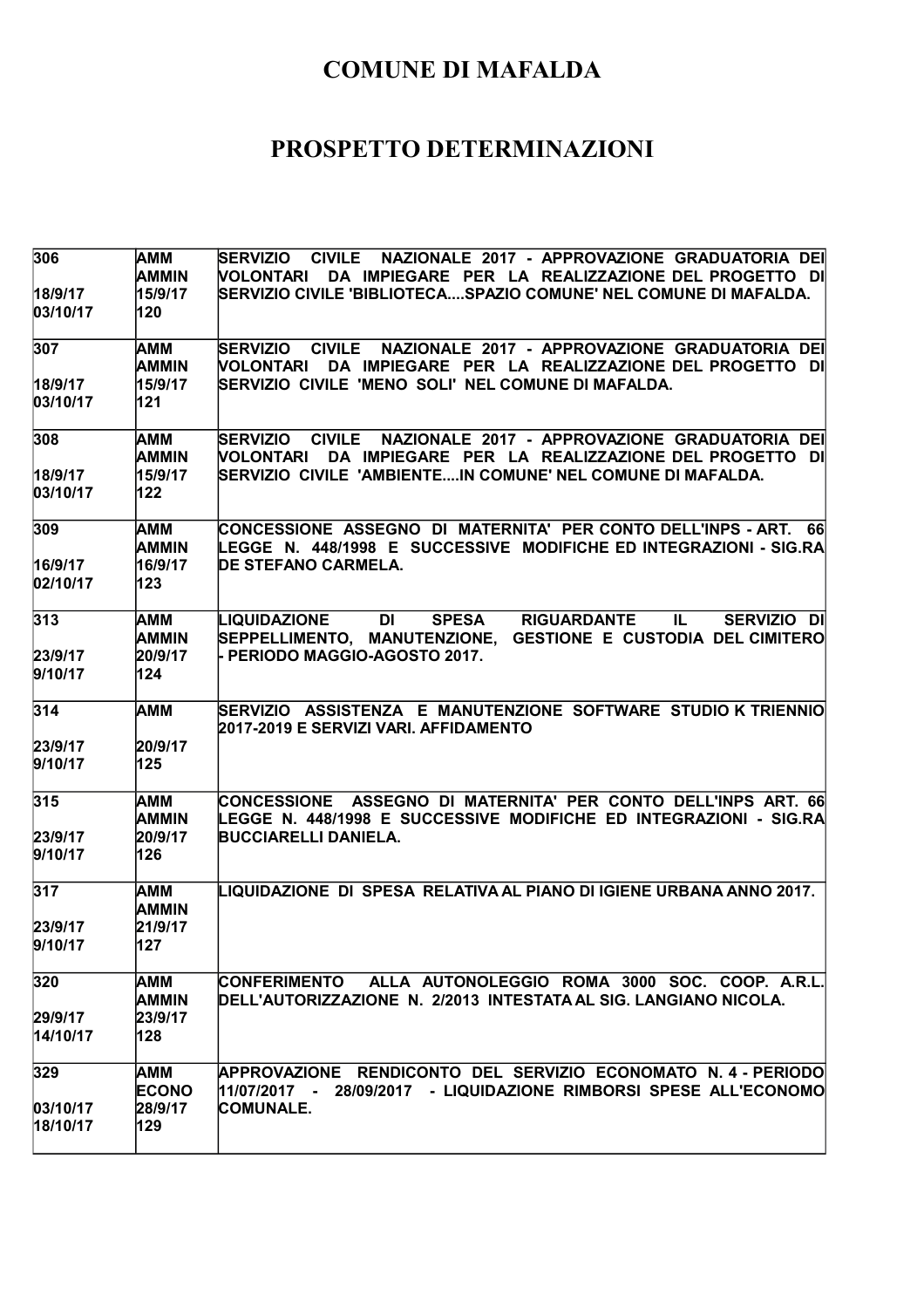| 330                  | AMM            | LIQUIDAZIONE CONTRIBUTO ALL'ASSOCIAZIONE CULTURALE LIMITI INCHIUSI                                                              |
|----------------------|----------------|---------------------------------------------------------------------------------------------------------------------------------|
|                      | <b>AMMIN</b>   | ARTI VISIVE PER PROGETTO 'VIS A' VIS - FUORILUOGO 20'.                                                                          |
| 02/10/17<br>17/10/17 | 29/9/17<br>130 |                                                                                                                                 |
|                      |                |                                                                                                                                 |
| 331                  | AMM            | PER LA REALIZZAZIONE DEL PROGETTIO 'TUTELA E<br><b>BORSE</b><br><b>LAVORO</b>                                                   |
|                      | <b>AMMIN</b>   | VERDE PUBBLICO E SERVIZIO SPAZZAMENTO'<br><b>MANUTENZIONE</b><br><b>DEL</b>                                                     |
| 02/10/17             | 29/9/17        | <b>LIQUIDAZIONE COMPENSO AL BORSISTA.</b>                                                                                       |
| 17/10/17             | 131            |                                                                                                                                 |
| 335                  | AMM            | APPROVAZIONE SCHEMA DI CONVENZIONE TRA IL COMUNE DI MAFALDA E                                                                   |
|                      | AMMIN          | L'A.S.D. 'FLY DANCE ASD' PER LA CONCESSIONE IN USO E GESTIONE DEGLI                                                             |
| 06/10/17             | 02/10/17       | <b>IMPIANTI SPORTIVI COMUNALI.</b>                                                                                              |
| 21/10/17             | 132            |                                                                                                                                 |
| 336                  | AMM            | <b>SPESA</b><br><b>PER</b><br><b>INTERVENTI</b><br><b>DI</b><br>PREVENZIONE DI<br><b>IMPEGNO</b><br><b>DI</b>                   |
|                      | <b>AMMIN</b>   | RELATIVA ALLE ARBOVIROSI TRASMESSE DA ZANZARE<br><b>DISINFESTAZIONE</b>                                                         |
| 9/10/17              | 02/10/17       | CON PARTICOLARE RIFERIMENTO AL VIRUS CHIKUNGUNYA - 2017.                                                                        |
| 24/10/17             | 133            |                                                                                                                                 |
| 337                  | АММ            | SPESA PER ACQUISTO VESTIARIO PER AUSILIARE DEL<br><b>IMPEGNO</b><br>DI                                                          |
|                      |                | <b>TRAFFICO</b>                                                                                                                 |
| 9/10/17              | 03/10/17       |                                                                                                                                 |
| 24/10/17             | 134            |                                                                                                                                 |
| 339                  | АММ            | LIQUIDAZIONE DI SPESA RELATIVA ALLA SPESE POSTALI.                                                                              |
| 9/10/17              | 03/10/17       |                                                                                                                                 |
| 24/10/17             | 135            |                                                                                                                                 |
| 340                  | AMM            | LIQUIDAZIONE DI SPESA RIGUARDANTE LA FORNITURA DEI LIBRI DI TESTO                                                               |
|                      | <b>AMMIN</b>   | PER GLI ALUNNI DELLA SCUOLA PRIMARIA.                                                                                           |
| 06/10/17             | 03/10/17       |                                                                                                                                 |
| 21/10/17             | 136            |                                                                                                                                 |
| 345                  | <b>AMM</b>     | <b>LIQUIDAZIONE SPESE TELEFONICHE APRILE-MAGGIO 2017</b>                                                                        |
| 16/10/17             | 05/10/17       |                                                                                                                                 |
| 31/10/17             | 137            |                                                                                                                                 |
|                      |                |                                                                                                                                 |
| 347                  | <b>AMM</b>     | <b>MANTENIMENTO</b><br><b>DEL</b><br><b>DOMINIO</b><br><b>INTERNET</b><br>PER IL SITO COMUNALE.<br>PAGAMENTO COSTI ANNUALI 2017 |
| 16/10/17             | 05/10/17       |                                                                                                                                 |
| 31/10/17             | 138            |                                                                                                                                 |
| 355                  | AMM            | <b>NON UTILIZZATA</b>                                                                                                           |
|                      | 11/10/17       |                                                                                                                                 |
|                      | 139            |                                                                                                                                 |
|                      |                |                                                                                                                                 |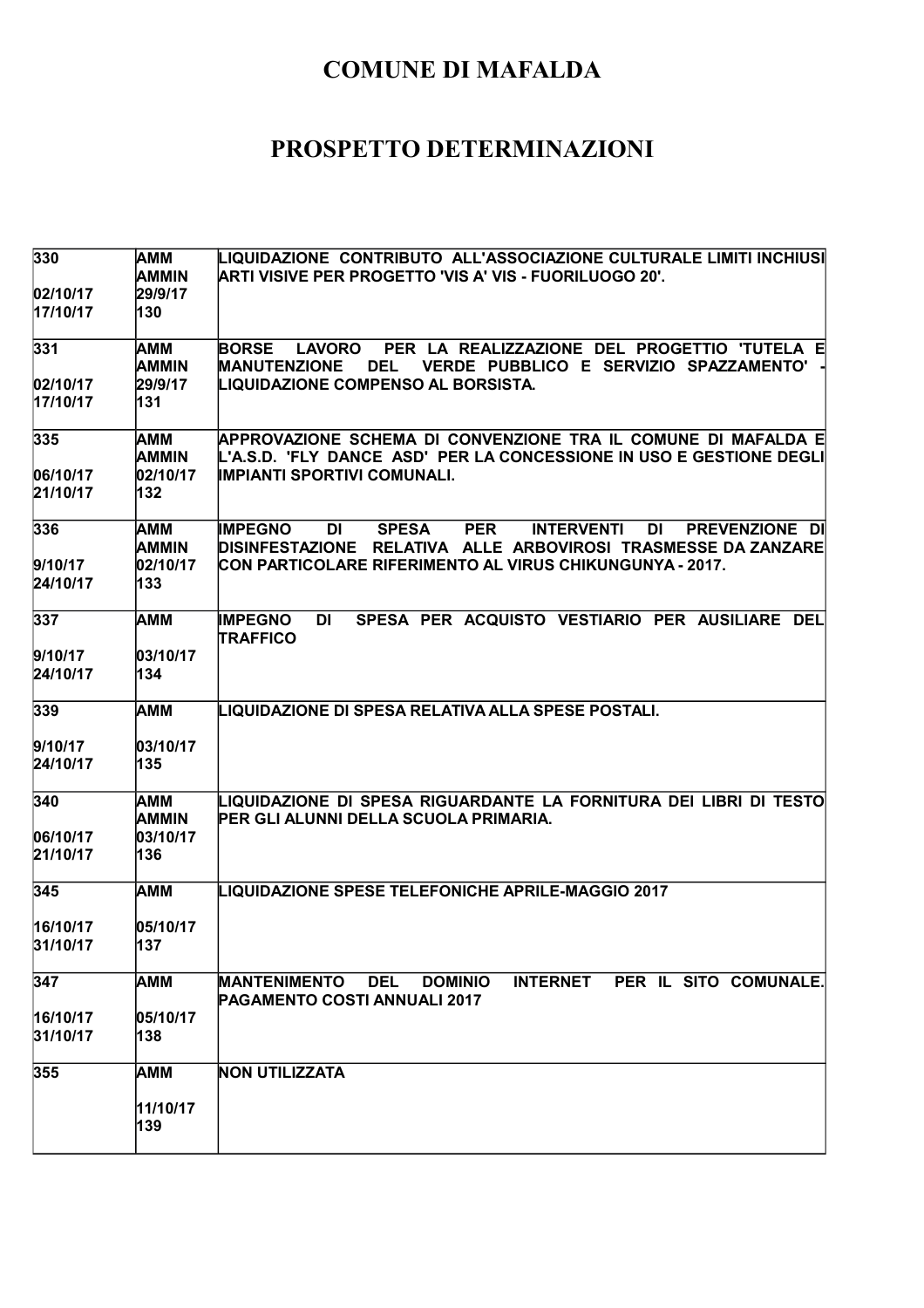| 361                  | AMM                        | IMPEGNO E LIQUIDAZIONE DI SPESA PER FORNITURA BROCHURE PROVA DI<br>SOCCORSO DEL 21.10.2017                                                                                         |
|----------------------|----------------------------|------------------------------------------------------------------------------------------------------------------------------------------------------------------------------------|
| 16/10/17<br>31/10/17 | 13/10/17<br>140            |                                                                                                                                                                                    |
| 362                  | AMM<br><b>AMMIN</b>        | PER IL NUCLEO FAMILIARE ART. 65 LEGGE N.<br><b>CONCESSIONE ASSEGNO</b><br>448/1998 E SUCCESSIVE MODIFICHE ED INTEGRAZIONI - SIG.RA RAMUNDI                                         |
| 17/10/17<br>02/11/17 | 16/10/17<br>141            | ELENA - ANNO 2017.                                                                                                                                                                 |
| 363                  | AMM                        | <b>SERVIZIO</b><br><b>DI</b><br><b>NOLEGGIO</b><br>FOTOCOPIATRICI PER GLI UFFICI COMUNALI.<br>PRESA D'ATTO CAMBIO DI DENOMINAZIONE DELLA DITTA AGGIUDICATARIA                      |
| 25/10/17<br>9/11/17  | 16/10/17<br>142            |                                                                                                                                                                                    |
| 366                  | AMM                        | <b>LIQUIDAZIONE SPESE TELEFONICHE SEDE COMUNALE E SCUOLE</b>                                                                                                                       |
| 25/10/17<br>9/11/17  | 18/10/17<br>143            |                                                                                                                                                                                    |
| 369                  | AMM<br><b>AMMIN</b>        | <b>NAZIONALE</b><br><b>SERVIZIO</b><br><b>CIVILE</b><br><b>LIQUIDAZIONE</b><br><b>SALDO</b><br>$\sim$ 10 $\pm$<br>ALL'ASSOCIAZIONE DI<br>PROMOZIONE SOCIALE 'INFORMARE' DI TERMOLI |
| 23/11/17<br>9/12/17  | 19/10/17<br>144            | <b>PER GESTIONE PROGETTI.</b>                                                                                                                                                      |
| 372                  | AMM                        | LAVORO STRAORDINARIO PER IL<br>AUTORIZZAZIONE<br><b>PREVENTIVA</b><br><b>AL</b><br><b>PERSONALE DIPENDENTE</b>                                                                     |
| 21/10/17<br>06/11/17 | 20/10/17<br>145            |                                                                                                                                                                                    |
| 373                  | AMM<br><b>AMMIN</b>        | INDENNITA' DI FUNZIONE AI<br><b>COMPONENTI DELLA GIUNTA MUNICIPALE -</b><br><b>DETERMINAZIONI.</b>                                                                                 |
| 21/10/17<br>06/11/17 | 20/10/17<br>146            |                                                                                                                                                                                    |
| 374                  | AMM                        | DETERMINAZIONE N. 470 DEL<br><b>RETTIFICA</b><br>07.12.2016 E DETERMINAZIONE<br>N. 188 DEL 06.06.2017.                                                                             |
| 21/10/17<br>06/11/17 | 20/10/17<br>147            |                                                                                                                                                                                    |
| 375                  | AMM<br><b>AMMIN</b>        | CONTRIBUTO ECONOMICO 'UNA TANTUM' A FAMIGLIA IN<br><b>LIQUIDAZIONE</b><br><b>DIFFICOLTA'.</b>                                                                                      |
| 03/11/17<br>18/11/17 | 23/10/17<br>148            |                                                                                                                                                                                    |
| 378                  | <b>AMM</b><br><b>AMMIN</b> | SERVIZIO DI MENSA SCOLASTICA PRESSO LA SCUOLA DELL'INFANZIA DI<br>MAFALDA PER L'ANNO SCOLASTICO 2017/2018 - AFFIDAMENTO ALLA DITTA                                                 |
| 14/11/17<br>29/11/17 | 26/10/17<br>149            | VARRENTI ANTONELLO.                                                                                                                                                                |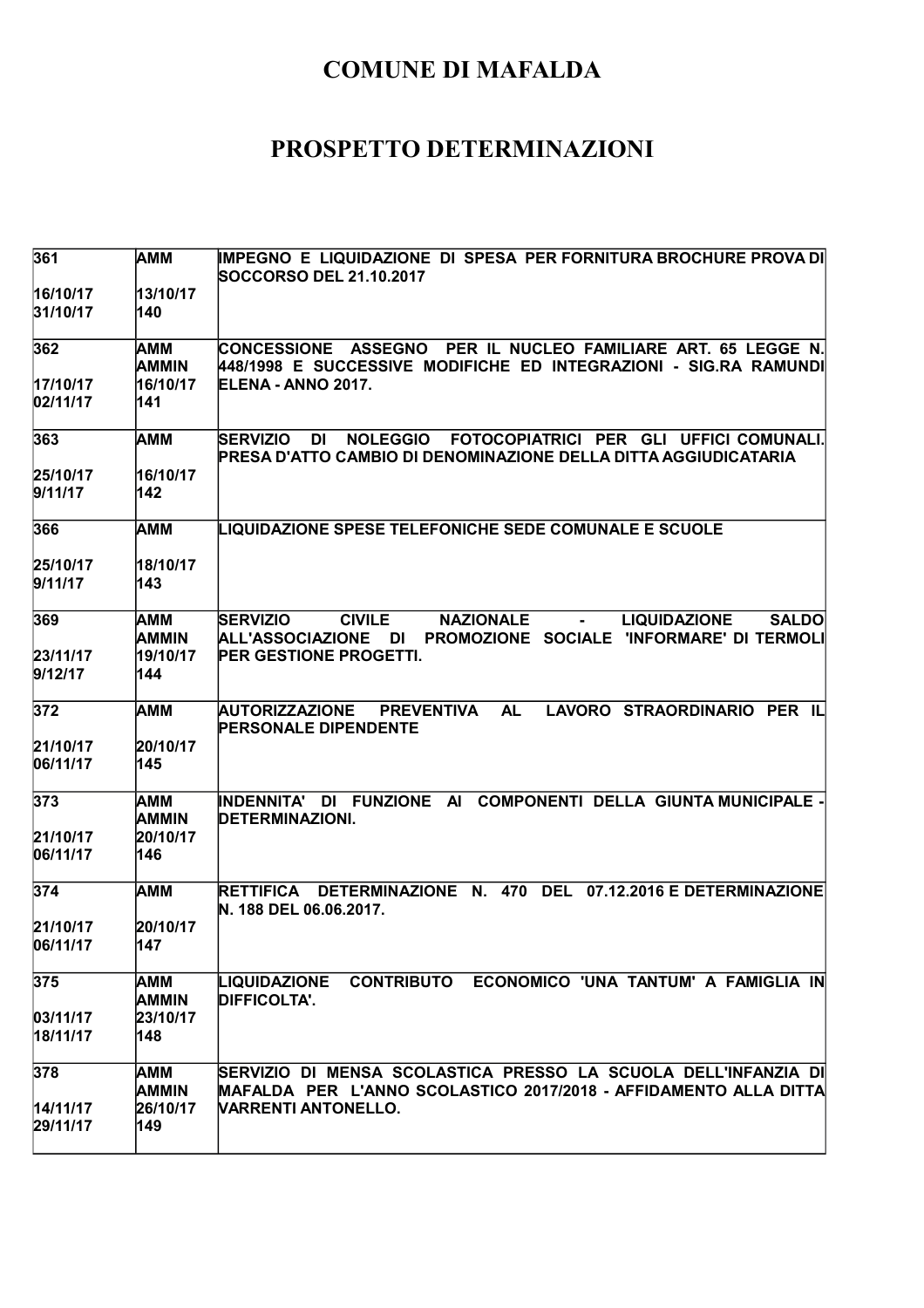| 379                  | <b>AMM</b>                      | IMPEGNO DI SPESA PER L'ACQUISTO DI PRODOTTI PER LA PULIZIA DELLA<br><b>SEDE MUNICIPALE</b>                                                                                                                 |
|----------------------|---------------------------------|------------------------------------------------------------------------------------------------------------------------------------------------------------------------------------------------------------|
| 16/11/17<br>01/12/17 | 27/10/17<br>150                 |                                                                                                                                                                                                            |
| 382                  | AMM<br><b>ECONO</b>             | <b>ACQUISTO</b><br><b>CORONA</b><br><b>IMPEGNO</b><br><b>SPESA</b><br>DI ALLORO PER LA<br>DI<br>PER<br>RICORRENZA DEL '04 NOVEMBRE'                                                                        |
| 04/11/17<br>20/11/17 | 03/11/17<br>151                 |                                                                                                                                                                                                            |
| 387                  | AMM<br><b>AMMIN</b>             | <b>PER</b><br><b>IMPEGNO</b><br><b>SPESA</b><br><b>SERVIZIO</b><br><b>MENSA</b><br><b>PRESSO</b><br>LA SCUOLA<br>DI<br>DELL'INFANZIA.                                                                      |
| 14/11/17<br>29/11/17 | 9/11/17<br>152                  |                                                                                                                                                                                                            |
| 388                  | AMM                             | <b>IMPEGNO DI SPESA PER ACQUISTO SMS ISTITUZIONALI</b>                                                                                                                                                     |
| 14/11/17<br>29/11/17 | 10/11/17<br>153                 |                                                                                                                                                                                                            |
| 393                  | AMM<br><b>AMMIN</b>             | <b>LIQUIDAZIONE SPESE TELEFONICHE SEDE COMUNALE E SCUOLE.</b>                                                                                                                                              |
| 23/11/17<br>9/12/17  | 15/11/17<br>154                 |                                                                                                                                                                                                            |
| 395<br>23/11/17      | AMM<br><b>AMMIN</b><br>16/11/17 | DELIBERAZIONE DI GIUNTA REGIONALE N. 387 DEL 16 OTTOBRE 2017 -<br>DETERMINAZIONE DIRIGENZIALE N. 5584 DEL 13/11/2017 - PROSECUZIONE<br>SERVIZIO 'SEZIONE PRIMAVERA' ANNO EDUCATIVO 2017/2018 - AFFIDAMENTO |
| 9/12/17              | 155                             | <b>DEL SERVIZIO.</b>                                                                                                                                                                                       |
| 398                  | AMM<br><b>AMMIN</b>             | <b>DI</b><br><b>SPESA</b><br>PER INTERVENTO DI PREVENZIONE E DI<br>LIQUIDAZIONE<br>DISINFESTAZIONE RELATIVA ALLE ARBOVIROSI TRASMESSE DA ZANZARE                                                           |
| 23/11/17<br>9/12/17  | 17/11/17<br>156                 | CON PARTICOLARE RIFERIMENTO AL VIRUS CHIKUNGUNYA.                                                                                                                                                          |
| 399                  | <b>AMM</b>                      | LIQUIDAZIONE  DI SPESA PER L'ACQUISTO DEI REGISTRI DI STATO CIVILE PER<br>L'ANNO 2018.                                                                                                                     |
| 18/12/17<br>02/01/18 | 17/11/17<br>157                 |                                                                                                                                                                                                            |
| 403                  | AMM<br>AMMIN                    | AMBITO TERRITORIALE SOCIALE DI TERMOLI - PIANO SOCIALE DI ZONA<br>LIQUIDAZIONE QUOTA DI COMPARTECIPAZIONE PER I SERVIZI SOCIO                                                                              |
| 28/11/17<br>13/12/17 | 21/11/17<br>158                 | ASSISTENZIALI - I° E II° QUADRIMESTRE 2017.                                                                                                                                                                |
| 407                  | AMM<br><b>AMMIN</b>             | <b>PER</b><br>LA REALIZZAZIONE DEL PROGETTO 'TUTELA E<br><b>BORSE</b><br><b>LAVORO</b><br><b>DEL</b><br>VERDE PUBBLICO E SERVIZIO SPAZZAMENTO'<br><b>MANUTENZIONE</b>                                      |
| 28/11/17<br>13/12/17 | 25/11/17<br>159                 | LIQUIDAZIONE COMPENSO AL BORSISTA.                                                                                                                                                                         |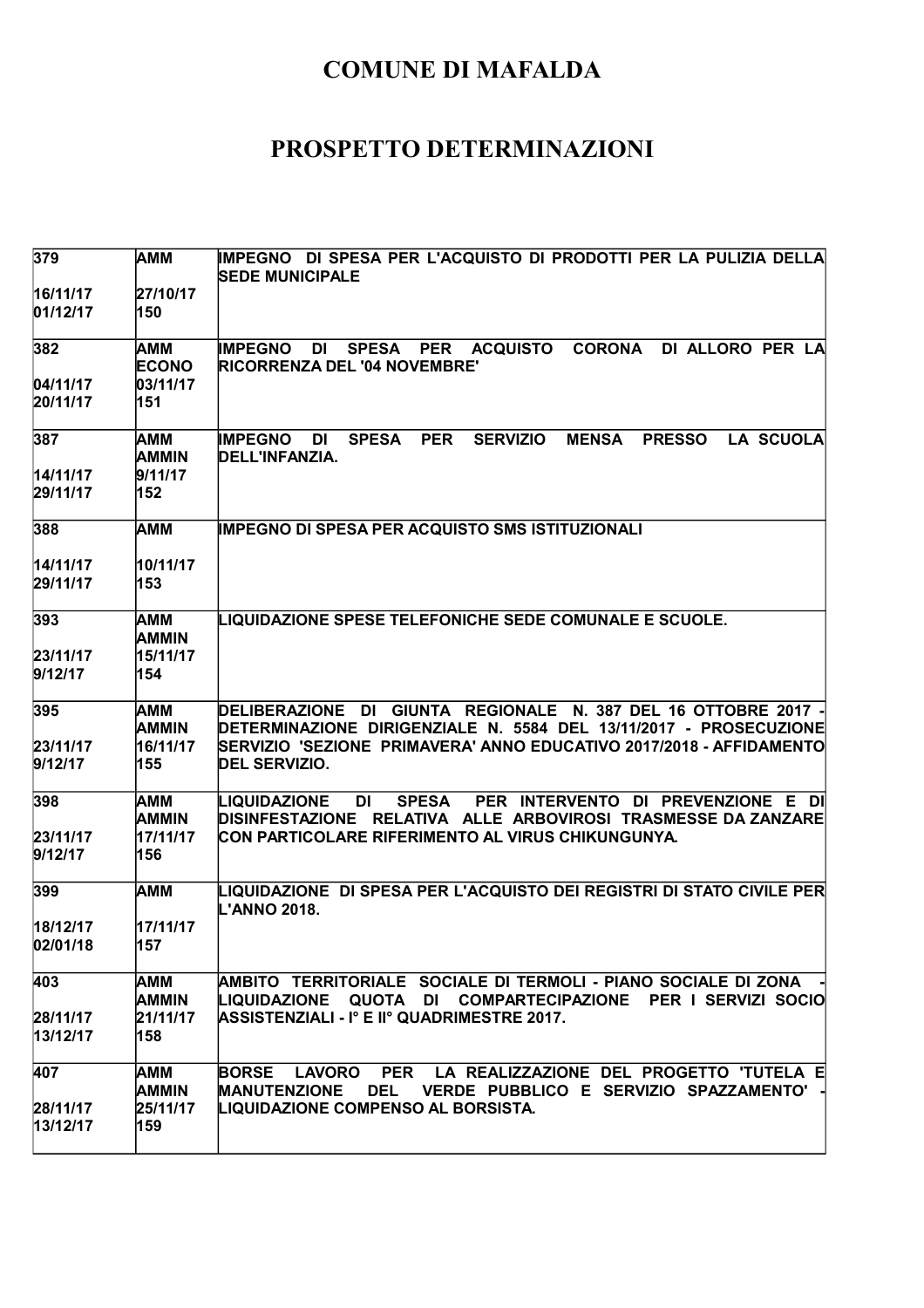| 415                  | AMM<br><b>AMMIN</b>                    | ESTENSIONE DEL SERVIZIO DI SEPPELLIMENTO, MANUTENZIONE, GESTIONE<br>E CUSTODIA NELLA PARTE NUOVA DEL CIMITERO COMUNALE.                                   |
|----------------------|----------------------------------------|-----------------------------------------------------------------------------------------------------------------------------------------------------------|
| 12/12/17<br>27/12/17 | 01/12/17<br>160                        |                                                                                                                                                           |
| 419                  | AMM<br><b>AMMIN</b>                    | LIQUIDAZIONE SPESE TELEFONICHE UTENZE SEDE COMUNALE E SCUOLE                                                                                              |
| 14/12/17             | 06/12/17                               |                                                                                                                                                           |
| 29/12/17             | 161                                    |                                                                                                                                                           |
| 420                  | AMM<br><b>AMMIN</b>                    | <b>SERVIZIO</b><br>TRASPORTO,<br><b>ACCOMPAGNAMENTO</b><br>E.<br><b>ASSISTENZA DI</b><br>CITTADINO IN TRATTAMENTO DI EMODIALISI - LIQUIDAZIONE CONTRIBUTO |
| 28/12/17             | 13/12/17                               | FORFETTARIO.                                                                                                                                              |
| 12/01/18             | 162                                    |                                                                                                                                                           |
| 422                  | AMM<br><b>AMMIN</b>                    | CONCESSIONE ASSEGNO DI MATERNITA' PER CONTO DELL'INPS ART. 66<br>LEGGE N. 448/1998 E SUCCESSIVE MODIFICHE ED INTEGRAZIONI - SIG.RA                        |
| 12/12/17             | 06/12/17                               | <b>D'AMORE FIORELLA.</b>                                                                                                                                  |
| 27/12/17             | 163                                    |                                                                                                                                                           |
| 423                  | AMM<br><b>AMMIN</b>                    | <b>IMPEGNO DI SPESA PER MANIFESTAZIONE NATALIZIA.</b>                                                                                                     |
| 11/12/17             | 07/12/17                               |                                                                                                                                                           |
| 27/12/17             | 164                                    |                                                                                                                                                           |
|                      |                                        |                                                                                                                                                           |
| 425                  | AMM<br><b>AMMIN</b>                    | LIQUIDAZIONE SPESE TELEFONICHE 5° E 6° BIMESTRE 2017.                                                                                                     |
| 15/12/17             | 13/12/17                               |                                                                                                                                                           |
| 30/12/17             | 165                                    |                                                                                                                                                           |
| 426                  | AMM<br><b>AMMIN</b>                    | LIQUIDAZIONE DI SPESA RIGUARDANTE LA FORNITURA DEI LIBRI DI TESTO<br>A.S. 2017/2018 AGLI ALUNNI DELLA SCUOLA PRIMARIA.                                    |
| 18/12/17             | 13/12/17                               |                                                                                                                                                           |
| 02/01/18             | 166                                    |                                                                                                                                                           |
| 428                  | AMM<br>AMMIN                           | SERVIZIO ASSISTENZA E MANUTENZIONE SOFTWARE STUDIO K TRIENNIO<br>2017-2019 E SERVIZI VARI. LIQUIDAZIONE QUOTA ANNUALITA' 2017                             |
| 16/12/17             | 15/12/17                               |                                                                                                                                                           |
| 02/01/18             | 167                                    |                                                                                                                                                           |
| 435                  | AMM<br><b>AMMIN</b><br>18/12/17<br>168 | IMPEGNO DI SPESA PER ORGANIZZAZIONE MANIFESTAZIONI NATALIZIE<br>2017.                                                                                     |
| 436                  | AMM                                    | LIQUIDAZIONE QUOTA DI PARTECIPAZIONE AGLI ONERI DI CUI ALL'ART. 3                                                                                         |
|                      | <b>AMMIN</b>                           | DELLA LEGGE N. 56/1987 RELATIVA AI LOCALI DEL CENTRO PER L'IMPIEGO DI                                                                                     |
| 28/12/17             | 18/12/17                               | ITERMOLI - ANNO 2016.                                                                                                                                     |
| 12/01/18             | 169                                    |                                                                                                                                                           |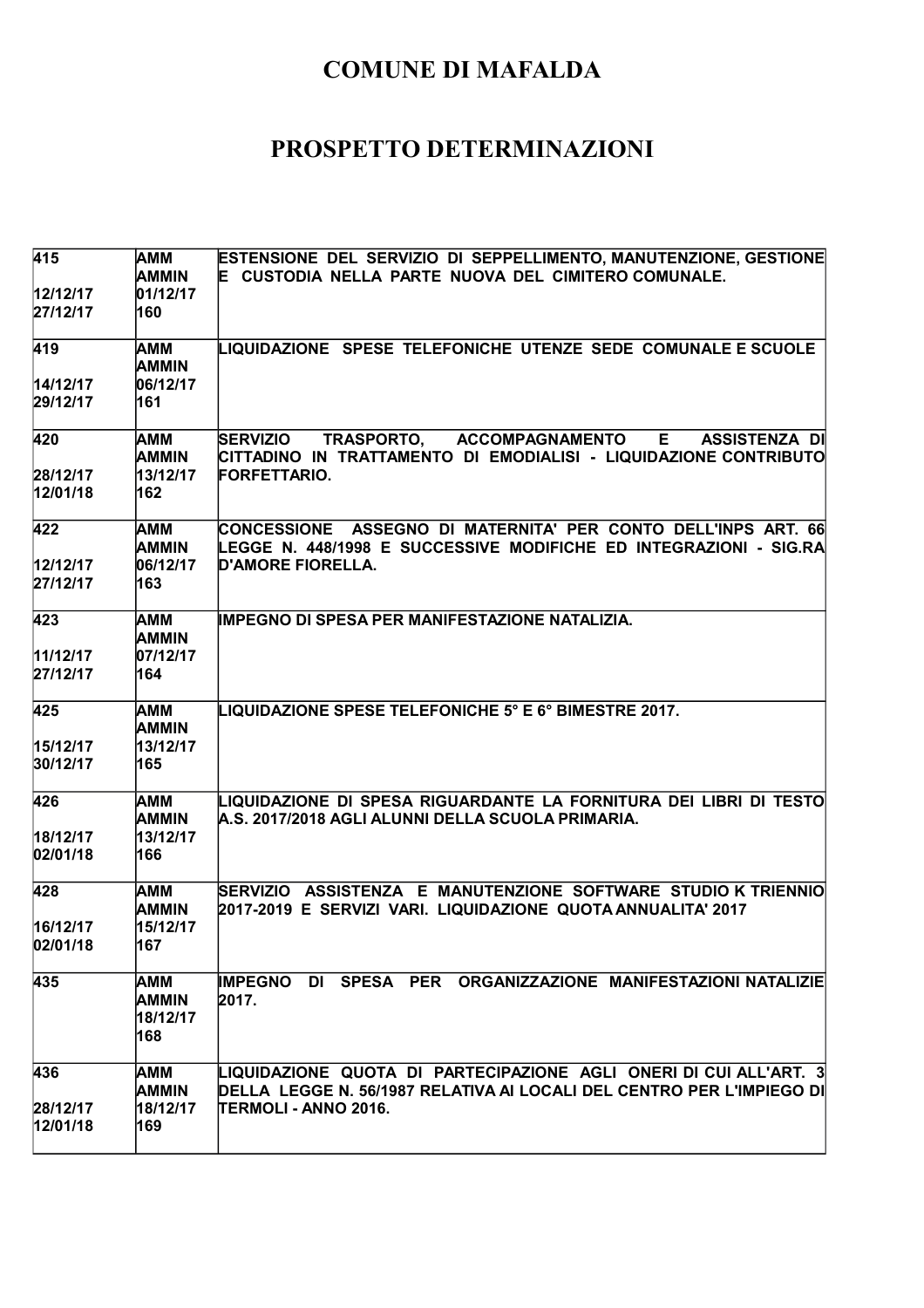| 437                  | AMM<br>AMMIN        | CONTRIBUTO INDENNITA'<br>LIQUIDAZIONE<br>DI<br><b>RESIDENZA AL FARMACISTA</b><br><b>RURALE PER L'ANNO 2016.</b>                                                                 |
|----------------------|---------------------|---------------------------------------------------------------------------------------------------------------------------------------------------------------------------------|
| 28/12/17<br>12/01/18 | 18/12/17<br>170     |                                                                                                                                                                                 |
| 440                  | AMM<br><b>AMMIN</b> | <b>IMPEGNO DI SPESA PER MANIFESTAZIONI NATALIZIE 2017.</b>                                                                                                                      |
| 21/12/17             | 19/12/17            |                                                                                                                                                                                 |
| 05/01/18             | 171                 |                                                                                                                                                                                 |
| 441                  | AMM<br><b>AMMIN</b> | <b>SPESA</b><br><b>PER</b><br><b>SERVIZIO</b><br>LA SCUOLA<br><b>IMPEGNO</b><br><b>MENSA</b><br><b>PRESSO</b><br><b>DI</b><br>DELL'INFANZIA.                                    |
| 21/12/17<br>05/01/18 | 20/12/17<br>172     |                                                                                                                                                                                 |
| 443                  | AMM<br><b>AMMIN</b> | <b>LIQUIDAZIONE</b><br>DI<br><b>SPESA</b><br><b>RIGUARDANTE</b><br>LA<br><b>QUOTA ASSOCIATIVA</b><br><b>ALL'ASSOCIAZIONE</b><br>NAZIONALE PICCOLI COMUNI D'ITALIA (A.N.P.C.I.). |
| 28/12/17             | 20/12/17            |                                                                                                                                                                                 |
| 12/01/18             | 173                 |                                                                                                                                                                                 |
| 446                  | AMM<br><b>AMMIN</b> | LIQUIDAZIONE DI SPESA RIGUARDANTE IL SERVIZIO MENSA PRESSO LA<br><b>SCUOLA DELL'INFANZIA.</b>                                                                                   |
| 23/01/18             | 21/12/17            |                                                                                                                                                                                 |
| 07/02/18             | 174                 |                                                                                                                                                                                 |
| 447                  | AMM<br><b>AMMIN</b> | CONTRIBUTO ECONOMICO ALL'ASSOCIAZIONE VALTRIGNO<br><b>EROGAZIONE</b><br><b>PROTEZIONE CIVILE MAFALDA ONLUS.</b>                                                                 |
| 28/12/17             | 21/12/17            |                                                                                                                                                                                 |
| 12/01/18             | 175                 |                                                                                                                                                                                 |
| 448                  | AMM                 | <b>IMPEGNO DI SPESA RELATIVO ALLE SPESE POSTALI.</b>                                                                                                                            |
| 10/01/18             | 22/12/17            |                                                                                                                                                                                 |
| 25/01/18             | 176                 |                                                                                                                                                                                 |
| 450                  | <b>AMM</b><br>AMMIN | IMPEGNO DI SPESA PER MANIFESTAZIONI NATALIZIE PRESSO LA SCUOLA<br>DELL'INFANZIA.                                                                                                |
| 29/12/17             | 27/12/17            |                                                                                                                                                                                 |
| 13/01/18             | 177                 |                                                                                                                                                                                 |
| 455                  | AMM                 | <b>LOCULO</b><br>DI CUI<br><b>USO</b><br><b>CIMITERIALE</b><br><b>CONCESSIONE</b><br><b>TEMPORANEO</b><br>ALL'AVVISO PUBBLICO DELL'11/10/2013.                                  |
| 04/01/18             | 29/12/17            |                                                                                                                                                                                 |
| 20/01/18             | 178                 |                                                                                                                                                                                 |
| 458                  | AMM                 | APPROVAZIONE RENDICONTO DEL SERVIZIO ECONOMATO N.6-PERIODO<br>05/12/2017 - 30/12/2017 - LIQUIDAZIONE RIMBORSI SPESE ALL'ECONOMO                                                 |
| 13/01/18             | 30/12/17            | <b>COMUNALE.</b>                                                                                                                                                                |
| 29/01/18             | 179                 |                                                                                                                                                                                 |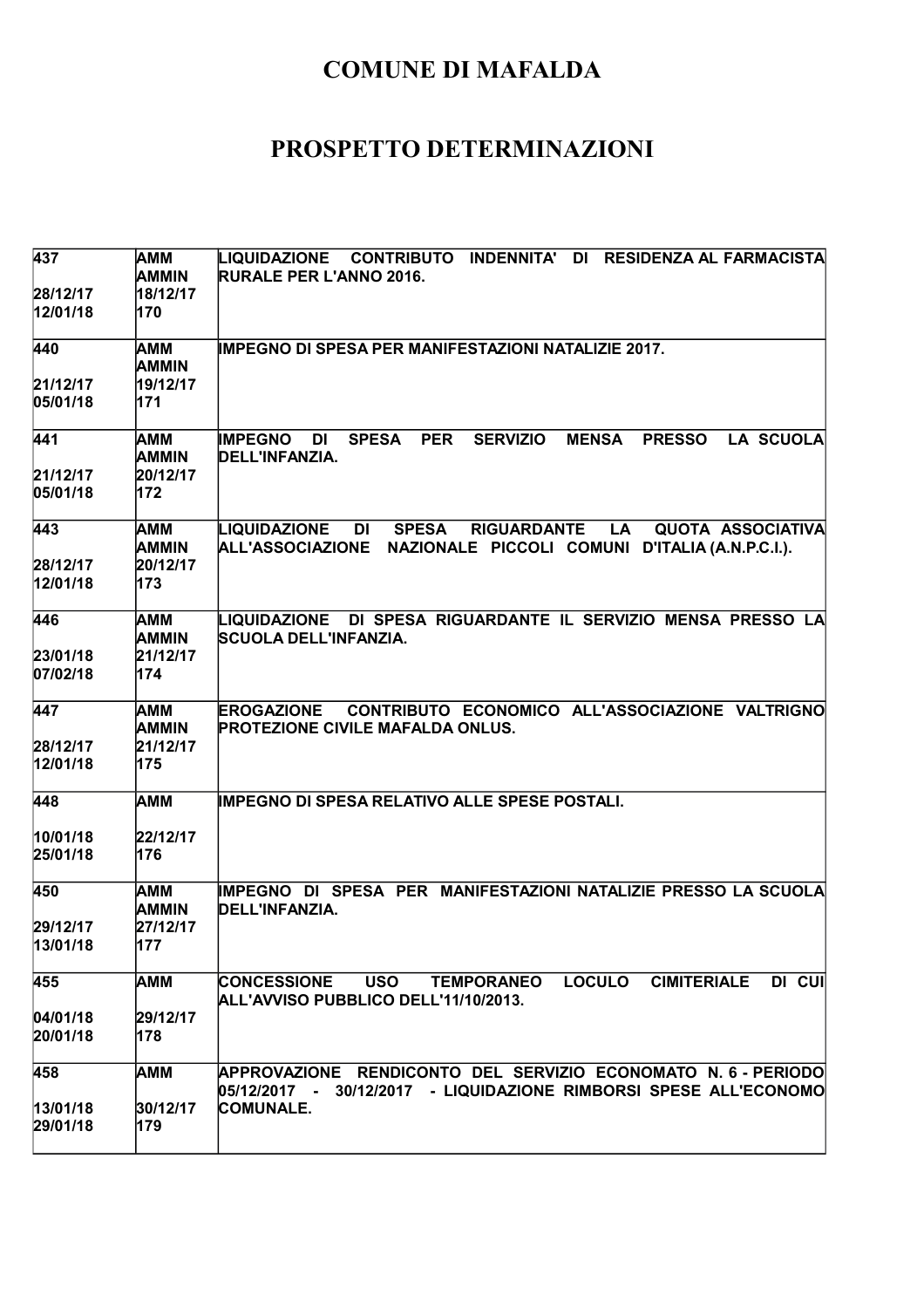| 461              | AMM                      | AMBITO TERRITORIALE SOCIALE DI TERMOLI - PIANO SOCIALE DI ZONA                                                                    |
|------------------|--------------------------|-----------------------------------------------------------------------------------------------------------------------------------|
|                  | AMMIN                    | <b>IMPEGNO DI SPESA PER QUOTA DI COMPARTECIPAZIONE PER I SERVIZI SOCIO</b>                                                        |
| 9/01/18          | 30/12/17                 | ASSISTENZIALI - IIIº QUADRIMESTRE 2017.                                                                                           |
| 24/01/18         | 180                      |                                                                                                                                   |
| 462              | AMM                      | D.P.C.M. 226/2000 - ATTUAZIONE ART. 27 DELLA LEGGE 448/1998 - FORNITURA                                                           |
|                  | <b>AMMIN</b>             | <b>GRATUITA</b><br><b>SEMIGRATUITA</b><br>DEI LIBRI DI TESTO NELLA<br><b>SCUOLA</b><br>$\mathbf{o}$                               |
| 11/01/18         | 30/12/17                 | <b>DELL'OBBLIGO</b><br>E NELLA SECONDARIA SUPERIORE - LIQUIDAZIONE                                                                |
| 26/01/18         | 181                      | CONTRIBUTI A.S. 2017/2018.                                                                                                        |
| 463              | AMM                      | LIQUIDAZIONE<br><b>ULTERIORE</b><br><b>CONTRIBUTO</b><br><b>ACCONTO</b><br>IN                                                     |
|                  | <b>AMMIN</b>             | ALL'ASSOCIAZIONE 'IL DUO EVENTI LIVE' PER MANIFESTAZIONI ESTIVE 2017.                                                             |
| 9/01/18          | 30/12/17                 |                                                                                                                                   |
| 24/01/18         | 182                      |                                                                                                                                   |
| 469              | AMM                      | APPLICAZIONE DELL'ISTITUTO DEL BARATTO AMMINISTRATIVO NEL CORSO                                                                   |
|                  | <b>AMMIN</b>             | DELL'ANNO 2017. AUTORIZZAZIONE SGRAVIO                                                                                            |
| 12/04/18         | 30/12/17                 |                                                                                                                                   |
| 27/04/18         | 183                      |                                                                                                                                   |
| 59               | RAG                      | <b>IMPEGNO DI SPESA RIGUARDANTE L'ACQUISTO DI FRANCOBOLLI PER L'INVIO</b>                                                         |
|                  |                          | DELLE FATTURE DELL'ACQUA - 2° SEMESTRE 2016.                                                                                      |
| 25/02/17         | 23/02/17                 |                                                                                                                                   |
| 13/03/17         |                          |                                                                                                                                   |
| 63               | <b>RAG</b>               | APPROVAZIONE RENDICONTO DEL SERVIZIO ECONOMATO N.1 - PERIODO<br>01/01/2017 - 28.02.2017 - LIQUIDAZIONE RIMBORSI SPESE ALL'ECONOMO |
| 02/03/17         | 28/02/17                 | COMUNALE.                                                                                                                         |
| 17/03/17         | 12.                      |                                                                                                                                   |
| 70               |                          |                                                                                                                                   |
|                  | <b>RAG</b><br><b>RAG</b> | IMPEGNO DI SPESA RIGUARDANTE LA PARTECIPAZIONE ALL'INCONTRO<br>FORMATIVO 'GUIDA AL RENDICONTO DELLA GESTIONE 2016'                |
| 9/03/17          | 03/03/17                 |                                                                                                                                   |
| 24/03/17         |                          |                                                                                                                                   |
|                  |                          |                                                                                                                                   |
| 86               | <b>RAG</b>               | IMPEGNO DI SPESA PER L'ACQUISTO MATERIALI PER CANCELLERIA AD USO<br><b>DEGLI UFFICI COMUNALI.</b>                                 |
| 24/03/17         | 20/03/17                 |                                                                                                                                   |
| 08/04/17         | 14                       |                                                                                                                                   |
|                  |                          |                                                                                                                                   |
| $\overline{128}$ | <b>RAG</b>               | LIQUIDAZIONE TRIBUTO PER L'ESERCIZIO DELLE FUNZIONI DI TUTELA E<br><b>PROTEZIONE ED IGIENE DELL'AMBIENTE - TE.FA.- ANNO 2016.</b> |
| 05/05/17         | 21/04/17                 |                                                                                                                                   |
| 19/05/17         | 15                       |                                                                                                                                   |
| 169              | <b>RAG</b>               | <b>IMPEGNO DI SPESA RIGUARDANTE L'ACQUISTO DI FRANCOBOLLI PER L'INVIO</b>                                                         |
|                  |                          | IDEGLI AVVISI IMU-TASI DOVUTA .                                                                                                   |
| 25/05/17         | 22/05/17                 |                                                                                                                                   |
| 9/06/17          |                          |                                                                                                                                   |
|                  |                          |                                                                                                                                   |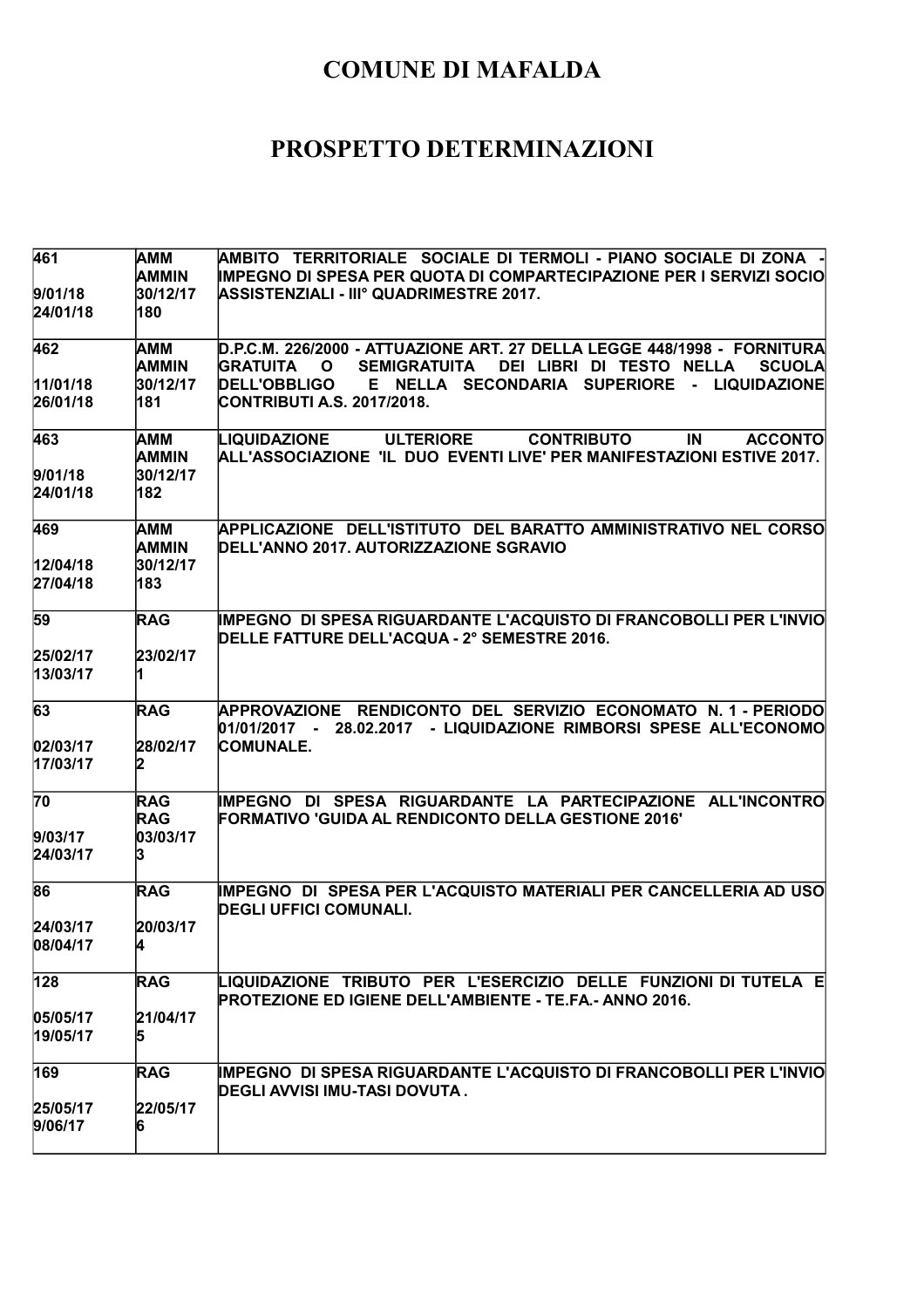| 195                         | <b>RAG</b>                                 | IMPEGNO DI SPESA PER ACQUISTO CARTA E MATERIALI DI CANCELLERIA<br>AD USO UFFICI COMUNALI. CIG. Z641EEDED9                                                                                                       |
|-----------------------------|--------------------------------------------|-----------------------------------------------------------------------------------------------------------------------------------------------------------------------------------------------------------------|
| 12/06/17<br>27/06/17        | 08/06/17                                   |                                                                                                                                                                                                                 |
| 210                         | <b>RAG</b>                                 | APPROVAZIONE RUOLO TARI (TRIBUTO SERVIZIO RIFIUTI) ANNO 2017.                                                                                                                                                   |
| 05/07/17<br>20/07/17        | 14/06/17                                   |                                                                                                                                                                                                                 |
| 213                         | <b>RAG</b>                                 | LIQUIDAZIONE DI SPESA RIGUARDANTE CONSUNTIVO DI FORNITURA IDRICA<br>II° SEMESTRE 2016.                                                                                                                          |
| 27/06/17<br>12/07/17        | 20/06/17                                   |                                                                                                                                                                                                                 |
| 214                         | <b>RAG</b>                                 | LIQUIDAZIONE DI SPESA RIGUARDANTE LA FORNITURA IDRICA ACCONTO<br>DEL 1^ TRIMESTERE 2017                                                                                                                         |
| 27/06/17<br>12/07/17        | 20/06/17<br>10                             |                                                                                                                                                                                                                 |
| 215                         | <b>RAG</b>                                 | IMPEGNO DI SPESA RIGUARDANTE L'ACQUISTO DI FRANCOBOLLI PER L'INVIO<br>DEGLI AVVISI DEL PAGAMENTO DELLA TARI 2017 .                                                                                              |
| 27/06/17<br>12/07/17        | 20/06/17<br>11                             |                                                                                                                                                                                                                 |
| 226<br>05/07/17<br>20/07/17 | <b>RAG</b><br><b>RAG</b><br>30/06/17<br>12 | IMPEGNO DI SPESA RIGUARDANTE LA PARTECIPAZIONE ALL'INCONTRO<br>'LE<br><b>DEL</b><br>PER IL<br><b>FORMATIVO</b><br><b>NOVITA'</b><br><b>PRIMO</b><br><b>SEMESTRE</b><br>2017<br><b>RESPONSABILE FINANZIARIO'</b> |
| 233                         | <b>RAG</b>                                 | LIQUIDAZIONE<br><b>DI</b><br>SPESA PER L'ACQUISTO CARTA E MATERIALI<br>DI<br>CANCELLERIA AD USO UFFICI COMUNALI - CIG. Z641EEDED.                                                                               |
| 27/07/17<br>11/08/17        | 07/07/17<br>13                             |                                                                                                                                                                                                                 |
| 244                         | <b>RAG</b>                                 | <b>SPESA</b><br><b>IMPEGNO</b><br><b>DI</b><br><b>RIGUARDANTE</b><br><b>ACQUISTO</b><br><b>CONTATORI PER LA</b><br>RILEVAZIONE DEI CONSUMI DELL'ACQUA POTABILE.                                                 |
| 25/07/17<br>9/08/17         | 14/07/17<br>14                             |                                                                                                                                                                                                                 |
| 259                         | <b>RAG</b>                                 | IMPEGNO DI SPESA RIGUARDANTE L'ACQUISTO DI FRANCOBOLLI PER L'INVIO<br>DEI BOLLETTINI DI PAGAMENTO ACQUA 1^ SEMESTRE 2017 .                                                                                      |
| 03/08/17 <br>18/08/17       | 31/07/17<br>15                             |                                                                                                                                                                                                                 |
| 260                         | <b>RAG</b>                                 | IMPEGNO DI SPESA PER ACQUISTO TONER STAMPANTI HP LASERJET 1320 E<br><b>LEXMARK E120</b>                                                                                                                         |
| 04/08/17<br>19/08/17        | 31/07/17<br>16                             |                                                                                                                                                                                                                 |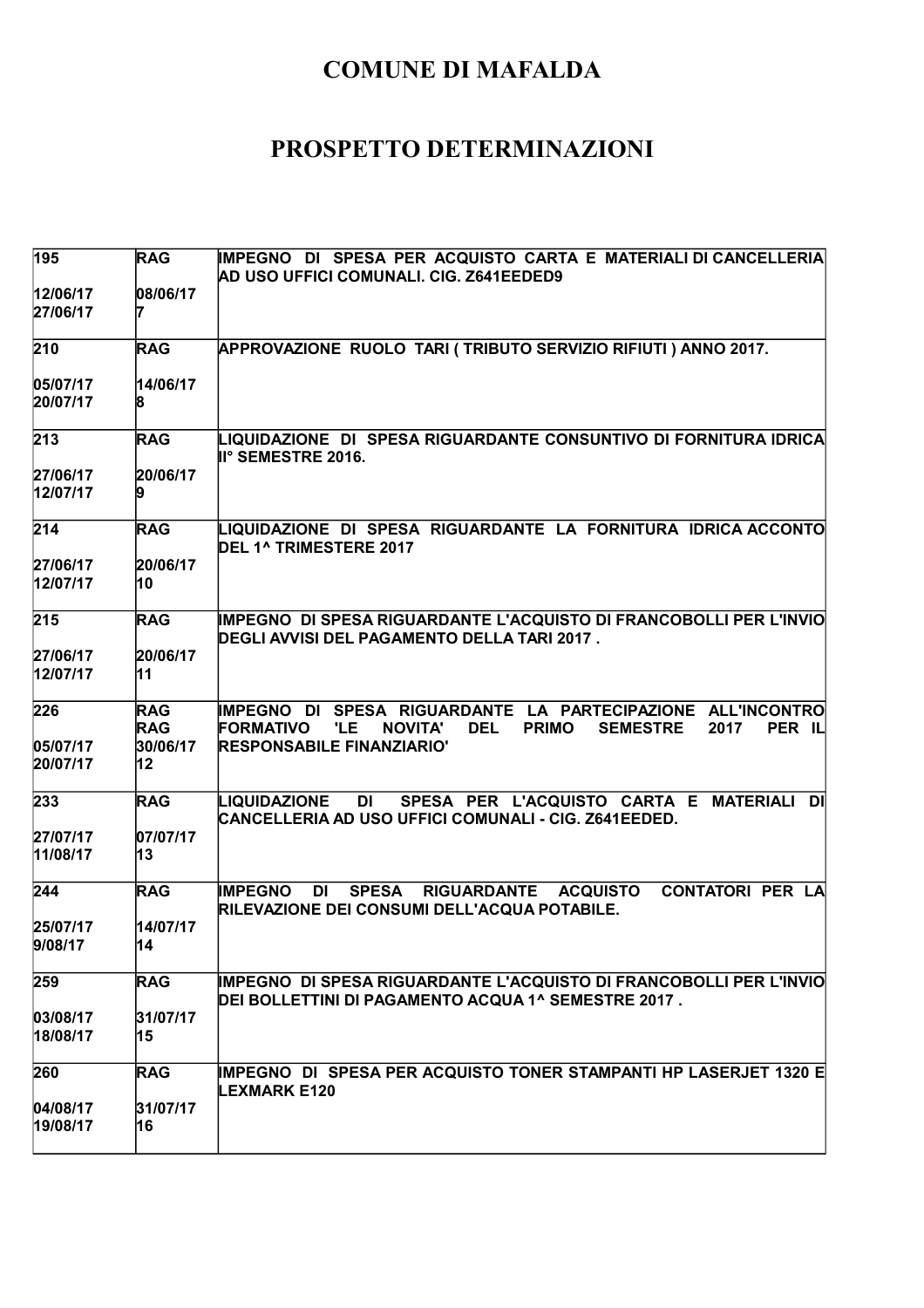| 275                        | <b>RAG</b>                                 | <b>APPROVAZIONE RUOLO ACQUA POTABILE 1^ SEMESTRE 2017</b>                                                                                                                           |
|----------------------------|--------------------------------------------|-------------------------------------------------------------------------------------------------------------------------------------------------------------------------------------|
| 25/10/17<br>9/11/17        | 10/08/17<br>17                             |                                                                                                                                                                                     |
| 282                        | <b>RAG</b>                                 | NOLEGGIO FOTOCOPIATRICI - LIQUIDAZIONI COPIE PRODOTTE PERIODO<br>DAL 23.03.2017 AL 27.06.2017.                                                                                      |
| 31/08/17<br>15/9/17        | 28/08/17<br>18                             |                                                                                                                                                                                     |
| 310                        | <b>RAG</b>                                 | ICI 2009 E 2010 - RIMBORSO SOMME AL COMUNE DI MUGNANO DI NAPOLI.                                                                                                                    |
| 28/9/17<br>13/10/17        | 16/9/17<br>19                              |                                                                                                                                                                                     |
| 322                        | <b>RAG</b>                                 | <b>SPESA</b><br><b>PER</b><br>ACQUISTO CARTA AD USO DEGLI UFFICI<br><b>IMPEGNO</b><br><b>DI</b><br><b>COMUNALI.</b>                                                                 |
| 28/9/17<br>13/10/17        | 25/9/17<br>20                              |                                                                                                                                                                                     |
| 325                        | <b>RAG</b>                                 | <b>SPESA</b><br><b>RIGUARDANTE</b><br><b>ADESIONE</b><br><b>ALL'ASSOCIAZIONE</b><br><b>IMPEGNO</b><br><b>DI</b><br>NAZIONALE UFFICI TRIBUTI ENTI LOCALI (A.N.U.T.E.L) PER ANNO 2017 |
| 28/9/17<br>13/10/17        | 26/9/17<br>21                              |                                                                                                                                                                                     |
| 338<br>9/10/17<br>24/10/17 | <b>RAG</b><br><b>RAG</b><br>03/10/17<br>22 | <b>QUANTIFICAZIONE</b><br><b>FONDO</b><br><b>PER</b><br>LE<br><b>RISORSE</b><br><b>DESTINATE</b><br><b>ALLA</b><br>CONTRATTAZIONE INTEGRATIVA. ANNO 2017                            |
| 342                        | <b>RAG</b>                                 | ICI 2009 E 2010 - RIMBORSO SOMME AL COMUNE DI MUGNANO DI NAPOLI -<br>RETTIFICA DETERMINA N.310 DEL 16.09.2017                                                                       |
| 9/10/17<br>24/10/17        | 04/10/17<br>23                             |                                                                                                                                                                                     |
| 343                        | <b>RAG</b>                                 | LIQUIDAZIONE DELLA SPESA PER L'ACQUISTO DI CONTATORI PER LA<br>RILEVAZIONE DEI CONSUMI DI ACQUA POTABILE.                                                                           |
| 9/10/17<br>24/10/17        | 04/10/17<br>174                            |                                                                                                                                                                                     |
| 344                        | <b>RAG</b><br><b>RAG</b>                   | ADEGUAMENTO DELLE PREVISIONI RIGUARDANTI LE PARTITE DI GIRO E  LE<br>OPERAZIONI PER CONTO TERZI (ART. 175 COMMA 5 QUATER, LETT.E) D.LGS.                                            |
| 12/10/17<br>27/10/17       | 05/10/17<br>175                            | N. 267/2000) - VARIAZIONE AL BILANCIO DI PREVISIONE 2017/2019.                                                                                                                      |
| 346                        | <b>RAG</b>                                 | LIQUIDAZIONE DI SPESA RIGUARDANTE LA FORNITURA IDRICA - SALDO 1^<br><b>SEMESTRE 2017</b>                                                                                            |
| 9/10/17<br>24/10/17        | 05/10/17<br>176                            |                                                                                                                                                                                     |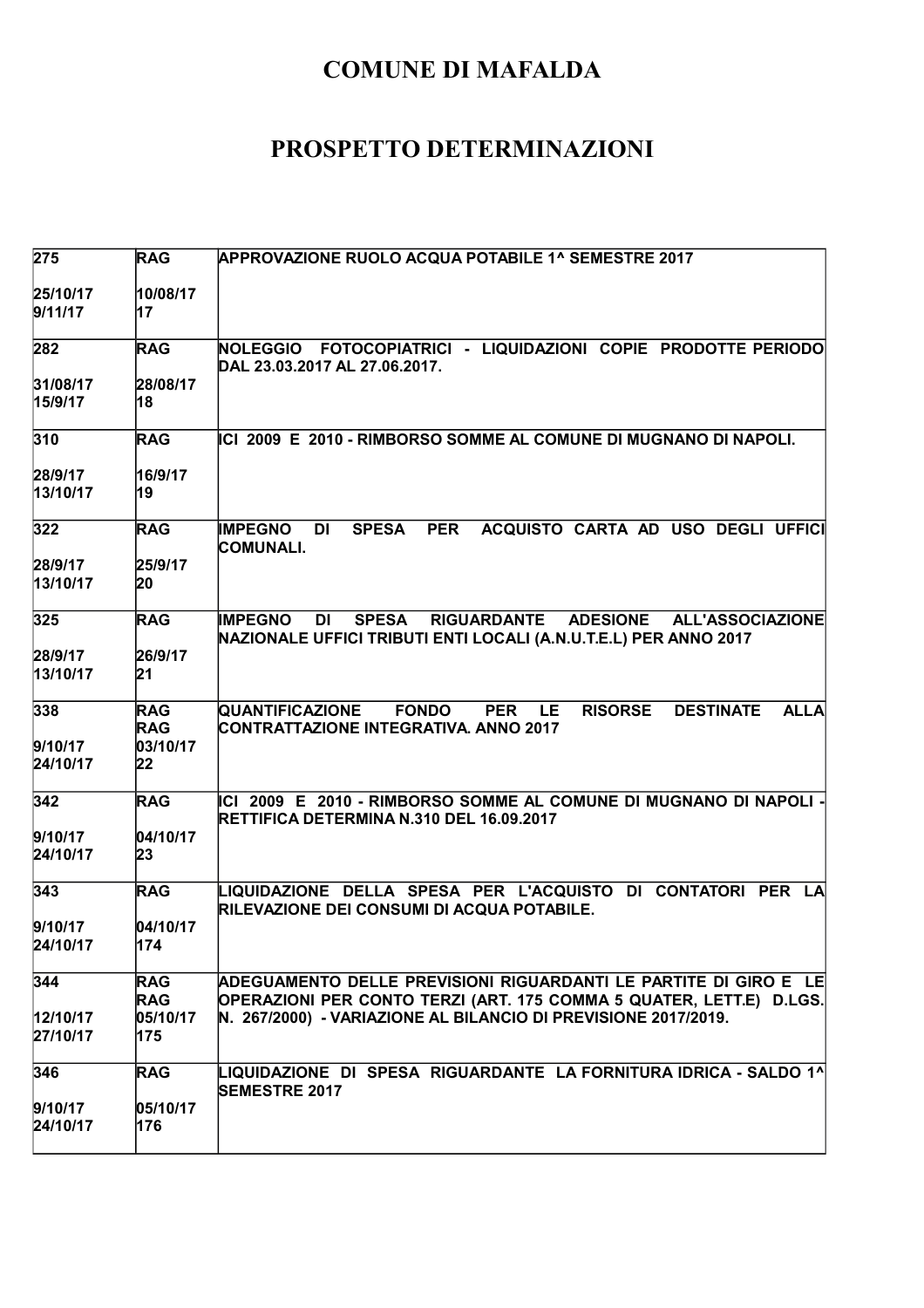| 350                  | <b>RAG</b>                                  | NOLEGGIO FOTOCOPIATRICI - LIQUIDAZIONE COPIE PRODOTTE PERIODO<br>DAL 27.06.2017 - 26.09.2017                                          |
|----------------------|---------------------------------------------|---------------------------------------------------------------------------------------------------------------------------------------|
| 16/10/17<br>31/10/17 | 9/10/17<br>177                              |                                                                                                                                       |
| 352                  | <b>RAG</b>                                  | LIQUIDAZIONE DI SPESA RIGUARDANTE ACCONTO FORNITURA IDRICA IIIº<br>TRIMESTRE 2017.                                                    |
| 18/10/17<br>02/11/17 | 9/10/17<br>178                              |                                                                                                                                       |
| 357                  | <b>RAG</b>                                  | LIQUIDAZIONE DI SPESA PER ACQUISTO CARTA AD USO DEGLI UFFICI<br>COMUNALI.                                                             |
| 13/10/17<br>28/10/17 | 11/10/17<br>179                             |                                                                                                                                       |
| 365                  | <b>RAG</b><br><b>RAG</b>                    | REVISORE DEI CONTI PER ATTIVITÀ<br>LIQUIDAZIONE<br><b>COMPENSO</b><br><b>AL</b><br>ESPLETATA NEL PERIODO 30/07/2016-29/09/2017        |
| 26/10/17<br>10/11/17 | 18/10/17<br>180                             |                                                                                                                                       |
| 418                  | <b>RAG</b>                                  | APPROVAZIONE RENDICONTO DEL SERVIZIO ECONOMATO N. 5 - PERIODO<br>04/12/2017 - LIQUIDAZIONE RIMBORSI SPESE ALL'ECONOMO<br>29/09/2017 - |
| 07/12/17<br>22/12/17 | 04/12/17<br>181                             | <b>COMUNALE.</b>                                                                                                                      |
| 431                  | <b>RAG</b>                                  | NOLEGGIO FOTOCOPIATRICI - LIQUIDAZIONE COPIE PRODOTTE PERIODO<br>DAL 27.09.2017 AL 27.11.2017.=                                       |
| 21/12/17<br>05/01/18 | 16/12/17<br>182                             |                                                                                                                                       |
| 449                  | <b>RAG</b><br><b>RAG</b><br>23/12/17<br>183 | <b>NON UTILIZZATA</b>                                                                                                                 |
| 457                  | <b>RAG</b>                                  | SOMME VERSATE E NON DOVUTE PER ACQUA POTABILE<br><b>RIMBORSO</b><br>DI<br>DALLA SOCIETA' TRESPALDUM SRL.                              |
| 11/01/18<br>26/01/18 | 29/12/17<br> 184                            |                                                                                                                                       |
| 460                  | <b>RAG</b><br><b>RAG</b><br>30/12/17<br>185 | <b>NON UTILIZZATA</b>                                                                                                                 |
| 465                  | <b>RAG</b>                                  | <b>APPROVAZIONE RUOLO ACQUA POTABILE 2^ SEMESTRE 2017.</b>                                                                            |
| 07/05/18<br>22/05/18 | 30/12/17<br>186                             |                                                                                                                                       |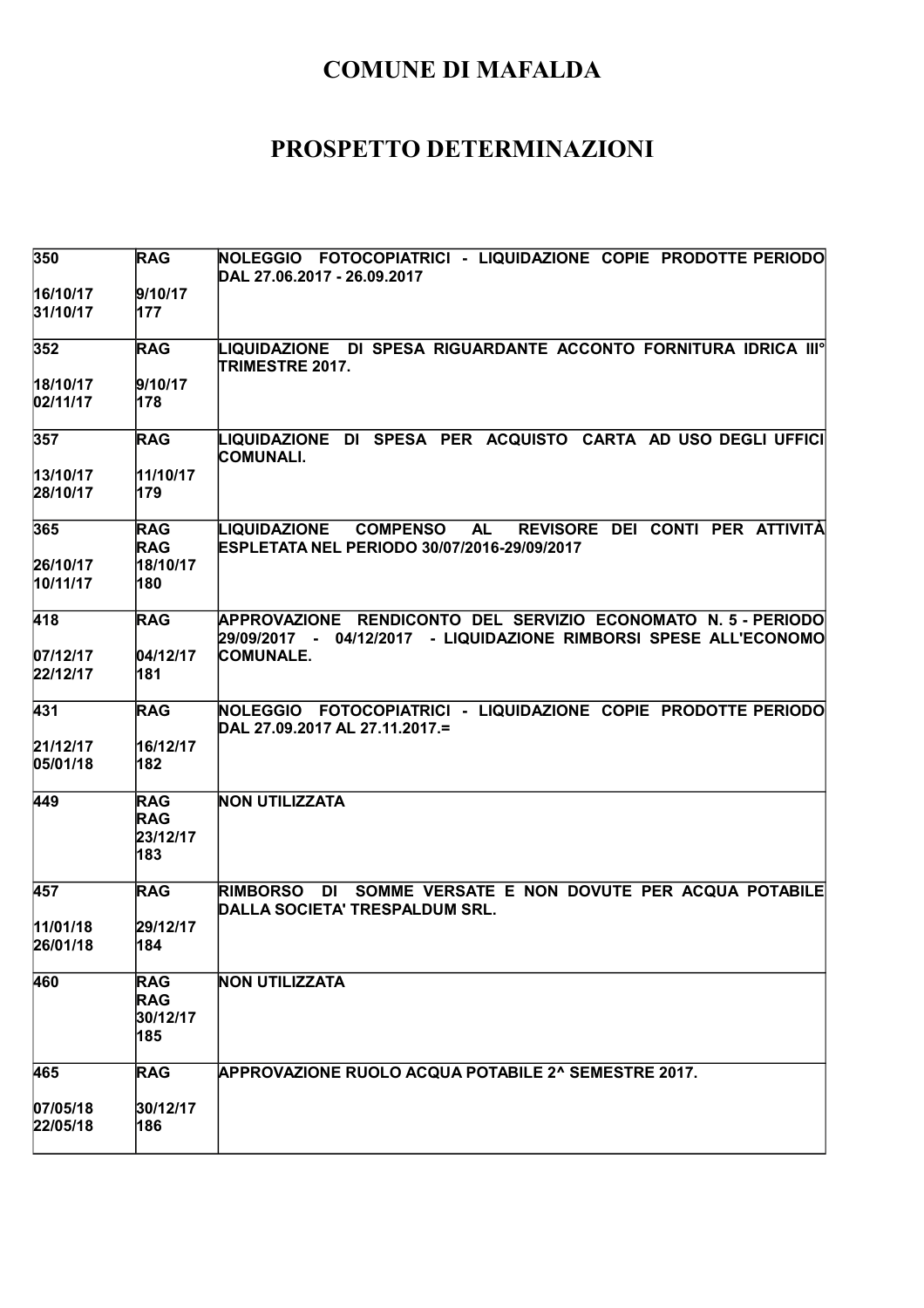| 20                   | <b>SEGR</b><br><b>PERSON</b> | UTILIZZO LAVORO OCCASIONALE DI TIPO ACCESSORIO.                                                 |
|----------------------|------------------------------|-------------------------------------------------------------------------------------------------|
| 30/01/17<br>14/02/17 | 27/01/17                     |                                                                                                 |
| 29                   | <b>SEGR</b>                  | UTILIZZO LAVORO OCCASIONALE DI TIPO ACCESSORIO.IMPEGNO DI SPESA                                 |
|                      |                              | <b>PER ACQUISTO VOUCHER.</b>                                                                    |
| 06/02/17<br>21/02/17 | 02/02/17                     |                                                                                                 |
| 33                   | <b>SEGR</b><br><b>PERSON</b> | UTILIZZO LAVORO OCCASIONALE DI TIPO ACCESSORIO                                                  |
| 06/02/17<br>21/02/17 | 03/02/17                     |                                                                                                 |
| 62                   | <b>SEGR</b>                  | UTILIZZO LAVORO OCCASIONALE DI TIPO ACCESSORIO.                                                 |
| 02/03/17<br>17/03/17 | 28/02/17                     |                                                                                                 |
| 65                   | <b>SEGR</b>                  | UTILIZZO LAVORO OCCASIONALE DI TIPO ACCESSORIO.IMPEGNO DI SPESA<br><b>PER ACQUISTO VOUCHER.</b> |
| 02/03/17             | 01/03/17                     |                                                                                                 |
| 17/03/17             | 15                           |                                                                                                 |
| 77                   | <b>SEGR</b><br><b>PERSON</b> | UTILIZZO LAVORO OCCASIONALE DI TIPO ACCESSORIO                                                  |
| 9/03/17              | 04/03/17                     |                                                                                                 |
| 24/03/17             |                              |                                                                                                 |
| 80                   | <b>SEGR</b>                  | UTILIZZO LAVORO OCCASIONALE DI TIPO ACCESSORIO.                                                 |
| 14/03/17             | 9/03/17                      |                                                                                                 |
| 29/03/17             |                              |                                                                                                 |
| 106                  | <b>SEGR</b>                  | NOLEGGIO FOTOCOPIATRICI LIQUIDAZIONE COPIE PRODOTTE PERIODO DAL<br>01/01/2017 AL 22/03/2017.    |
| 22/04/17             | 05/04/17                     |                                                                                                 |
| 08/05/17             | 58                           |                                                                                                 |
| 474                  | <b>TECNICO</b>               | <b>AA</b>                                                                                       |
| 23/01/17<br>07/02/17 | 30/12/17                     |                                                                                                 |
| 4                    | <b>TECNICO</b>               | <b>NON UTILIZZATA</b>                                                                           |
|                      | 10/01/17<br>12               |                                                                                                 |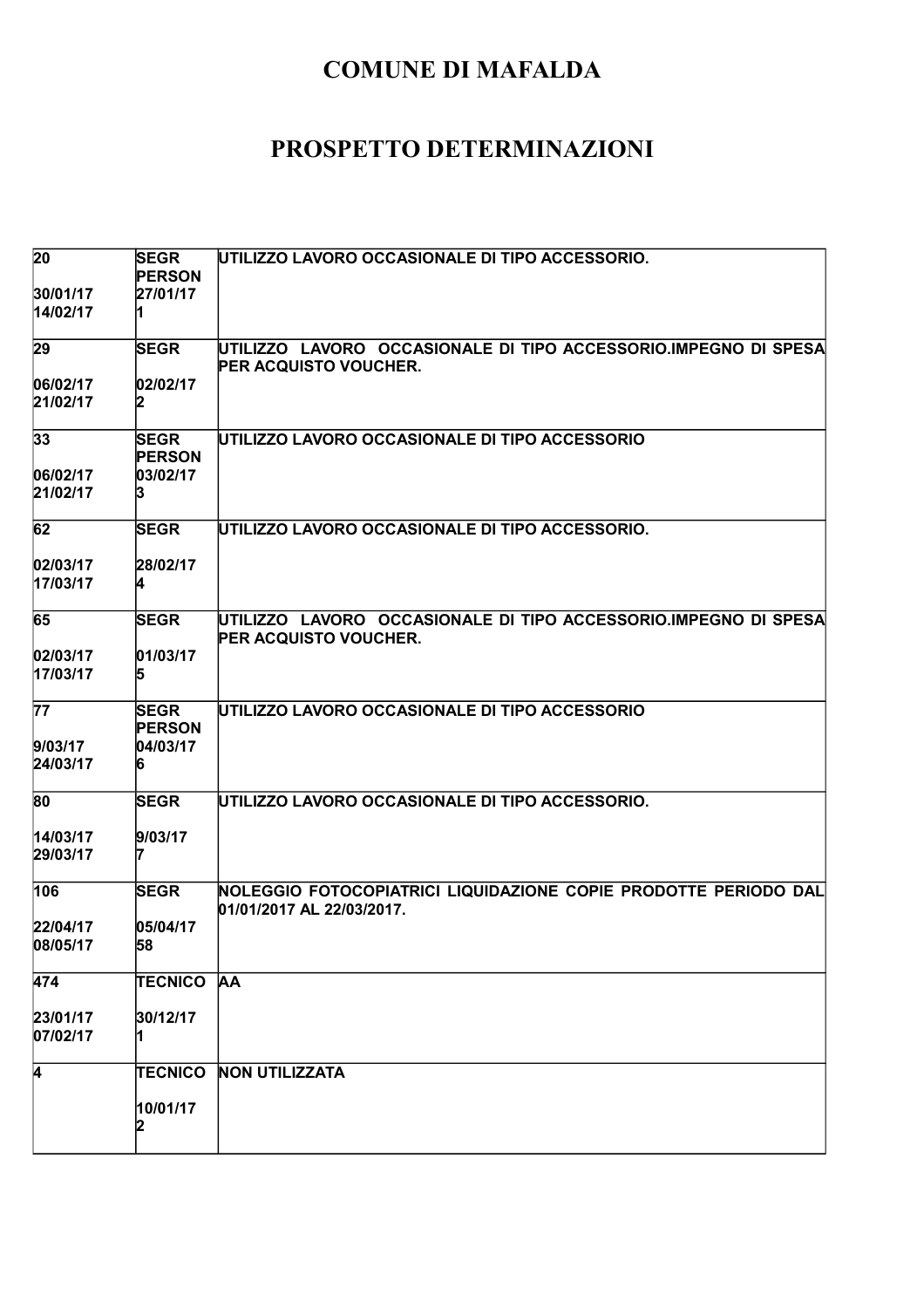| 5                    | <b>TECNICO</b><br>MANUT | ULTERIORE IMPEGNO DI SPESA PER FORNITURA DI SALE INDUSTRIALE<br><b>ANTIGELO.</b>                                                                                                               |
|----------------------|-------------------------|------------------------------------------------------------------------------------------------------------------------------------------------------------------------------------------------|
| 23/01/17<br>07/02/17 | 12/01/17<br>ß.          |                                                                                                                                                                                                |
| $\overline{9}$       | <b>TECNICO</b>          | <b>DISMISSIONE</b><br><b>MEZZO</b><br><b>COMUNALE</b><br><b>IVECO</b><br>50<br><b>COMPATTATORE</b><br><b>APPROVAZIONE AVVISO PUBBLICO E BANDO DI ASTA PUBBLICA</b>                             |
| 19/01/17<br>03/02/17 | 16/01/17<br>14          |                                                                                                                                                                                                |
| $ 12\rangle$         | TECNICO<br>MANUT        | LIQUIDAZIONE DI SPESA AL LAVORATORE SOCIALMENTE UTILE SIG. FAIENZA<br><b>VALERIO MESE DI DICEMBRE 2016.</b>                                                                                    |
| 23/01/17<br>07/02/17 | 18/01/17<br>15          |                                                                                                                                                                                                |
| $\overline{14}$      | <b>TECNICO</b><br>MANUT | IMPEGNO E LIQUIDAZIONE DI SPESA PER LA STIPULA DELLE POLIZZE<br>ASSICURATIVE AUTOMEZZI COMUNALI.                                                                                               |
| 30/01/17<br>14/02/17 | 19/01/17<br>6           |                                                                                                                                                                                                |
| 15                   | TECNICO<br>MANUT        | LIQUIDAZIONE DI SPESA PER INSTALLAZIONE LUMINARIENATALIZIE.                                                                                                                                    |
| 23/01/17<br>07/02/17 | 20/01/17                |                                                                                                                                                                                                |
| 16                   | TECNICO<br>MANUT        | LIQUIDAZIONE DI SPESA RIGUARDANTE IL CANONE PER IL SERVIZIO DI<br><b>ESERCIZIO E MANUTENZIONE DEGLI IMPIANTI TERMICI COMUNALI ANNO 2015 -</b>                                                  |
| 30/01/17<br>14/02/17 | 20/01/17                | 2016.                                                                                                                                                                                          |
| $\overline{18}$      | <b>TECNICO</b><br>MANUT | SPESA PER SMALTIMENTO PERCOLATO DISCARICA<br>LIQUIDAZIONE<br>DI -<br>COMUNALE UBICATA IN LOCALITA' 'COLLE MARIANO'.                                                                            |
| 13/02/17<br>28/02/17 | 24/01/17                |                                                                                                                                                                                                |
| 24                   | TECNICO<br>MANUT        | DI SPESA AL LAVORATORE SOCIALMENTE UTILE SIG. DEL<br>LIQUIDAZIONE<br>NERO DIEGO MESE DI DICEMBRE 2016.                                                                                         |
| 02/02/17<br>17/02/17 | 28/01/17<br>n u         |                                                                                                                                                                                                |
| 26                   | <b>TECNICO</b><br>MANUT | LIQUIDAZIONE DI SPESA PER ACQUISTO E SOSTITUZIONE PNEUMATICI<br>PER LA MACCHINA OPERATRICE 'TERNA CATAERPILLAR 428 B'.                                                                         |
| 02/02/17<br>17/02/17 | 30/01/17<br>11          |                                                                                                                                                                                                |
| 27                   | TECNICO                 | <b>LIQUIDAZIONE</b><br><b>ACCONTO</b><br><b>ONORARIO</b><br><b>PER</b><br>DI<br><b>COMPETENZE</b><br><b>PROFESSIONALI</b><br><b>DI</b><br><b>IMMISSIONE</b><br>IN.<br>MAPPA - ACCATASTAMENTO E |
| 18/02/17<br>06/03/17 | 01/02/17<br>12          | ATTESTAZIONE DI PRESTAZIONE ENERGETICA DEL FABBRICATO ADIBITO A<br><b>CASE POPOLARI.</b>                                                                                                       |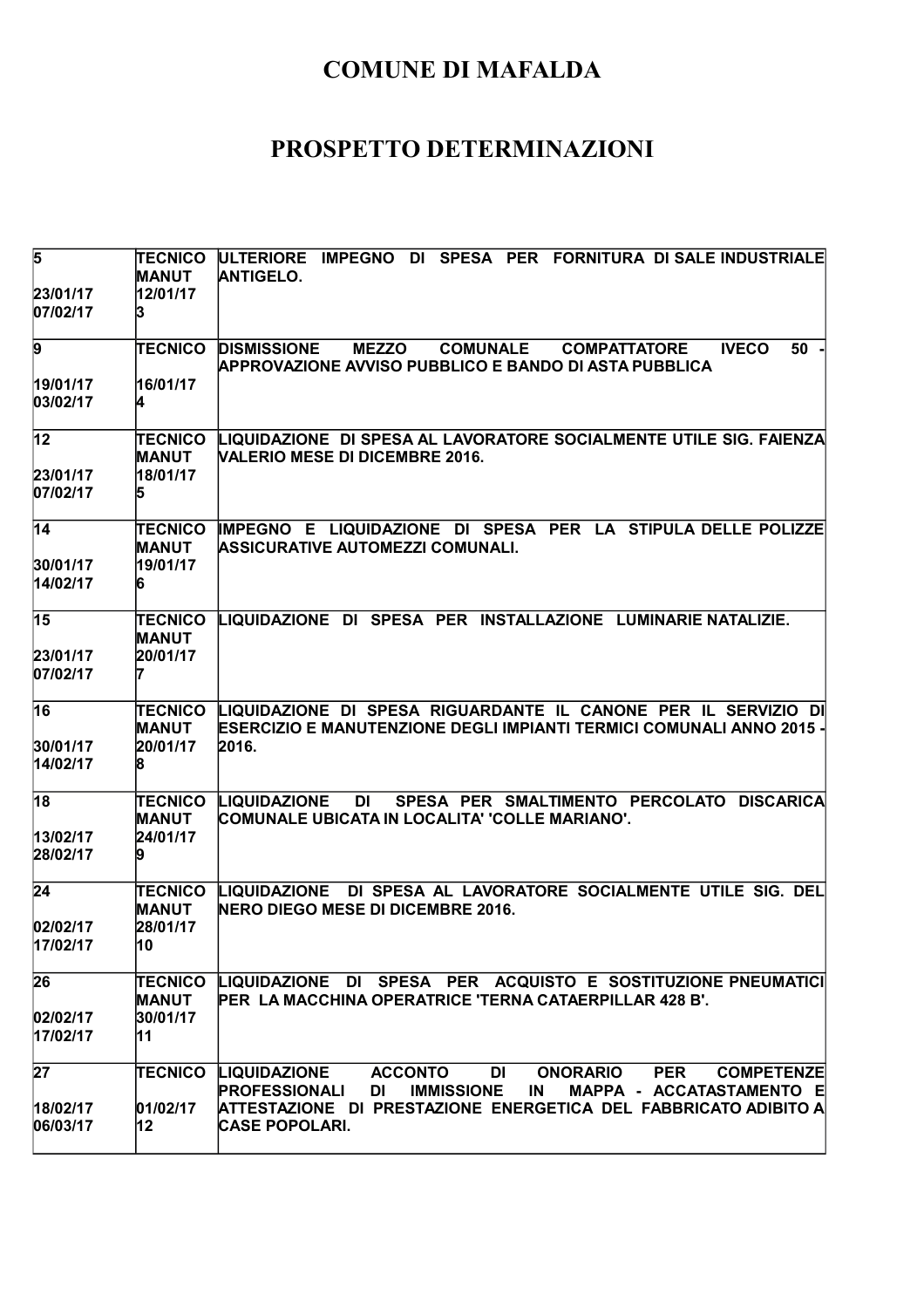| 32                   | TECNICO<br><b>MANUT</b>        | LIQUIDAZIONE DI SPESA PER FORNITURA DI SALE INDUSTRIALE ANTIGELO.                                                                                                      |
|----------------------|--------------------------------|------------------------------------------------------------------------------------------------------------------------------------------------------------------------|
| 15/02/17<br>02/03/17 | 03/02/17<br>13                 |                                                                                                                                                                        |
| 34                   | TECNICO<br><b>MANUT</b>        | <b>IMPEGNO E LIQUIDAZIONE DI SPESA PER ACQUISTO BROCHURE PIANO NEVE.</b>                                                                                               |
| 08/02/17             | 04/02/17                       |                                                                                                                                                                        |
| 23/02/17             | 14                             |                                                                                                                                                                        |
| 35                   | TECNICO<br>MANUT               | LIQUIDAZIONE DI SPESA PER IL SERVIZIO DI RACCOLTA DIFFERENZIATA.<br>TRASPORTO, SMALTIMENTO E RECUPERO DEI RIFIUTI.                                                     |
| 9/02/17<br>24/02/17  | 06/02/17<br>15                 |                                                                                                                                                                        |
| 36                   | <b>TECNICO</b><br><b>MANUT</b> | LIQUIDAZIONE DI SPESA AL LAVORATORE SOCIALMENTE UTILE SIG. DEL<br>NERO DIEGO MESE DI GENNAIO 2017.                                                                     |
| 9/02/17              | 06/02/17                       |                                                                                                                                                                        |
| 24/02/17             | 16                             |                                                                                                                                                                        |
| 37                   | <b>TECNICO</b><br>MANUT        | LIQUIDAZIONE DI SPESA PER FORNITURA E POSA IN OPERA DI TENDE AL<br><b>MUNICIPIO.</b>                                                                                   |
| 13/02/17             | 07/02/17                       |                                                                                                                                                                        |
| 28/02/17             | 17                             |                                                                                                                                                                        |
| 39                   | <b>TECNICO</b>                 | <b>ASTA</b><br><b>PUBBLICA</b><br><b>AGGIUDICAZIONE</b><br><b>PER</b><br><b>LA</b><br><b>VENDITA DEL</b><br>COMPATTATORE IVECO 50 DI PROPRIETA' DEL COMUNE DI MAFALDA  |
| 13/02/17             | 07/02/17                       |                                                                                                                                                                        |
| 28/02/17             | 18                             |                                                                                                                                                                        |
| 40                   | <b>TECNICO</b><br>MANUT        | LIQUIDAZIONE DI SPESA RIGUARDANTE LA SOMMINISTRAZIONE DI ENERGIA<br>ELETTRICA PUBBLICA ILLUMINAZIONE.                                                                  |
| 15/02/17             | 10/02/17                       |                                                                                                                                                                        |
| 02/03/17             | 19                             |                                                                                                                                                                        |
| 41                   | TECNICO<br>MANUT               | LIQUIDAZIONE SPESA PER LA SOMMINISTRAZIONE DI ENERGIA ELETTRICA<br>UFFICI E SERVIZI COMUNALI                                                                           |
| 15/02/17             | 10/02/17                       |                                                                                                                                                                        |
| 02/03/17             | 20                             |                                                                                                                                                                        |
| 42                   | TECNICO<br><b>MANUT</b>        | <b>LIQUIDAZIONE DI SPESA UTENZE COMUNALI FATTURE GAS METANO</b>                                                                                                        |
| 15/02/17             | 10/02/17                       |                                                                                                                                                                        |
| 02/03/17             | 21                             |                                                                                                                                                                        |
| 43                   | TECNICO                        | <b>DISMISSIONE</b><br><b>MEZZO</b><br><b>COMUNALE</b><br><b>SCUOLABUS</b><br><b>IVECO</b><br>A40E10 20<br><b>APPROVAZIONE AVVISO PUBBLICO E BANDO DI ASTA PUBBLICA</b> |
| 11/02/17             | 10/02/17                       |                                                                                                                                                                        |
| 26/02/17             | 22                             |                                                                                                                                                                        |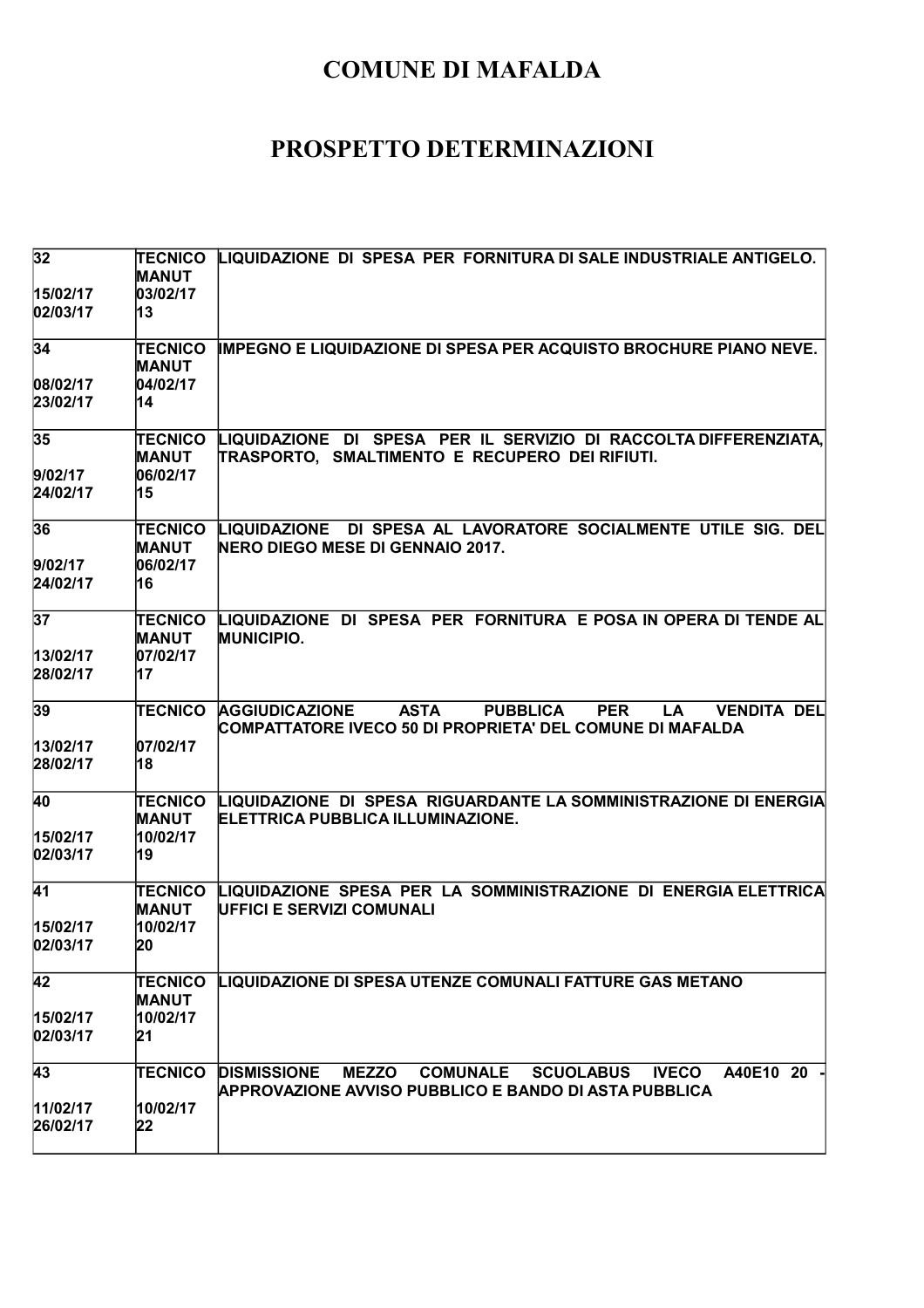| 48                        | <b>TECNICO</b>                            | INTERVENTI DI RISPARMIO ED EFFICIENZA ENERGETICA - LIQUIDAZIONE<br>SALDO R.U.P. MEDIANTE ANTICIPAZIONE DI CASSA                                                                                                                                                          |
|---------------------------|-------------------------------------------|--------------------------------------------------------------------------------------------------------------------------------------------------------------------------------------------------------------------------------------------------------------------------|
| 20/02/17<br>07/03/17      | 15/02/17<br>23                            |                                                                                                                                                                                                                                                                          |
| 50                        | <b>TECNICO</b>                            | LIQUIDAZIONE LAVORI DI DI COMPLETAMENTO DELLA MANUTENZIONE<br>STRAORDINARIA DELLA CAPPELLA CIMITERIALE COMUNALE                                                                                                                                                          |
| 24/02/17<br>11/03/17      | 15/02/17<br>25                            |                                                                                                                                                                                                                                                                          |
| 51                        | <b>TECNICO</b>                            | SERVIZIO NOLEGGIO ARREDI PER UFFICI COMUNALI PER LA DURATA DI ANNI<br>QUATTRO CON RISCATTO FINALE - LIQUIDAZIONE 2 RATA TRIMESTRALE                                                                                                                                      |
| 03/03/17<br>18/03/17      | 15/02/17<br>26                            | <b>POSTICIPATA</b>                                                                                                                                                                                                                                                       |
| 52                        | <b>TECNICO</b>                            | LAVORI DI RIFACIMENTO DELL'IMPIANTO ELETTRICO DEL<br><b>MUNICIPIO</b><br>LIQUIDAZIONE ONORARIO INCARICO DI SUPPORTO ALLA D.L.                                                                                                                                            |
| 03/03/17<br>18/03/17      | 15/02/17<br>27                            |                                                                                                                                                                                                                                                                          |
| 55                        | TECNICO<br>MANUT                          | <b>IMPEGNO</b><br>E LIQUIDAZIONE DI<br><b>SPESA</b><br><b>PER</b><br><b>PAGAMENTO</b><br><b>TASSA</b><br>AUTOMOBILISTICA PER L'AUTOVEICOLO SPECIALE COMUNALE IVECO 50                                                                                                    |
| 02/03/17<br>17/03/17      | 21/02/17<br>28                            | TARGATO CR 120 KM.                                                                                                                                                                                                                                                       |
| 56<br>02/03/17            | TECNICO<br><b>MANUT</b><br>21/02/17       | E LIQUIDAZIONE<br><b>DI</b><br><b>SPESA</b><br><b>PER</b><br><b>PAGAMENTO</b><br><b>TASSA</b><br><b>IMPEGNO</b><br><b>AUTOMOBILISTICA DELLO SCUOLABUS.</b>                                                                                                               |
| 17/03/17                  | 29                                        |                                                                                                                                                                                                                                                                          |
| 57                        | <b>TECNICO</b><br>MANUT<br>21/02/17<br>30 | DI SPESA ALLA SOCIETA' MCONSORTILE GUGLIONESI<br><b>LIQUIDAZIONE</b><br><b>AMBIENTE</b><br><b>CONFERIMENTO</b><br><b>DEI</b><br><b>PER</b><br>IL.<br><b>RIFIUTI</b><br><b>URBANI NON</b><br>DIFFERENZIATI NELLA DISCARICA DI GUGLIONESI (CB) - MESE DI DICEMBRE<br>2016. |
| 49                        | <b>TECNICO</b>                            | <b>PAR</b><br><b>MOLISE</b><br>2007-2013<br><b>PROGRAMMA</b><br><b>STRAORDINARIO</b><br>PER IL<br><b>POTENZIAMENTO</b><br><b>DELLA</b><br><b>RACCOLTA</b><br><b>DIFFERENZIATA</b><br><b>PROGETTO PER</b>                                                                 |
| 22/02/17<br>9/03/17       | 22/02/17<br> 31                           | VERDE PUBBLICO E SERVIZIO DI<br>'TUTELA<br><b>MANUTENZIONE</b><br>DEL<br>Е<br>SPAZZAMENTO' MEDIANTE<br><b>BORSE</b><br><b>LAVORO</b><br><b>ULTERIORE</b><br><b>ANTICIPAZIONE DI SPESA</b>                                                                                |
| 64<br>9/03/17<br>24/03/17 | TECNICO<br><b>MANUT</b><br>28/02/17<br>32 | LIQUIDAZIONE DI SPESA RIGUARDANTE LA SOMMINISTRAZIONE DI ENERGIA<br><b>ELETTRICA DEPURATORE ZONA INDUSTRIALE.</b>                                                                                                                                                        |
| 66<br>06/03/17            | TECNICO<br><b>MANUT</b><br>01/03/17       | <b>LIQUIDAZIONE</b><br>SPESA ALLA SOCIETA' CONSORTILE GUGLIONESI<br>DI<br><b>AMBIENTE</b><br><b>PER</b><br><b>CONFERIMENTO</b><br><b>DEI</b><br><b>RIFIUTI</b><br><b>URBANI NON</b><br>IL.<br>DIFFERENZIATI NELLA DISCARICA DI GUGLIONESI (CB) - MESE DI DICEMBRE        |
| 21/03/17                  | 33                                        | 2016.                                                                                                                                                                                                                                                                    |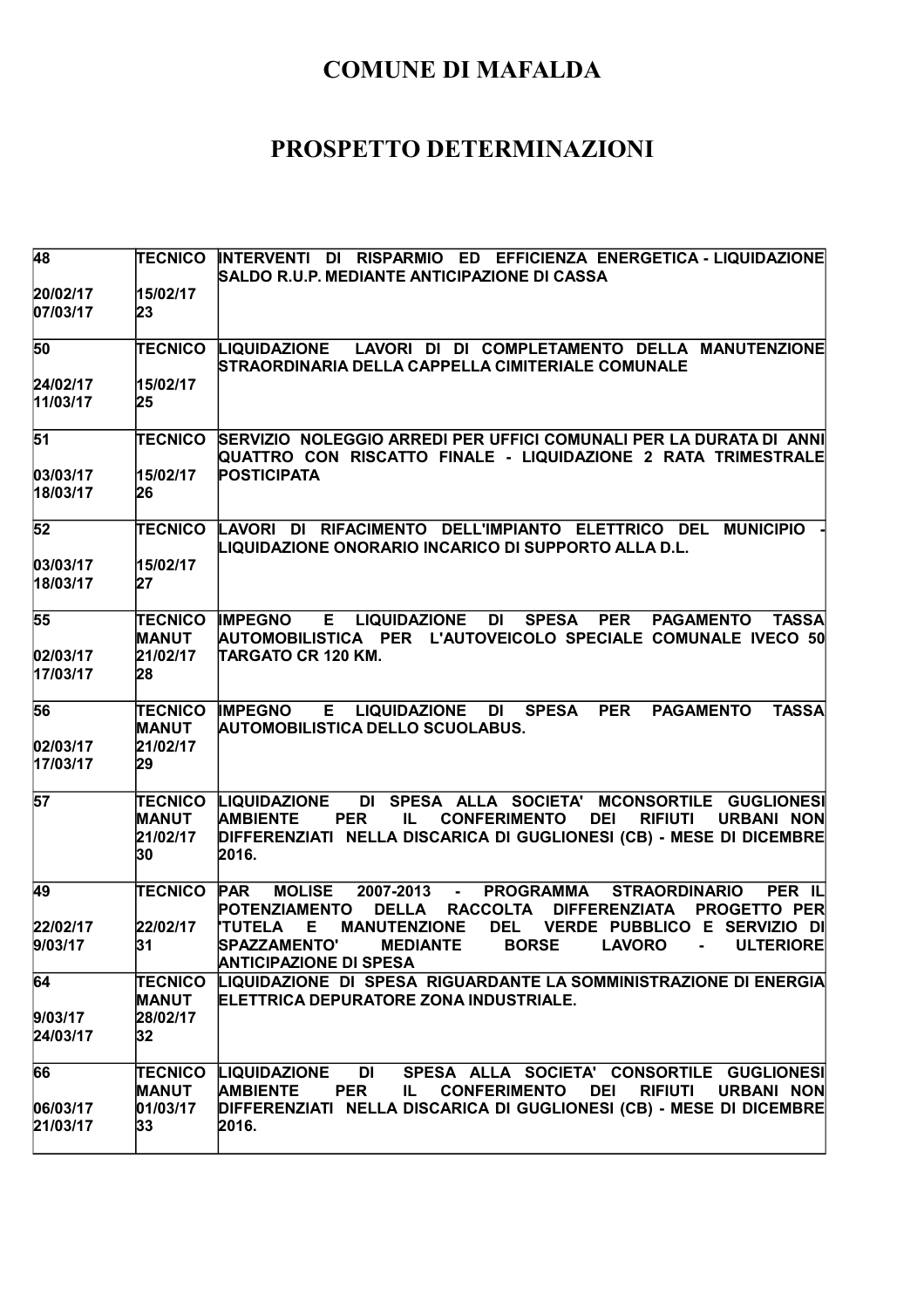| 69                   | <b>TECNICO</b>                 | LIQUIDAZIONE CANONE ALLA DITTA ECOGREEN S.R.L. PER IL SERVIZIO DI                                                                                                         |
|----------------------|--------------------------------|---------------------------------------------------------------------------------------------------------------------------------------------------------------------------|
|                      | <b>MANUT</b>                   | GESTIONE E MANUTENZIONE IMPIANTI DI DEPURAZIONE E SOLLEVAMENTO                                                                                                            |
| 06/03/17<br>21/03/17 | 03/03/17<br>34                 | DELLE ACQUE REFLUE URBANE.                                                                                                                                                |
|                      |                                |                                                                                                                                                                           |
| $\overline{71}$      | TECNICO                        | AFFIDAMENTO CONFERIMENTO,<br>TRATTAMENTO E<br><b>RECUPERO</b><br><b>DELLA</b><br><b>FRAZIONE ORGANICA</b>                                                                 |
| 06/03/17             | 03/03/17                       |                                                                                                                                                                           |
| 21/03/17             | 35                             |                                                                                                                                                                           |
| 73                   | <b>TECNICO</b><br><b>MANUT</b> | IMPEGNO E LIQUIDAZIONE DI SPESA PER IL PAGAMENTO DELLA TASSA<br>AUTOMOBILISTICA FIAT PUNTO TARGATO CH 243.                                                                |
| 9/03/17              | 04/03/17                       |                                                                                                                                                                           |
| 24/03/17             | 36                             |                                                                                                                                                                           |
| $\overline{74}$      | TECNICO                        | <b>TASSA</b><br><b>IMPEGNO</b><br><b>DI</b><br><b>SPESA</b><br><b>PER</b><br><b>PAGAMENTO</b><br><b>DELLA</b><br>IL.                                                      |
|                      | <b>MANUT</b>                   | AUTOMOBILISTICA DAIHATSU SIRION 4X4 TARGATA DE434XN.                                                                                                                      |
| 9/03/17              | 04/03/17                       |                                                                                                                                                                           |
| 24/03/17             | 37                             |                                                                                                                                                                           |
| 75                   | TECNICO                        | IMPEGNO E LIQUIDAZIONE CANONE PER CONCESSIONE DI DERIVAZIONE                                                                                                              |
|                      | <b>MANUT</b>                   | ACQUE ANNO 2017 A FAVORE DELLA REGIONE MOLISE - UTILIZZAZIONE                                                                                                             |
| 9/03/17              | 04/03/17                       | DEMANIO IDRICO - SERVIZIO DI TESORERIA.                                                                                                                                   |
| 24/03/17             | 38                             |                                                                                                                                                                           |
| 76                   | TECNICO                        | LIQUIDAZIONE DI SPESA AL LAVORATORE SOCIALMENTE UTILE SIG. DEL                                                                                                            |
|                      | <b>MANUT</b>                   | NERO DIEGO MESE DI FEBBRAIO 2017.                                                                                                                                         |
| 9/03/17              | 04/03/17                       |                                                                                                                                                                           |
| 24/03/17             | 39                             |                                                                                                                                                                           |
| $\overline{79}$      | <b>TECNICO</b>                 | LIQUIDAZIONE DI SPESA PER IL SERVIZIO DI RACCOLTA DIFFERENZIATA,                                                                                                          |
| 9/03/17              | <b>MANUT</b><br>06/03/17       | TRASPORTO, SMALTIMENTO E RECUPERO DEI RIFIUTI.                                                                                                                            |
| 24/03/17             | 40                             |                                                                                                                                                                           |
|                      |                                |                                                                                                                                                                           |
| 81                   | <b>TECNICO</b>                 | <b>MEZZO</b><br><b>COMUNALE</b><br><b>SCUOLABUS</b><br><b>IVECO</b><br><b>DISMISSIONE</b><br>A40E10 20<br>APPROVAZIONE AVVISO PUBBLICO E BANDO DI ASTA PUBBLICA - SECONDA |
| 11/03/17             | 10/03/17                       | <b>PUBBLICAZIONE</b>                                                                                                                                                      |
| 27/03/17             | 41                             |                                                                                                                                                                           |
| 82                   | TECNICO                        | LIQUIDAZIONE DI SPESA COMPENSO IN ACCONTO AL RESPONSABILE DEL                                                                                                             |
|                      | <b>MANUT</b>                   | XIII^ SEZIONE DEL BOSCO 'CIOCIARE' SIG. SACCHETTI<br><b>TAGLIO</b><br>DELLA                                                                                               |
| 16/03/17             | 13/03/17                       | <b>GABRIELE.</b>                                                                                                                                                          |
| 31/03/17             | 42                             |                                                                                                                                                                           |
| 83                   | <b>TECNICO</b>                 | IMPEGNO DI SPESA PER ACQUISTO CARBURANTI AUTOMEZZI COMUNALI.                                                                                                              |
|                      | <b>MANUT</b>                   |                                                                                                                                                                           |
| 01/04/17             | 15/03/17                       |                                                                                                                                                                           |
| 17/04/17             | 43                             |                                                                                                                                                                           |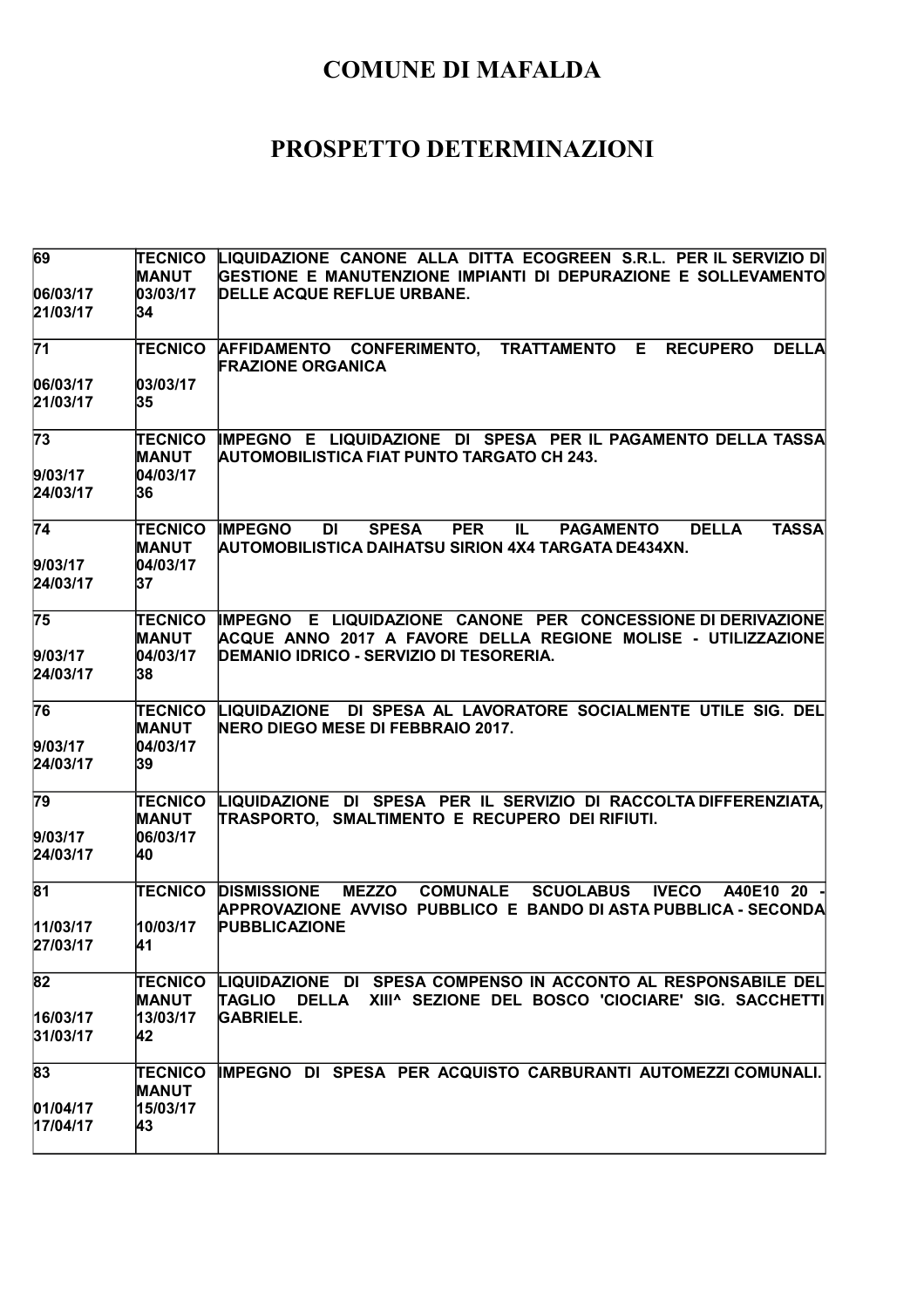| 87                   |                                | (TECNICO LAVORI RACCOLTA DIFFERENZIATA DEI RIFIUTI URBANI NEI COMUNI DI<br>MAFALDA, TAVENNA, ACQUAVIVA COLLECROCE, MONTEMITRO, SAN FELICE                                                  |
|----------------------|--------------------------------|--------------------------------------------------------------------------------------------------------------------------------------------------------------------------------------------|
| 24/03/17<br>08/04/17 | 20/03/17<br>44                 | MOLISE, CASTELMAURO, LUPARA, PALATA, GUARDIALFIERA,<br><b>DEL</b><br>CENTRI DI RACCOLTA - APPROVAZIONE CONTABILITA' FINALE                                                                 |
| 88                   | <b>TECNICO</b><br><b>MANUT</b> | LIQUIDAZIONE DI SPESA RIGUARDANTE LA SOMMINISTRAZIONE DI ENERGIA<br>ELETTRICA DEPURATORE ZONA INDUSTRIALE.                                                                                 |
| 22/03/17             | 21/03/17                       |                                                                                                                                                                                            |
| 06/04/17             | 45                             |                                                                                                                                                                                            |
| 89                   | <b>TECNICO</b>                 | INTERVENTI DI MITIGAZIONE RISCHIO IDROGEOLOGICO CIPE N.8 DEL 20<br>GENNAIO 2012 IN LOCALITA' COSTARELLA - LAMI - LIQUIDAZIONE SALDO                                                        |
| 24/03/17             | 23/03/17                       | <b>FINALE.</b>                                                                                                                                                                             |
| 08/04/17             | 46                             |                                                                                                                                                                                            |
| 91                   | <b>TECNICO</b><br><b>MANUT</b> | LIQUIDAZIONE DI SPESA RIGUARDANTE LA SOMMINISTRAZIONE DI ENERGIA<br><b>ELETTRICA PUBBLICA ILLUMINAZIONE</b>                                                                                |
| 01/04/17             | 27/03/17                       |                                                                                                                                                                                            |
| 17/04/17             | 47                             |                                                                                                                                                                                            |
| 92                   | <b>TECNICO</b><br><b>MANUT</b> | LIQUIDAZIONE DI SPESA RIGUARDANTE LA SOMMINISTRAZIONE DI ENERGIA<br>ELETTRICA UFFICI E SERVIZI COMUNALI                                                                                    |
| 01/04/17             | 27/03/17                       |                                                                                                                                                                                            |
| 17/04/17             | 48                             |                                                                                                                                                                                            |
| 93                   | <b>TECNICO</b>                 | LAVORI RACCOLTA DIFFERENZIATA DEI RIFIUTI URBANI NEI COMUNI DI<br>MAFALDA, TAVENNA, ACQUAVIVA COLLECROCE, MONTEMITRO, SAN FELICE                                                           |
| 13/06/17<br>28/06/17 | 27/03/17<br>49                 | MOLISE, CASTELMAURO, LUPARA, PALATA, GUARDIALFIERA, -<br><b>DEL</b><br>CENTRI DI RACCOLTA - LIQUIDAZIONE SALDO SPESE TECNICHE                                                              |
| 94                   | <b>TECNICO</b><br><b>MANUT</b> | <b>LIQUIDAZIONE</b><br>DI<br>SPESA ALLA SOCIETA' CONSORTILE GUGLIONESI<br><b>AMBIENTE</b><br><b>PER</b><br><b>CONFERIMENTO</b><br><b>DEI</b><br><b>RIFIUTI</b><br><b>URBANI NON</b><br>IL. |
| 01/04/17             | 28/03/17                       | DIFFERENZIATI NELLA DISCARICA DI GUGLIONESI (CB) - MESE DI GENNAIO                                                                                                                         |
| 17/04/17             | 50                             | 2017.                                                                                                                                                                                      |
| 95                   | <b>TECNICO</b><br><b>MANUT</b> | LIQUIDAZIONE<br><b>DI</b><br>SPESA ALLA SOCIETA' CONSORTILE GUGLIONESI<br><b>PER</b><br><b>AMBIENTE</b><br>IL.<br><b>CONFERIMENTO</b><br><b>DEI</b><br><b>RIFIUTI</b><br><b>URBANI NON</b> |
| 01/04/17             | 28/03/17                       | DIFFERENZIATI NELLA DISCARICA DI GUGLIONESI (CB) - MESE DI FEBBRAIO                                                                                                                        |
| 17/04/17             | 51                             | 2017.                                                                                                                                                                                      |
| 96                   | <b>TECNICO</b>                 | PAR MOLISE 2007-2013 ACQUISTO DI ATTREZZATURE/MEZZI INNOVATIVI<br>FINALIZZATI ALL'APPLICAZIONE DELLA TARIFFA-PUNTUALE E ALLA                                                               |
| 01/04/17             | 28/03/17                       | <b>TRACCIABILITÀ</b><br><b>DEL</b><br><b>RIFIUTO</b><br>PROGETTI FINALIZZATI<br><b>ALLA</b><br>$\mathbf{r}$                                                                                |
| 17/04/17             | 52                             | VALORIZZAZIONE DELLA FRAZIONE UMIDA - AGGIUDICAZIONE DEFINITIVA                                                                                                                            |
| 97                   | <b>TECNICO</b>                 | <b>PROGETTO BORSA LAVORO TUTELA E MANUTENZIONE DEL VERDE PER LA</b><br>TUTELA E LA MANUTENZIONE DEL VERDE PUBBLICO E SERVIZIO DI                                                           |
| 01/04/17             | 28/03/17                       | SPAZZAMENTO - ATTIVAZIONE BORSE LAVORO                                                                                                                                                     |
| 17/04/17             | 53                             |                                                                                                                                                                                            |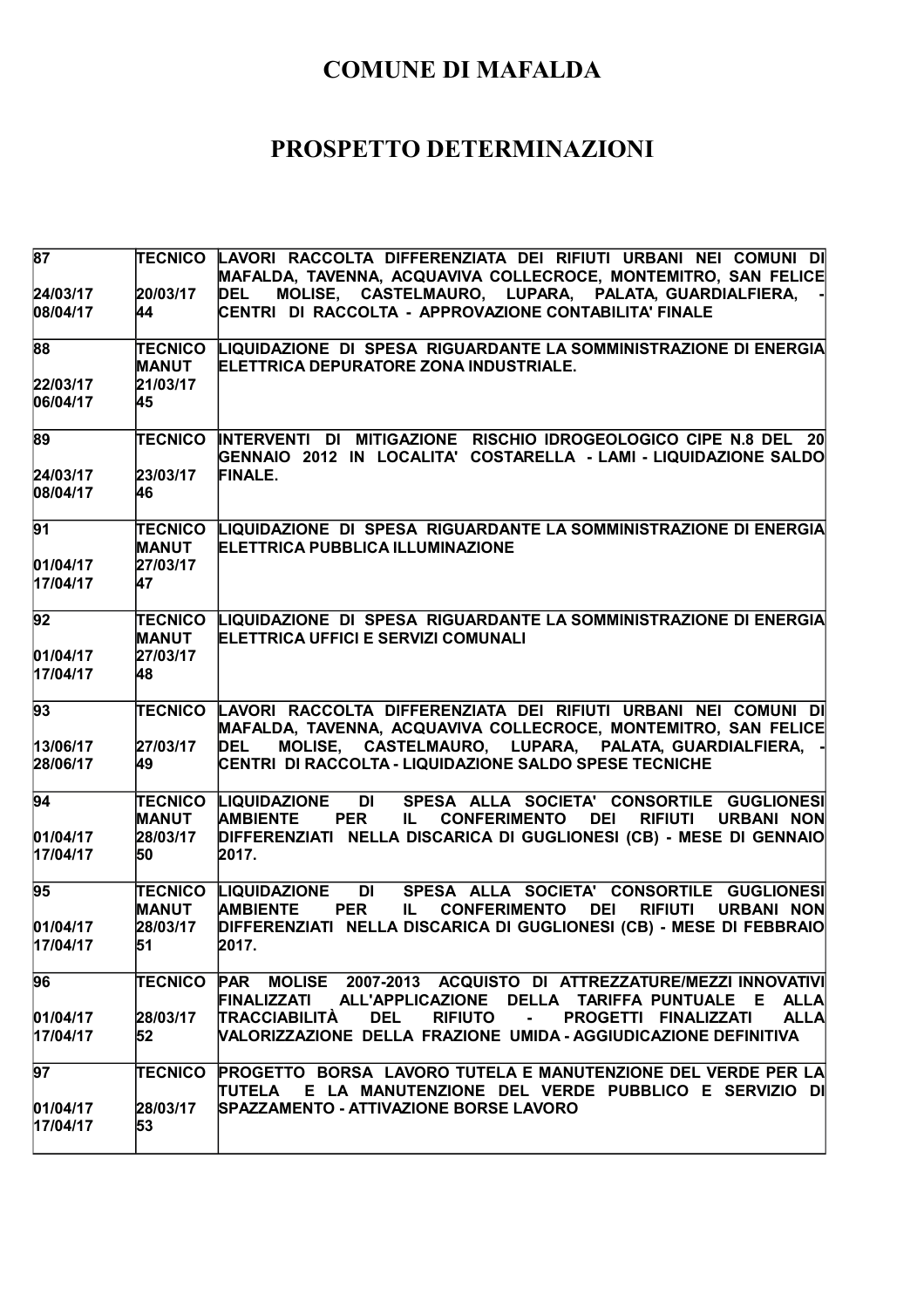| 99                   | <b>TECNICO</b><br><b>MANUT</b> | LIQUIDAZIONE DI SPESA AL LAVORATORE SOCIALMENTE UTILE SIG. DEL<br>NERO DIEGO MESE DI MARZO 2017.                                                                        |
|----------------------|--------------------------------|-------------------------------------------------------------------------------------------------------------------------------------------------------------------------|
| 12/04/17             | 01/04/17                       |                                                                                                                                                                         |
| 27/04/17             | 54                             |                                                                                                                                                                         |
|                      |                                |                                                                                                                                                                         |
| 100                  | <b>TECNICO</b>                 | <b>DISMISSIONE</b><br><b>MEZZO</b><br><b>COMUNALE</b><br><b>SCUOLABUS</b><br><b>IVECO</b><br>A40E10 20<br>APPROVAZIONE AVVISO PUBBLICO E BANDO DI ASTA-PUBBLICA - TERZA |
| 04/04/17             | 03/04/17                       | <b>PUBBLICAZIONE</b>                                                                                                                                                    |
| 19/04/17             | 55                             |                                                                                                                                                                         |
| 101                  | <b>TECNICO</b>                 | <b>NON UTILIZZATA</b>                                                                                                                                                   |
|                      | 03/04/17<br>56                 |                                                                                                                                                                         |
| 105                  | <b>TECNICO</b><br><b>MANUT</b> | DI SPESA COMPENSO A SALDO AL RESPONSABILE DEL<br><b>LIQUIDAZIONE</b><br>ITAGLIO DELLA XII^ SEZIONE<br><b>BOSCO</b><br>DEL<br>'CIOCIARE' - SIG. LAMELZA                  |
| 20/04/17             | 05/04/17                       | <b>ANTONIO.</b>                                                                                                                                                         |
| 05/05/17             | 57                             |                                                                                                                                                                         |
| 107                  | TECNICO<br><b>MANUT</b>        | <b>IMPEGNO DI SPESA PER ACQUISTO PIANTINE ORNAMENTALI.</b>                                                                                                              |
| 12/04/17             | 05/04/17                       |                                                                                                                                                                         |
| 27/04/17             | 58                             |                                                                                                                                                                         |
| 108                  | <b>TECNICO</b><br><b>MANUT</b> | LIQUIDAZIONE DI SPESA UTENZE COMUNALI FATTURE GAS - METANO                                                                                                              |
| 12/04/17             | 05/04/17                       |                                                                                                                                                                         |
| 27/04/17             | 59                             |                                                                                                                                                                         |
| 111                  | <b>TECNICO</b><br><b>MANUT</b> | <b>IMPEGNO DI SPESA PER VERSAMENTO DIRITTI DI SEGRETERIA MUD.</b>                                                                                                       |
| 12/04/17             | 06/04/17                       |                                                                                                                                                                         |
| 27/04/17             | 60                             |                                                                                                                                                                         |
| 116                  | <b>TECNICO</b><br><b>MANUT</b> | LIQUIDAZIONE DI SPESA UTENZE COMUNALI FATTURE GAS-METANO.                                                                                                               |
| 12/04/17             | 07/04/17                       |                                                                                                                                                                         |
| 27/04/17             | 61                             |                                                                                                                                                                         |
| $\overline{118}$     | TECNICO                        | IMPEGNO DI SPESA PER IL SERVIZIO DI SGOMBERO NEVE STAGIONE                                                                                                              |
|                      | MANUT                          | <b>INVERNALE 2016/2017.</b>                                                                                                                                             |
| 20/04/17<br>05/05/17 | 08/04/17<br>62                 |                                                                                                                                                                         |
| 119                  | TECNICO                        | <b>PAR</b><br><b>MOLISE</b><br>2007-2013<br><b>PROGRAMMA</b><br>PER IL<br><b>STRAORDINARIO</b><br>$\sim 10^{-11}$                                                       |
|                      |                                | <b>POTENZIAMENTO</b><br><b>DELLA</b><br><b>RACCOLTA</b><br><b>DIFFERENZIATA</b><br><b>PROGETTO PER</b>                                                                  |
| 12/04/17             | 08/04/17                       | <b>MANUTENZIONE</b><br>DEL VERDE PUBBLICO E SERVIZIO DI<br><b>'TUTELA</b><br>Е.                                                                                         |
| 27/04/17             | 63                             | <b>SPAZZAMENTO'</b><br><b>MEDIANTE</b><br><b>BORSE</b><br><b>LAVORO</b><br><b>ULTERIORE</b><br>$\blacksquare$<br><b>ANTICIPAZIONE DI SPESA</b>                          |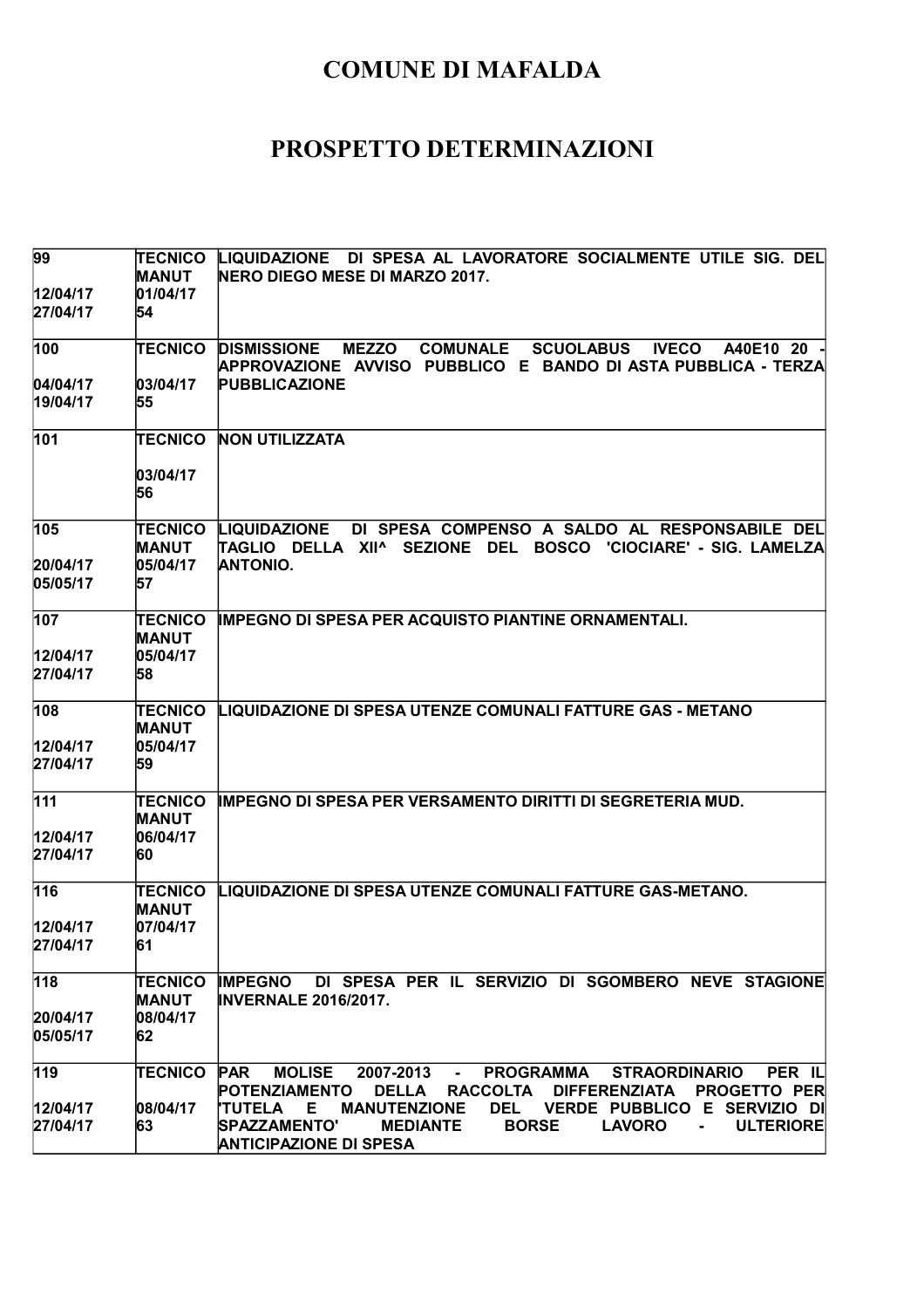| 121              |                | <b>TECNICO ACCORDO</b><br>CHE CONCORRE AL RAGGIUNGIMENTO DEGLI<br>QUADRO<br>OBBIETTIVI DI 'INTERVENTI PER MIGLIORARE L'EFFICIENZA DELLE RETI |
|------------------|----------------|----------------------------------------------------------------------------------------------------------------------------------------------|
| 20/04/17         | 10/04/17       | <b>COMUNALI</b><br>DI<br>ACQUAVIVA COLLECROCE, CASTELMAURO,<br><b>IDRICHE</b>                                                                |
| 05/05/17         | 64             | GUARDIALFIERA, LUPARA, MAFALDA, MONTEMITRO, PALATA, SAN FELICE                                                                               |
|                  |                | DEL MOLISE E TAVENNA - RETTIFICA E PRECISAZIONI AGGIUDICAZIONE                                                                               |
|                  |                | <b>DEFINITIVA</b>                                                                                                                            |
| 123              | <b>TECNICO</b> | LIQUIDAZIONE DI SPESA UTENZE COMUNALI FATTURE GAS METANO.                                                                                    |
|                  | <b>MANUT</b>   |                                                                                                                                              |
| 05/06/17         | 11/04/17       |                                                                                                                                              |
| 20/06/17         | 65             |                                                                                                                                              |
| 124              | <b>TECNICO</b> | PSR 2014/2020- MISURA 4 SOTTOMISURA 4.3 - LAVORI DI RIFACIMENTO                                                                              |
|                  |                | DELL'INFRASTRUTTURA VIARIA STRADA DELLE QUOTE DELLE PIANETTE ·                                                                               |
| 19/04/17         | 11/04/17       | CONFERIMENTO INCARICO PROFESSIONALE                                                                                                          |
| 04/05/17         | 66             |                                                                                                                                              |
| $\overline{1}25$ | <b>TECNICO</b> | EDIFICIO SCOLASTICO SCUOLE MATERNE, ELEMENTARI E MEDIE DI VIA                                                                                |
|                  |                | LIQUIDAZIONE SPESE TECNICHE PER REDAZIONE STUDIO<br>PASCOLI -                                                                                |
| 02/05/17         | 11/04/17       | <b>GEOLOGICO</b>                                                                                                                             |
| 17/05/17         | 67             |                                                                                                                                              |
| 136              | <b>TECNICO</b> | <b>RETTIFICA DETERMINAZIONE N. 476 DEL 09/12/2016.</b>                                                                                       |
|                  | <b>MANUT</b>   |                                                                                                                                              |
| 26/04/17         | 24/04/17       |                                                                                                                                              |
| 11/05/17         | 68             |                                                                                                                                              |
| 137              | <b>TECNICO</b> | PROGETTO BORSA LAVORO TUTELA E MANUTENZIONE DEL VERDE PER LA                                                                                 |
|                  |                | E LA MANUTENZIONE DEL VERDE PUBBLICO E SERVIZIO DI<br><b>TUTELA</b>                                                                          |
| 27/04/17         | 26/04/17       | SPAZZAMENTO - IMPEGNO DI SPESA PER ATTIVAZIONE BORSE LAVORO                                                                                  |
| 12/05/17         | 69             |                                                                                                                                              |
| $\overline{142}$ |                | TECNICO APPROVAZIONE SCHEMA DI AVVISO PUBBLICO PER L'ISCRIZIONE ALL'ALBO                                                                     |
|                  |                | DELLE DITTE PER L'AFFIDAMENTO DEI LAVORI DI CUI ALL'ART. 36 COMMA 2                                                                          |
| 02/05/17         | 27/04/17       | LETTERE A) E B) DEL D. LGS. 50/2016 E S.M.I. RELATIVAMENTE ALLA                                                                              |
| 17/05/17         | 70             | <b>CATEGORIA DI LAVORI OG3</b>                                                                                                               |
| 143              | <b>TECNICO</b> | IMPEGNO DI SPESA FORNITURA MATERIALE PER LA MANUTENZIONE ED IL                                                                               |
|                  |                | <b>MANTENIMENTO DELLE STRUTTURE ED INFRASTRUTTURE COMUNALI</b>                                                                               |
| 06/05/17         | 27/04/17       |                                                                                                                                              |
| 22/05/17         | 71             |                                                                                                                                              |
| 145              |                | ITECNICO APPROVAZIONE AVVISO PUBBLICO PER LA FORMAZIONE DI UN ELENCO DI                                                                      |
|                  | <b>MANUT</b>   | OPERATORI ECONOMICI PER L'AFFIDAMENTO DEL SERVIZIO DI PULIZIA E                                                                              |
| 02/05/17         | 29/04/17       | MANUTENZIONE DEGLI IMPIANTI SPORTIVI DEI GIARDINI PARCHI ED AIUOLE                                                                           |
| 17/05/17         | 72             | COMUNALI.                                                                                                                                    |
| 147              | <b>TECNICO</b> | LIQUIDAZIONE DI SPESA PER IL SERVIZIO SGOMBERO NEVE STAGIONE                                                                                 |
|                  | <b>MANUT</b>   | <b>INVERNALE 2016-2017.</b>                                                                                                                  |
| 05/05/17         | 04/05/17       |                                                                                                                                              |
| 20/05/17         | 73             |                                                                                                                                              |
|                  |                |                                                                                                                                              |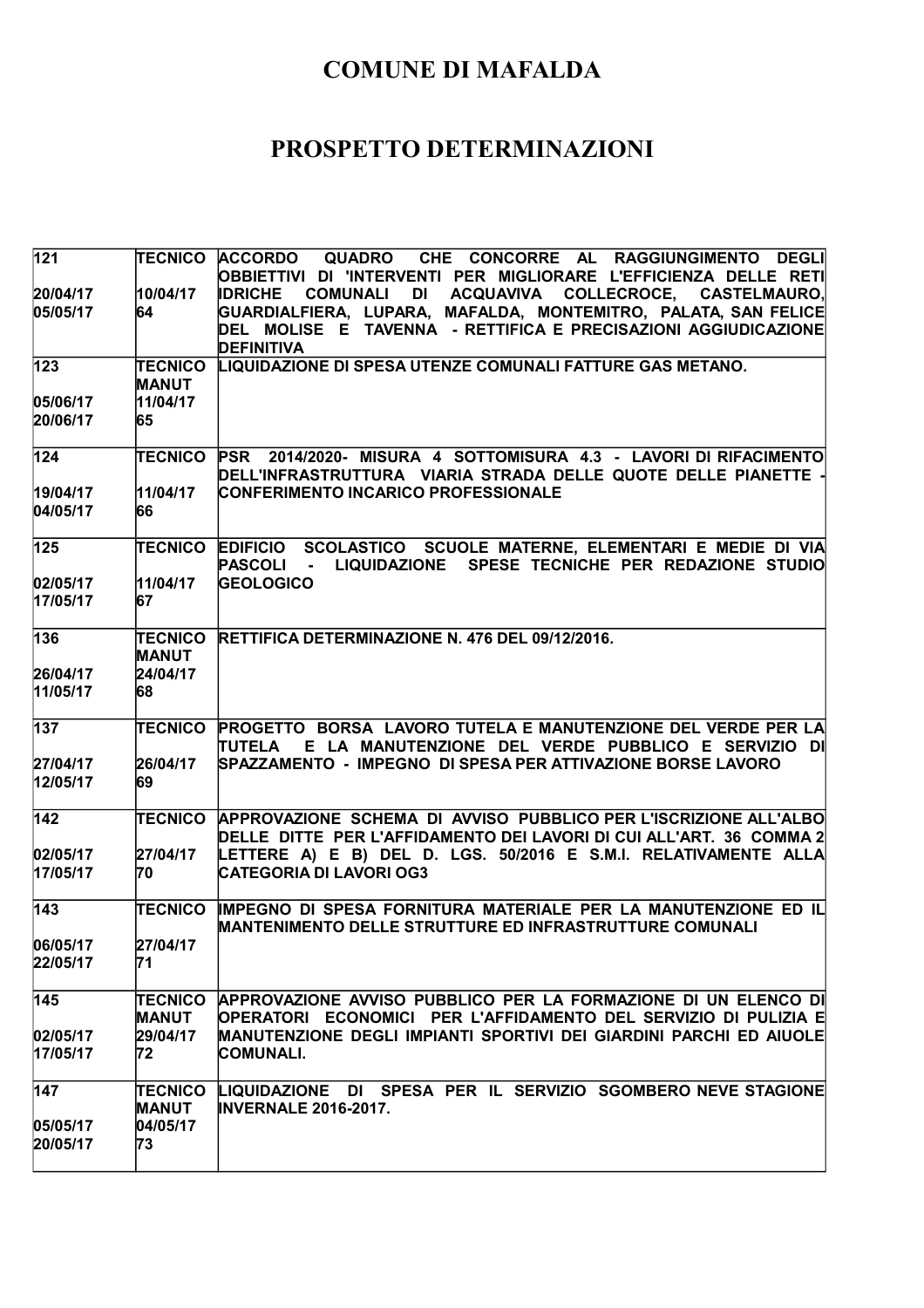| 148                  | <b>TECNICO</b><br><b>MANUT</b> | LIQUIDAZIONE DI SPESA AL LAVORATORE SOCIALMENTE UTILE SIG. DEL<br>NERO DIEGO MESE DI APRILE 2017.                                                              |
|----------------------|--------------------------------|----------------------------------------------------------------------------------------------------------------------------------------------------------------|
| 12/05/17<br>27/05/17 | 04/05/17<br>74                 |                                                                                                                                                                |
| 149                  | <b>TECNICO</b>                 | <b>PAR</b><br><b>MOLISE</b><br>2007-2013 - PROGRAMMA STRAORDINARIO<br>PER IL<br>POTENZIAMENTO<br>DELLA RACCOLTA<br><b>DIFFERENZIATA</b><br><b>PROGETTO PER</b> |
| 06/05/17<br>22/05/17 | 05/05/17<br>75                 | DEL VERDE PUBBLICO E SERVIZIO DI<br><b>'TUTELA E</b><br><b>MANUTENZIONE</b><br>SPAZZAMENTO' MEDIANTE BORSE LAVORO - ANTICIPAZIONE DI SPESA SALDO               |
| 153                  | <b>TECNICO</b>                 | AGGIUDICAZIONE ALIENAZIONE SCUOLABUS IVECO DAILY A40E10 20 DI<br><b>PROPRIETA' DEL COMUNE DI MAFALDA</b>                                                       |
| 06/05/17<br>22/05/17 | 06/05/17<br>76                 |                                                                                                                                                                |
| 154                  | TECNICO                        | PROROGA PROGETTO BORSA LAVORO TUTELA E MANUTENZIONE DEL<br>VERDE PER LA TUTELA E LA MANUTENZIONE DEL VERDE PUBBLICO E                                          |
| 18/05/17<br>03/06/17 | 06/05/17<br>77                 | SERVIZIO DI SPAZZAMENTO - IMPEGNO DI SPESA PER ATTIVAZIONE BORSE<br>LAVORO                                                                                     |
| 157                  | TECNICO                        | LAVORI DI MESSA IN SICUREZZA E RIPRISTINO FUNZIONALE DELLA STRADA<br>PIANO DEL MOLINO E DELLA STRADA DI COLLEGAMENTO CENTRO ABITATO                            |
| 19/05/17<br>03/06/17 | 11/05/17<br>78                 | VECCHIA<br><b>ALLA</b><br>DITTA MARINELLI UMBERTO S.R.L.<br><b>RIPALTA</b><br><b>AUTORIZZAZIONE SUBAPPALTO</b>                                                 |
| 158                  | <b>TECNICO</b>                 | <b>INTERVENTO PER</b><br>MIGLIORARE L'EFFICIENZA DELLE RETI IDRICHE DEI<br>COMUNI DI ACQUAVIVA COLLECROCE, CASTELMAURO, GUARDIALFIERA,                         |
| 14/06/17<br>29/06/17 | 11/05/17<br>79                 | LUPARA, MAFALDA, MONTEMITRO, PALATA, SAN FELICE DEL MOLISE E<br>TAVENNA - AUTORIZZAZIONE SUBAPPALTO                                                            |
| 159                  | <b>TECNICO</b>                 | APPROVAZIONE ALBO DELLE DITTE PER L'AFFIDAMENTO DEI LAVORI DI CUI<br>ALL'ART. 36 COMMA 2 LETTERE A) E B) DEL D. LGS. 50/2016 E S.M.I.                          |
|                      | 12/05/17<br>80                 | RELATIVAMENTE ALLA CATEGORIA DI LAVORI OG3                                                                                                                     |
| 160                  | <b>TECNICO</b><br><b>MANUT</b> | LIQUIDAZIONE PER COMPETENZE PROFESSIONALI IN ACCONTO PER LA<br>REDAZIONE DEL PROGETTO DI TAGLIO DELLA XIII^ SEZIONE DEL BOSCO                                  |
| 18/05/17<br>03/06/17 | 13/05/17<br>81                 | <b>'CIOCIARE'.</b>                                                                                                                                             |
| 161                  | TECNICO                        | APPROVAZIONE ALBO DITTE PER L'AFFIDAMENTO DEI LAVORI DI CUI ALL'ART.                                                                                           |
| 15/05/17<br>29/05/17 | 13/05/17<br>82                 | 36 COMMA 2 LETTERE A) E B) DEL D. LGS. 50/2016 E S.M.I. RELATIVAMENTE<br>ALLA CATEGORIA DI LAVORI OG3                                                          |
| 162                  | <b>TECNICO</b>                 | DETERMINA A CONTRARRE P.S.R. 2014/2020 - MISURA 4 SOTTOMISURA<br>4.3 - RIFACIMENTO DELL'INFRASTRUTTURA VIARIA STRADA DELLE QUOTE                               |
| 15/05/17<br>30/05/17 | 13/05/17<br>83                 | <b>DELLE PIANETTE</b>                                                                                                                                          |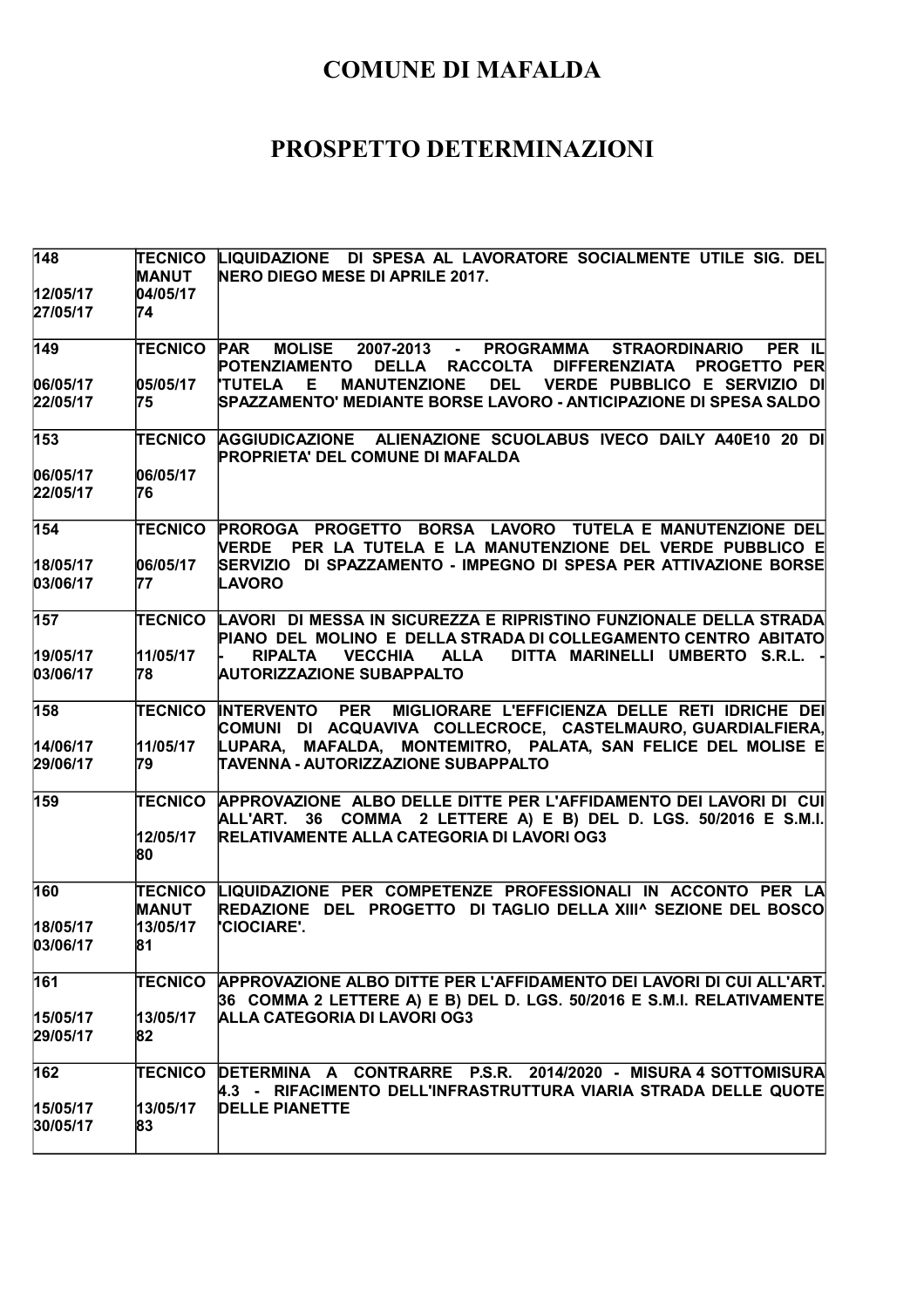| 163                  | <b>TECNICO</b><br><b>MANUT</b> | SERVIZIO TRATTAMENTO RSU DIFFERENZIATO - FRAZIONE ORGANICA<br><b>PRESSO</b><br><b>L'IMPIANTO</b><br><b>DI</b><br><b>COMPOSTAGGIO</b><br>GUGLIONESI (CB) -<br>DI                                   |
|----------------------|--------------------------------|---------------------------------------------------------------------------------------------------------------------------------------------------------------------------------------------------|
| 19/05/17<br>03/06/17 | 15/05/17<br>84                 | LIQUIDAZIONE ALLA DITTA FOGLIA UMBERTO SRL MESE DI MARZO 2017.                                                                                                                                    |
| 164                  | <b>TECNICO</b><br><b>MANUT</b> | IMPEGNO DI SPESA PER ACQUISTO CARBURANTI AUTOMEZZI COMUNALI.                                                                                                                                      |
| 20/05/17             | 16/05/17                       |                                                                                                                                                                                                   |
| 05/06/17             | 85                             |                                                                                                                                                                                                   |
| 165                  | <b>TECNICO</b>                 | PROGETTO BORSA LAVORO TUTELA E MANUTENZIONE DEL VERDE PER LA<br>E LA MANUTENZIONE DEL VERDE PUBBLICO E SERVIZIO DI<br><b>TUTELA</b>                                                               |
| 18/05/17<br>03/06/17 | 16/05/17<br>86                 | SPAZZAMENTO - LIQUIDAZIONE DI SPESA BORSE LAVORO                                                                                                                                                  |
| 167                  | TECNICO<br><b>MANUT</b>        | <b>DI</b><br>SPESA ALLA SOCIETA' CONSORTILE GUGLIONESI<br><b>LIQUIDAZIONE</b><br><b>CONFERIMENTO</b><br><b>DEI</b><br><b>RIFIUTI</b><br><b>URBANI NON</b><br><b>AMBIENTE</b><br><b>PER</b><br>IL. |
| 25/05/17             | 19/05/17                       | DIFFERENZIATI NELLA DISCARICA DI GUGLIONESI (CB) - MESE DI MARZO 2017.                                                                                                                            |
| 9/06/17              | 87                             |                                                                                                                                                                                                   |
| 168                  | <b>TECNICO</b>                 | RACCOLTA DIFFERENZIATA DEI RIFIUTI URBANI NEI COMUNI DEL PAI<br>CASTELLELCE - LIQUIDAZIONE 2° RATA ATTREZZATURE NECESSARIE PER                                                                    |
|                      | 19/05/17<br>88                 | LA RACCOLTA DIFFERENZIATA DEI RIFIUTI                                                                                                                                                             |
| 171                  | TECNICO                        | <b>APPROVAZIONE</b><br><b>ELENCO</b><br>PER<br>DI<br><b>OPERATORI</b><br><b>ECONOMICI</b><br>L'AFFIDAMENTO DEL SERVIZIO DI PULIZIA E MANUTENZIONE DEGLI IMPIANTI                                  |
| 25/05/17             | <b>MANUT</b><br>24/05/17       | SPORTIVI DEI GIARDINI PARCHI ED AIUOLE COMUNALI.                                                                                                                                                  |
| 9/06/17              | 89                             |                                                                                                                                                                                                   |
| 172                  | <b>TECNICO</b>                 | PSR 2014/2020 - MISURA 4 SOTTOMISURA 4.3 - LAVORI DI RIFACIMENTO<br>DELL'INFRASTRUTTURA VIARIA STRADA DELLE QUOTE DELLE PIANETTE                                                                  |
| 29/05/17             | 26/05/17                       | <b>AGGIUDICAZIONE PROVVISORIA</b>                                                                                                                                                                 |
| 13/06/17             | 90                             |                                                                                                                                                                                                   |
| 173                  | <b>TECNICO</b><br><b>MANUT</b> | LIQUIDAZIONE DI SPESA RIGUARDANTE LA SOMMINISTRAZIONE DI ENERGIA<br><b>ELETTRICA PUBBLICA ILLUMINAZIONE</b>                                                                                       |
| 31/05/17             | 26/05/17                       |                                                                                                                                                                                                   |
| 15/06/17             | 91                             |                                                                                                                                                                                                   |
| 174                  | <b>TECNICO</b><br><b>MANUT</b> | LIQUIDAZIONE DI SPESA RIGUARDANTE LA SOMMINISTRAZIONE DI ENERGIA<br>ELETTRICA UFFICI E SERVIZI COMUNALI                                                                                           |
| 31/05/17             | 26/05/17                       |                                                                                                                                                                                                   |
| 15/06/17             | 92                             |                                                                                                                                                                                                   |
| 177                  | TECNICO<br><b>MANUT</b>        | AFFIDAMENTO DEL SERVIZIO DI PULIZIA E MANUTENZIONE DEGLI IMPIANTI<br>SPORTIVI DEI GIARDINI PARCHI ED AIUOLE COMUNALI.                                                                             |
| 30/05/17             | 29/05/17                       |                                                                                                                                                                                                   |
| 14/06/17             | 93                             |                                                                                                                                                                                                   |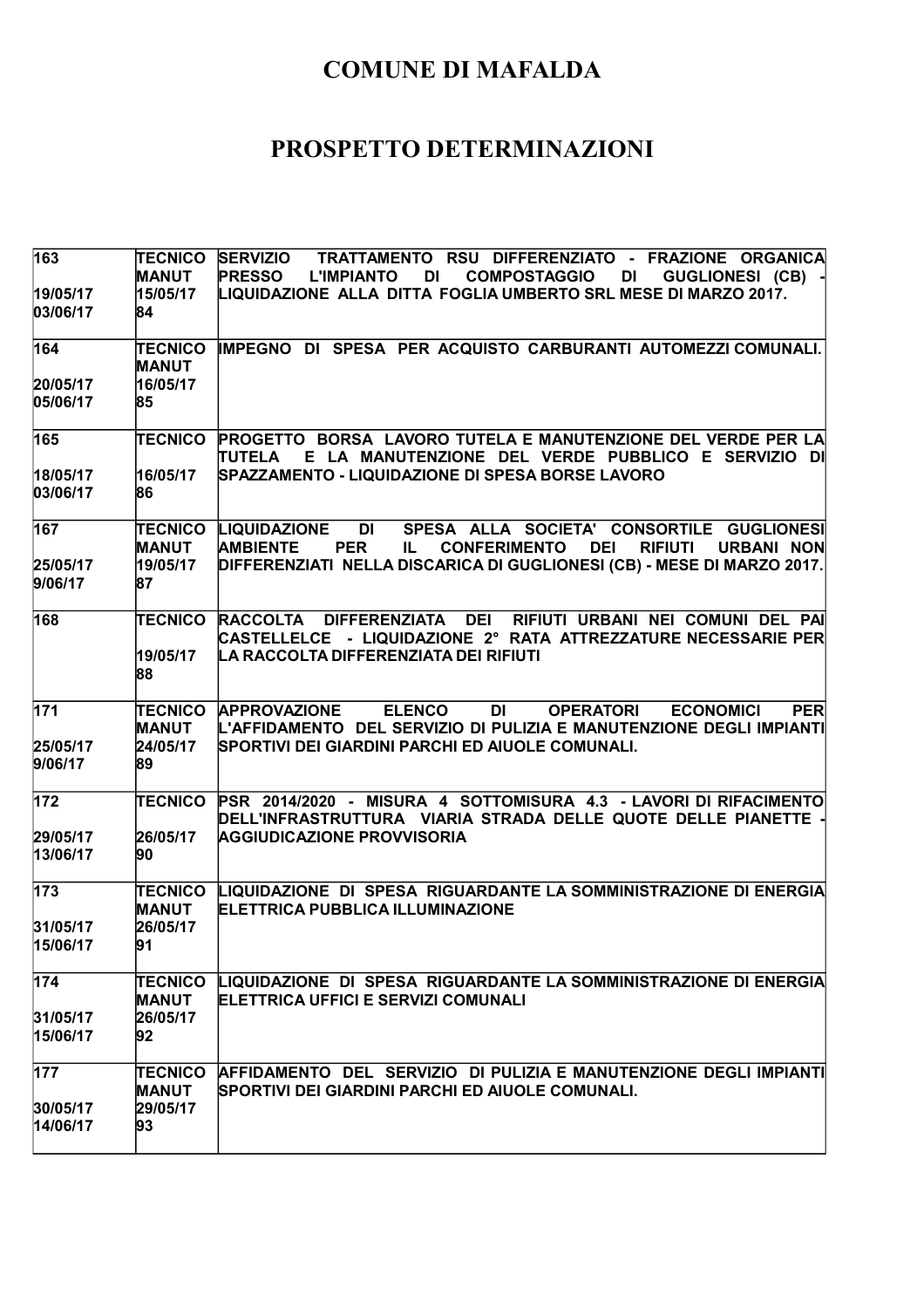| 178                  | <b>TECNICO</b><br><b>MANUT</b><br>29/05/17 | SERVIZIO DI TRATTAMENTO RSU DIFFERENZIATO - FRAZIONE ORGANICA<br><b>PRESSO</b><br><b>L'IMPIANTO</b><br>DI COMPOSTAGGIO DI GUGLIONESI (CB)<br>LIQUIDAZIONE ALLA DITTA FOGLIA UMBERTO SRL MESE DI APRILE 2017. |
|----------------------|--------------------------------------------|--------------------------------------------------------------------------------------------------------------------------------------------------------------------------------------------------------------|
| 31/05/17<br>15/06/17 | 94                                         |                                                                                                                                                                                                              |
| 179                  | <b>TECNICO</b><br><b>MANUT</b>             | <b>DI</b><br>SPESA ALLA SOCIETA' CONSORTILE GUGLIONESI<br><b>LIQUIDAZIONE</b><br><b>AMBIENTE</b><br><b>PER</b><br><b>CONFERIMENTO</b><br><b>DEI</b><br><b>RIFIUTI</b><br><b>URBANI NON</b><br>IL.            |
| 31/05/17<br>15/06/17 | 29/05/17<br>95                             | DIFFERENZIATI NELLA DISCARICA DI GUGLIONESI (CB) - MESE DI APRILE 2017.                                                                                                                                      |
| 180                  | <b>TECNICO</b><br><b>MANUT</b>             | <b>IMPEGNO</b><br><b>SPESA</b><br><b>MANUTENZIONE</b><br><b>DELLA MACCHINA DURSO TIPO</b><br>DI<br><b>COUNTRY</b><br>330-L1/0P -<br>Q.LI 23 - TARGATA ADA218 ADIBITA AL SERVIZIO                             |
| 05/06/17<br>20/06/17 | 30/05/17<br>96                             | <b>TECNICO.</b>                                                                                                                                                                                              |
| 181                  | <b>TECNICO</b><br><b>MANUT</b>             | LIQUIDAZIONE DI SPESA UTENZE COMUNALI FATTURE GAS METANO.                                                                                                                                                    |
| 05/06/17<br>20/06/17 | 31/05/17<br>97                             |                                                                                                                                                                                                              |
| 182                  | <b>TECNICO</b>                             | LIQUIDAZIONE<br>DI<br><b>SPESA</b><br><b>FORNITURA</b><br><b>MATERIALE</b><br>PER LA<br><b>MANUTENZIONE</b><br><b>ED</b><br><b>DELLE</b><br><b>STRUTTURE ED</b><br>IL.<br><b>MANTENIMENTO</b>                |
| 05/06/17<br>20/06/17 | 31/05/17<br>98                             | <b>INFRASTRUTTURE COMUNALI</b>                                                                                                                                                                               |
| 185                  | <b>TECNICO</b>                             | SERVIZIO NOLEGGIO ARREDI PER UFFICI COMUNALI PER LA DURATA DI ANNI<br>QUATTRO CON RISCATTO FINALE - LIQUIDAZIONE 3 RATA TRIMESTRALE                                                                          |
| 05/06/17<br>20/06/17 | 01/06/17<br>99                             | <b>POSTICIPATA</b>                                                                                                                                                                                           |
| 186                  | <b>TECNICO</b><br><b>MANUT</b>             | LIQUIDAZIONE DI SPESA UTENZE COMUNALI FATTURE GAS - METANO.                                                                                                                                                  |
| 08/06/17<br>23/06/17 | 05/06/17<br>100                            |                                                                                                                                                                                                              |
| 193                  | <b>TECNICO</b>                             | ULTERIORE PROROGA PROGETTO BORSA LAVORO PROROGA PROGETTO<br>BORSA LAVORO TUTELA E MANUTENZIONE DEL VERDE PER LA TUTELA E LA                                                                                  |
| 10/06/17<br>26/06/17 | 07/06/17<br>101                            | MANUTENZIONE DEL VERDE PUBBLICO E SERVIZIO DI SPAZZAMENTO -<br><b>IMPEGNO DI SPESA PER ATTIVAZIONE BORSE LAVORO SPAZZAMENTO</b>                                                                              |
| 194                  | <b>TECNICO</b><br><b>MANUT</b>             | LIQUIDAZIONE DI SPESA AL LAVORATORE SOCIALMENTE UTILE SIG. DEL<br><b>NERO DIEGO MESE DI MAGGIO 2017.</b>                                                                                                     |
| 13/06/17<br>28/06/17 | 08/06/17<br>102                            |                                                                                                                                                                                                              |
| 198                  | <b>TECNICO</b>                             | CONTRATTO DI ASSISTENZA TECNICA HARDWARE E SOFTWARE AI P.C. DEGLI<br>UFFICI COMUNALI.                                                                                                                        |
| 12/06/17<br>27/06/17 | 9/06/17<br>103                             |                                                                                                                                                                                                              |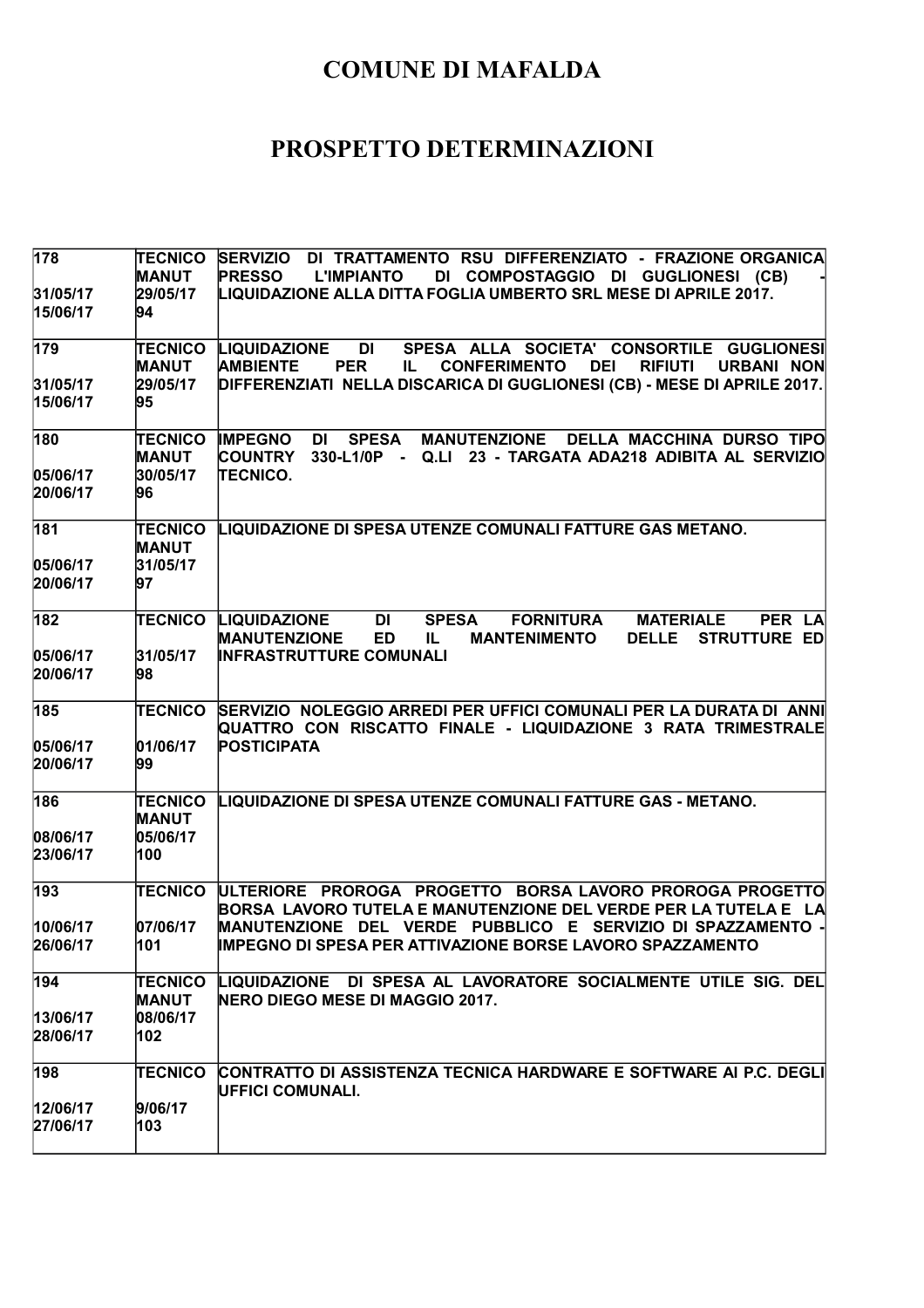| 203      | TECNICO                        | AFFIDAMENTO LAVORI DI RIFACIMENTO DI UN TRATTO DELLA RETE IDRICA IN<br><b>C.DA CIANGHETTA</b>                                                                                |
|----------|--------------------------------|------------------------------------------------------------------------------------------------------------------------------------------------------------------------------|
| 15/06/17 | 13/06/17                       |                                                                                                                                                                              |
| 30/06/17 | 104                            |                                                                                                                                                                              |
| 204      | TECNICO                        | LAVORI RACCOLTA DIFFERENZIATA DEI RIFIUTI URBANI NEI COMUNI DI<br>MAFALDA, TAVENNA, ACQUAVIVA COLLECROCE, MONTEMITRO, SAN FELICE                                             |
| 17/06/17 | 13/06/17                       | MOLISE, CASTELMAURO, LUPARA, PALATA, GUARDIALFIERA, -<br><b>DEL</b>                                                                                                          |
| 03/07/17 | 105                            | CENTRI DI RACCOLTA - PAGAMENTO ONORARIO TECNICO COORDINATORE<br>PER LA SICUREZZA IN FASE DI ESECUZIONE                                                                       |
| 205      | <b>TECNICO</b>                 | PSR 2014/2020 - MISURA 4 SOTTOMISURA 4.3 - LAVORI DI RIFACIMENTO<br>DELL'INFRASTRUTTURA VIARIA STRADA DELLE QUOTE DELLE PIANETTE -                                           |
| 15/06/17 | 13/06/17                       | <b>AGGIUDICAZIONE DEFINITIVA</b>                                                                                                                                             |
| 30/06/17 | 106                            |                                                                                                                                                                              |
| 206      | <b>TECNICO</b><br><b>MANUT</b> | SERVIZIO DI TRATTAMENTO RSU DIFFERENZIATO - FRAZIONE ORGANICA<br>PRESSO L'IMPIANTO DI COMPOSTAGGIO DI GUGLIONESI AMBIENTE (CB) -                                             |
| 19/06/17 | 14/06/17                       | LIQUIDAZIONE ALLA DITTA FOGLIA UMBERTO SRL MESE DI MAGGIO 2017.                                                                                                              |
| 04/07/17 | 107                            |                                                                                                                                                                              |
| 207      | <b>TECNICO</b>                 | LIQUIDAZIONE<br>DI SPESA ALLA SOCIETA' CONSORTILE GUGLIONESI                                                                                                                 |
| 19/06/17 | <b>MANUT</b><br>14/06/17       | <b>AMBIENTE</b><br>PER IL<br><b>CONFERIMENTO</b><br><b>DEI</b><br><b>RIFIUTI</b><br><b>URBANINI NON</b><br>DIFFERENZIATI NELLA DISCARICA DI GUGLIONESI (CB) - MESE DI MAGGIO |
| 04/07/17 | 108                            | 2017.                                                                                                                                                                        |
|          |                                |                                                                                                                                                                              |
| 208      | <b>TECNICO</b>                 | RACCOLTA DIFFERENZIATA DEI RIFIUTI URBANI NEI COMUNI DI MAFALDA.<br>TAVENNA, ACQUAVIVA COLLECROCE, MONTEMITRO, SAN FELICE<br><b>DEL</b>                                      |
| 19/06/17 | 14/06/17                       | MOLISE, CASTELMAURO, LUPARA, PALATA, GUARDIALFIERA                                                                                                                           |
| 04/07/17 | 109                            | <b>INTERVENTO 2 - LIQUIDAZIONE SALDO 1º E 2º S.A.L.</b>                                                                                                                      |
| 209      | <b>TECNICO</b>                 | PROGETTO BORSA LAVORO TUTELA E MANUTENZIONE DEL VERDE PER LA<br>TUTELA E LA MANUTENZIONE DEL VERDE PUBBLICO E SERVIZIO DI                                                    |
| 19/06/17 | 14/06/17                       | SPAZZAMENTO - LIQUIDAZIONE DI SPESA BORSE LAVORO                                                                                                                             |
| 04/07/17 | 110                            |                                                                                                                                                                              |
| 212      | <b>TECNICO</b><br><b>MANUT</b> | DI SPESA PER LAVORI DI MANUTENZIONE AUTOMEZZI<br>LIQUIDAZIONE<br><b>COMUNALI.</b>                                                                                            |
| 23/06/17 | 19/06/17                       |                                                                                                                                                                              |
| 08/07/17 | 111                            |                                                                                                                                                                              |
| 221      | TECNICO                        | <b>AFFIDAMENTO</b><br><b>DEL</b><br><b>SERVIZIO</b><br>DI MANUTENZIONE ORDINARIA DELLE                                                                                       |
| 30/06/17 | <b>MANUT</b><br>26/06/17       | <b>STRUTTURE E INFRASTRUTTURE COMUNALI</b>                                                                                                                                   |
| 15/07/17 | 112                            |                                                                                                                                                                              |
| 223      | <b>TECNICO</b>                 | IMPEGNO E LIQUIDAZIONE DI SPESA ACQUISTO ANTIVIRUS PER COMPUTER<br><b>COMUNALI.</b>                                                                                          |
| 11/07/17 | 30/06/17                       |                                                                                                                                                                              |
| 26/07/17 | 113                            |                                                                                                                                                                              |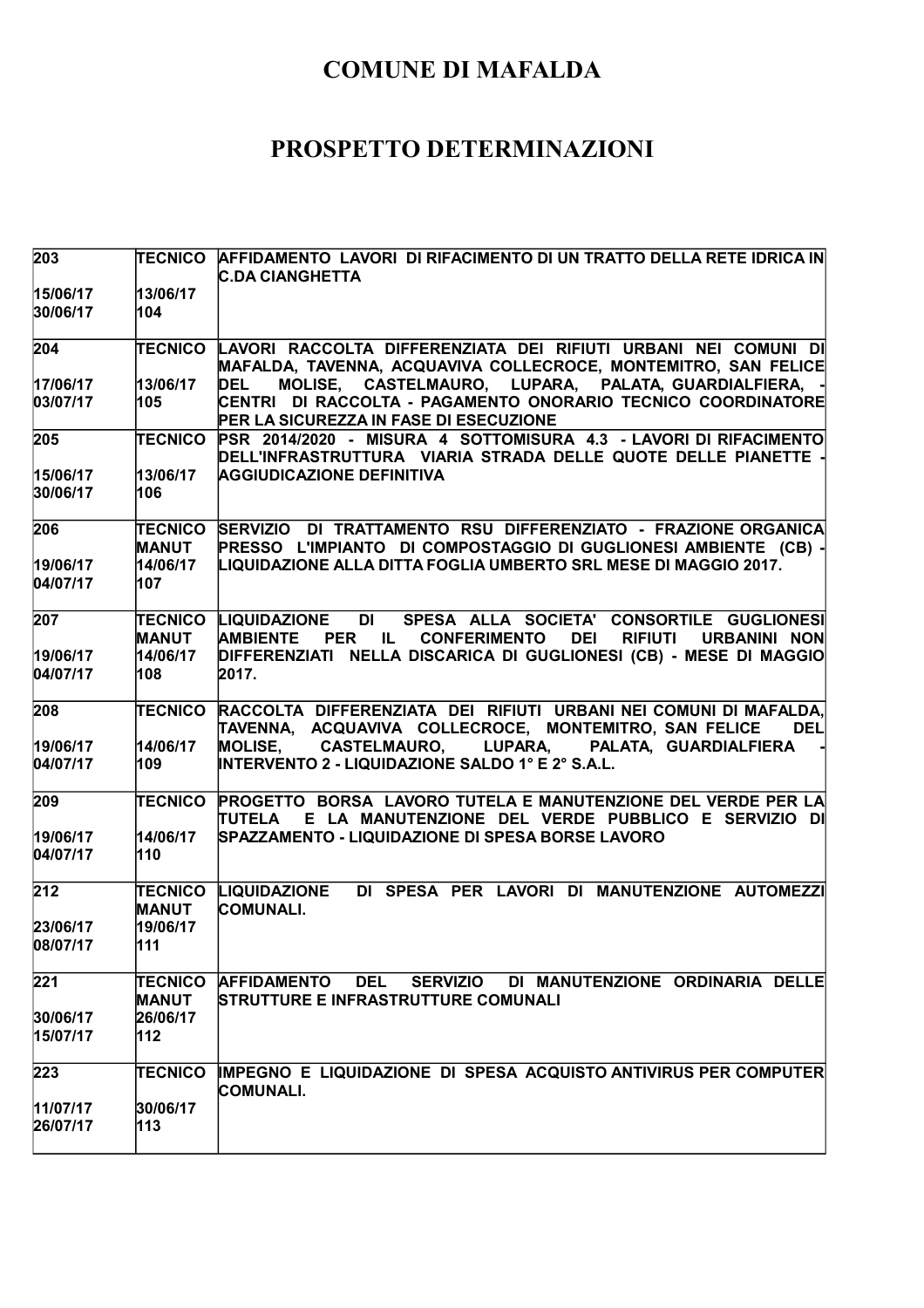| 225                  |                                | (TECNICO LAVORI RACCOLTA DIFFERENZIATA DEI RIFIUTI URBANI NEI COMUNI DI<br>MAFALDA, TAVENNA, ACQUAVIVA COLLECROCE, MONTEMITRO, SAN FELICE              |
|----------------------|--------------------------------|--------------------------------------------------------------------------------------------------------------------------------------------------------|
| 10/07/17<br>25/07/17 | 30/06/17<br>114                | MOLISE, CASTELMAURO, LUPARA, PALATA, GUARDIALFIERA,<br><b>DEL</b><br>CENTRI DI RACCOLTA - APPROVAZIONEE LIQUIDAZIONE STATO FINALE                      |
| 227                  | <b>TECNICO</b>                 | RACCOLTA DIFFERENZIATA DEI RIFIUTI URBANI NEI COMUNI DI MAFALDA,<br>TAVENNA, ACQUAVIVA COLLECROCE, MONTEMITRO, SAN FELICE<br><b>DEL</b>                |
| 10/07/17             | 30/06/17                       | MOLISE, CASTELMAURO, LUPARA,<br>PALATA, GUARDIALFIERA                                                                                                  |
| 25/07/17             | 115                            | INTERVENTO 2 CENTRI DI RACCOLTA - LIQUIDAZIONE INCENTIVO RUP                                                                                           |
| 230                  | <b>TECNICO</b><br><b>MANUT</b> | LIQUIDAZIONE DI SPESA AL LAVORATORE SOCIALMENTE UTILE SIG. DEL<br>NERO DIEGO - MESE DI GIUGNO 2017.                                                    |
| 17/07/17             | 04/07/17                       |                                                                                                                                                        |
| 01/08/17             | 116                            |                                                                                                                                                        |
| 231                  | <b>TECNICO</b>                 | ULTERIORE PROROGA PROGETTO<br><b>BORSA</b><br>LAVORO TUTELA E<br>MANUTENZIONE DEL VERDE PER LA TUTELA E LA MANUTENZIONE DEL                            |
| 17/07/17             | 05/07/17                       | VERDE PUBBLICO E SERVIZIO DI SPAZZAMENTO - IMPEGNO DI SPESA PER                                                                                        |
| 01/08/17             | 117                            | <b>ATTIVAZIONE BORSE LAVORO SPAZZAMENTO</b>                                                                                                            |
| 232                  | <b>TECNICO</b>                 | LIQUIDAZIONE SALDO ONORARIO PER COMPETENZE PROFESSIONALI DI<br><b>IMMISSIONE</b><br><b>IN</b><br><b>MAPPA</b><br>- ACCATASTAMENTO<br>E ATTESTAZIONE DI |
| 27/07/17             | 07/07/17                       | PRESTAZIONE ENERGETICA DEL FABBRICATO ADIBITO A CASE POPOLARI.                                                                                         |
| 11/08/17             | 118                            |                                                                                                                                                        |
| 235                  | <b>TECNICO</b>                 | EDIFICIO SCOLASTICO SCUOLE MATERNE, ELEMENTARI E MEDIE DI VIA<br>PASCOLI - APPROVAZIONE PROGETTO PER ACQUISTO ARREDI E MATERIALE                       |
| 19/07/17             | 07/07/17                       | <b>INFORMATICO</b>                                                                                                                                     |
| 03/08/17             | 119                            |                                                                                                                                                        |
| 237                  | <b>TECNICO</b><br><b>MANUT</b> | LIQUIDAZIONE DI SPESA RIGUARDANTE LA SOMMINISTRAZIONE DI ENERGIA<br><b>ELETTRICA - PUBBLICA ILLUMINAZIONE</b>                                          |
| 17/07/17             | 10/07/17                       |                                                                                                                                                        |
| 01/08/17             | 120                            |                                                                                                                                                        |
| 239                  | <b>TECNICO</b>                 | PROGETTO BORSA LAVORO TUTELA E MANUTENZIONE DEL VERDE PER LA<br>E LA MANUTENZIONE DEL VERDE PUBBLICO E SERVIZIO DI<br><b>TUTELA</b>                    |
| 17/07/17             | 12/07/17                       | SPAZZAMENTO - LIQUIDAZIONE DI SPESA BORSE LAVORO                                                                                                       |
| 01/08/17             | 121                            |                                                                                                                                                        |
| 240                  | <b>TECNICO</b><br><b>MANUT</b> | LIQUIDAZIONE DI SPESA RIGUARDANTE LA SOMMINISTRAZIONE DI ENERGIA<br>ELETTRICA - UFFICI E SERVIZI COMUNALI                                              |
| 04/08/17             | 12/07/17                       |                                                                                                                                                        |
| 19/08/17             | 122                            |                                                                                                                                                        |
| 241                  | <b>TECNICO</b>                 | INTERVENTI DI MITIGAZIONE RISCHIO IDROGEOLOGICO DEL CIPE N.8 DEL                                                                                       |
|                      |                                | <b>GENNAIO</b><br>2012<br>IN LOCALITA' COSTARELLE LAMI - LIQUIDAZIONE<br>20                                                                            |
| 25/07/17<br>9/08/17  | 12/07/17<br>123                | COLLAUDATORE STATICO DELLE STRUTTURE.                                                                                                                  |
|                      |                                |                                                                                                                                                        |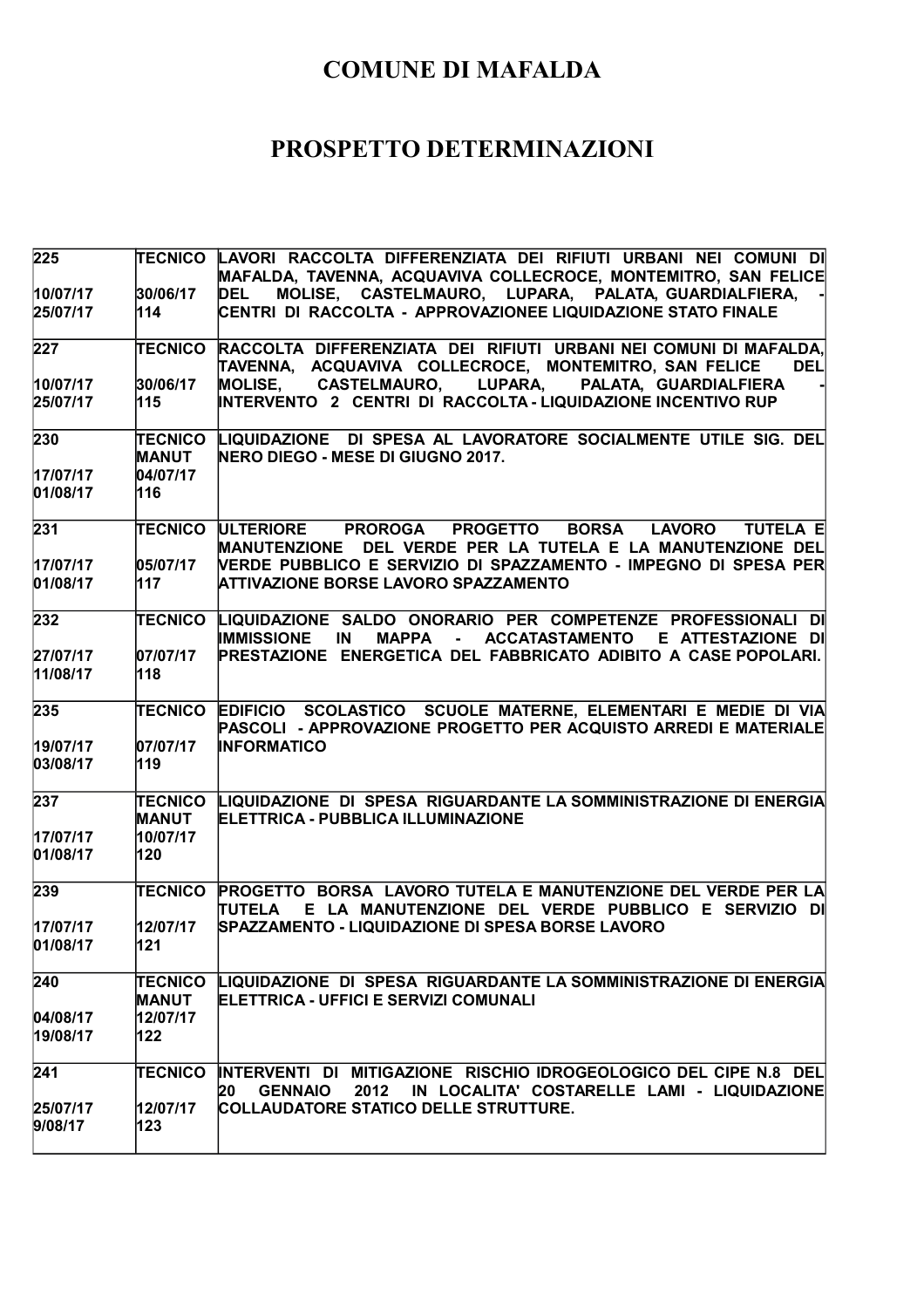| 247                  | <b>TECNICO</b>          | <b>DIMISSIONE</b><br><b>DIFFERENZIATA</b><br><b>CAMPANE</b><br><b>PER</b><br><b>RACCOLTA</b><br>LA<br><b>APPROVAZIONE AVVISO PUBBLICO E BANDO DI ASTA PUBBLICA</b> |
|----------------------|-------------------------|--------------------------------------------------------------------------------------------------------------------------------------------------------------------|
| 20/07/17<br>04/08/17 | 17/07/17<br>124         |                                                                                                                                                                    |
| 249                  | <b>TECNICO</b><br>LL.PP | LIQUIDAZIONE LAVORI DI RIFACIMENTO DI UN TRATTO DELLA RETE IDRICA IN<br><b>C.DA CIANGHETTA</b>                                                                     |
| 20/07/17             | 19/07/17                |                                                                                                                                                                    |
| 04/08/17             | 125                     |                                                                                                                                                                    |
| 252                  | <b>TECNICO</b>          | AFFIDAMENTO FORNITURA ARREDI PER IL NUOVO EDIFICIO SCOLASTICO,<br>SCUOLE MATERNE, ELEMENTARI E MEDIE DI VIA PASCOLI                                                |
| 26/07/17             | 21/07/17                |                                                                                                                                                                    |
| 10/08/17             | 126                     |                                                                                                                                                                    |
| 253                  | TECNICO<br><b>MANUT</b> | LIQUIDAZIONE CANONE ALLA DITTA ECOGREEN S.R.L. PER IL SERVIZIO DI<br>GESTIONE E MANUTENZIONE IMPIANTI DI DEPURAZIONE E SOLLEVAMENTO                                |
| 01/08/17             | 24/07/17                | DELLE ACQUE REFLUE URBANE.                                                                                                                                         |
| 16/08/17             | 127                     |                                                                                                                                                                    |
| 254                  | TECNICO                 | AFFIDAMENTO LAVORI DI<br><b>RIPULITURA E</b><br><b>RIPRISTINO DEL MARCIAPIEDI</b><br><b>NELLA ZONA INDUSTRIALE</b>                                                 |
| 01/08/17             | 24/07/17                |                                                                                                                                                                    |
| 16/08/17             | 128                     |                                                                                                                                                                    |
| 255                  | <b>TECNICO</b>          | CONFERIMENTO INCARICO COLLAUDO IMPIANTI EDIFICIO<br><b>SCOLASTICO</b><br>SCUOLE MATERNE, ELEMENTARI E MEDIE DI VIA PASCOLI                                         |
| 01/08/17             | 24/07/17                |                                                                                                                                                                    |
| 16/08/17             | 129                     |                                                                                                                                                                    |
| 257                  | <b>TECNICO</b>          | <b>CONFERIMENTO</b><br><b>INCARICO</b><br><b>REDAZIONE</b><br>PROGETTAZIONE DEFINITA /<br>ESECUTIVA REALIZZAZIONE COMPLESSO SPORTIVO MULTIFUNZIONALE               |
| 01/08/17             | 27/07/17                |                                                                                                                                                                    |
| 16/08/17             | 130                     |                                                                                                                                                                    |
| 262                  | TECNICO                 | SERVIZIO DI RACCOLTA PORTA A PORTA PER LA GESTIONE DEL CICLO DEI<br>RIFIUTI SOLIDI URBANI ED ASSIMILATI DEL COMUNE DI<br>MAFALDA                                   |
| 08/08/17             | 01/08/17                | <b>LIQUIDAZIONE 1º QUADRIMESTRE</b>                                                                                                                                |
| 23/08/17             | 131                     |                                                                                                                                                                    |
| 265                  | TECNICO<br><b>MANUT</b> | INCARICO PROFESSIONALE PER COLLAUDO TAGLIO AD USO CIVICO DELLA<br>XI^ SEZIONE DEL BOSCO 'CIOCIARE' - STAGIONE SILVANA 2011-2012.                                   |
| 04/08/17             | 02/08/17                |                                                                                                                                                                    |
| 19/08/17             | 132                     |                                                                                                                                                                    |
| 267                  | <b>TECNICO</b>          | PROROGA PROGETTO MANUTENZIONE DEL VERDE PER LA<br><b>ULTERIORE</b><br><b>TUTELA</b><br>LA MANUTENZIONE DEL VERDE PUBBLICO E SERVIZIO DI<br>E                       |
| 08/08/17             | 04/08/17                | SPAZZAMENTO - IMPEGNO DI SPESA PER ATTIVAZIONE BORSE LAVORO                                                                                                        |
| 23/08/17             | 133                     | SPAZZAMENTO.                                                                                                                                                       |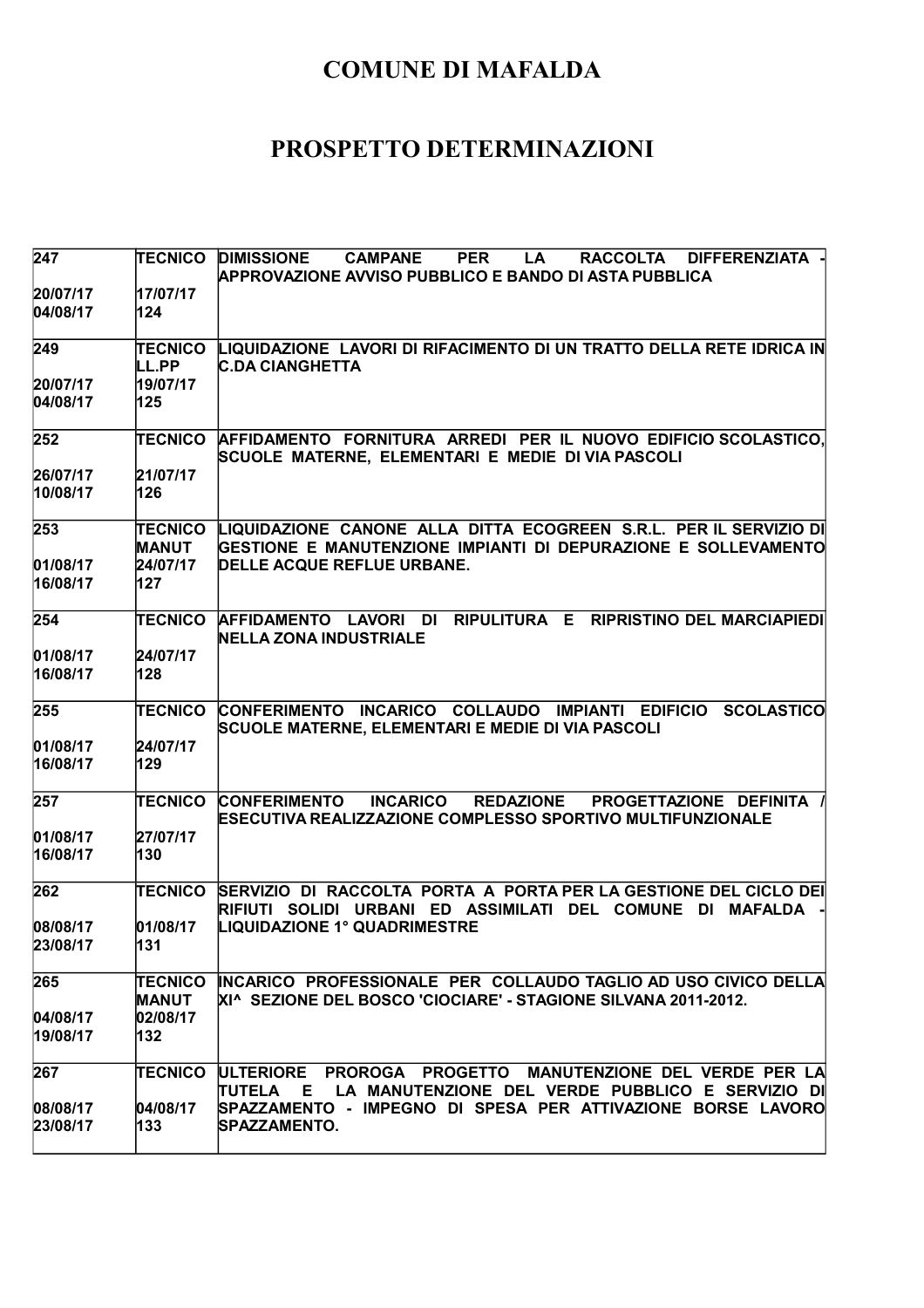| 268                         | <b>TECNICO</b><br><b>MANUT</b>                    | LIQUIDAZIONE DI SPESA UTENZE COMUNALI FATTURE GAS METANO.                                                                                                                                                                                                                                                                               |
|-----------------------------|---------------------------------------------------|-----------------------------------------------------------------------------------------------------------------------------------------------------------------------------------------------------------------------------------------------------------------------------------------------------------------------------------------|
| 21/08/17<br>05/9/17         | 07/08/17<br>134                                   |                                                                                                                                                                                                                                                                                                                                         |
| 269                         | <b>TECNICO</b>                                    | <b>PROGETTO BORSA LAVORO TUTELA E MANUTENZIONE DEL VERDE PER LA</b><br>TUTELA E LA MANUTENZIONE DEL VERDE PUBBLICO E SERVIZIO DI                                                                                                                                                                                                        |
| 29/08/17<br>13/9/17         | 08/08/17<br>135                                   | SPAZZAMENTO - LIQUIDAZIONE DI SPESA BORSE LAVORO                                                                                                                                                                                                                                                                                        |
| 270                         | <b>TECNICO</b>                                    | <b>AFFIDAMENTO MANUTENZIONE IMPIANTO DI PUBBLICA ILLUMINAZIONE</b>                                                                                                                                                                                                                                                                      |
| 15/9/17<br>30/9/17          | 08/08/17<br>136                                   |                                                                                                                                                                                                                                                                                                                                         |
| 271                         | <b>TECNICO</b><br>08/08/17<br>137                 | LAVORI DI MESSA IN SICUREZZA E RIPRISTINO FUNZIONALE DELLA STRADA<br><b>MOLINO</b><br>DELLA STRADA DI COLLEGAMENTO CENTRO<br><b>PIANO</b><br><b>DEL</b><br>E.<br>ABITATO   -   RIPALTA   VECCHIA  -  APPROVAZIONE E LIQUIDAZIONE 1° S.A.L.                                                                                              |
| 272                         | <b>TECNICO</b><br>08/08/17<br>138                 | MESSA IN SICUREZZA E RIPRISTINO FUNZIONALE DELLA STRADA PIANO<br>DEL MOLINO E DELLA STRADA DI COLLEGAMENTO CENTRO ABITATO<br>RIPALTA VECCHIA - LIQUIDAZIONE ACCONTO ONORARIO TECNICO                                                                                                                                                    |
| 273<br>02/07/18<br>17/07/18 | <b>TECNICO</b><br>08/08/17<br>139                 | AMMODERNAMENTO ED ADEGUAMENTO DEGLI IMPIANTI DI DEPURAZIONE DEI<br>COMUNI DI ACQUAVIVA COLLECROCE, CASTELMAURO,GUARDIALFIERA,<br>LUPARA, MAFALDA, MONTEMITRO, PALATA, SAN FELICE DEL MOLISE E<br>TAVENNA - CONFERIMENTO INCARICO RELATIVO ALLA REDAZIONE DEI<br>SONDAGGI E RELAZIONE GEOLOGICA E DI COLLAUDATORE DELLE OPERE IN<br>C.A. |
| 276<br>01/9/17<br>16/9/17   | <b>TECNICO</b><br><b>MANUT</b><br>21/08/17<br>140 | SERVIZIO DI TRATTAMENTO RSU DIFFERENZIATO - FRAZIONE ORGANICA<br>PRESSO L'IMPIANTO DI COMPOSTAGGIO DI GUGLIONESI (CB) - LIQUIDAZIONE<br>ALLA DITTA FOGLIA UMBERTO SRL - MESE DI GIUGNO 2017.                                                                                                                                            |
| 278                         | TECNICO<br><b>MANUT</b>                           | <b>LIQUIDAZIONE</b><br>DI<br>SPESA ALLA SOCIETA' CONSORTILE GUGLIONESI<br><b>AMBIENTE</b><br><b>CONFERIMENTO</b><br><b>DEI</b><br><b>RIFIUTI</b><br><b>URBANI NON</b><br><b>PER</b><br>IL.                                                                                                                                              |
| 22/08/17<br>06/9/17         | 21/08/17<br>141                                   | DIFFERENZIATI NELLA DISCARICA DI GUGLIONESI (CB) - MESE DI GIUGNO<br>2017.                                                                                                                                                                                                                                                              |
| 279                         | <b>TECNICO</b>                                    | EDIFICIO SCOLASTICO SCUOLA MATERNA, ELEMENTARE E MEDIA DI VIA<br>PASCOLI - APPROVAZIONE E LIQUIDAZIONE 6° S.A.L.                                                                                                                                                                                                                        |
| 28/08/17<br>12/9/17         | 22/08/17<br>$ 142\rangle$                         |                                                                                                                                                                                                                                                                                                                                         |
| 280                         | TECNICO                                           | SCOLASTICO SCUOLE MATERNE, ELEMENTARI E MEDIE DI VIA<br><b>EDIFICIO</b><br>PASCOLI - APPROVAZIONE E LIQUIDAZIONE 7° S.A.L.                                                                                                                                                                                                              |
| 28/08/17<br>12/9/17         | 22/08/17<br>$ 143\rangle$                         |                                                                                                                                                                                                                                                                                                                                         |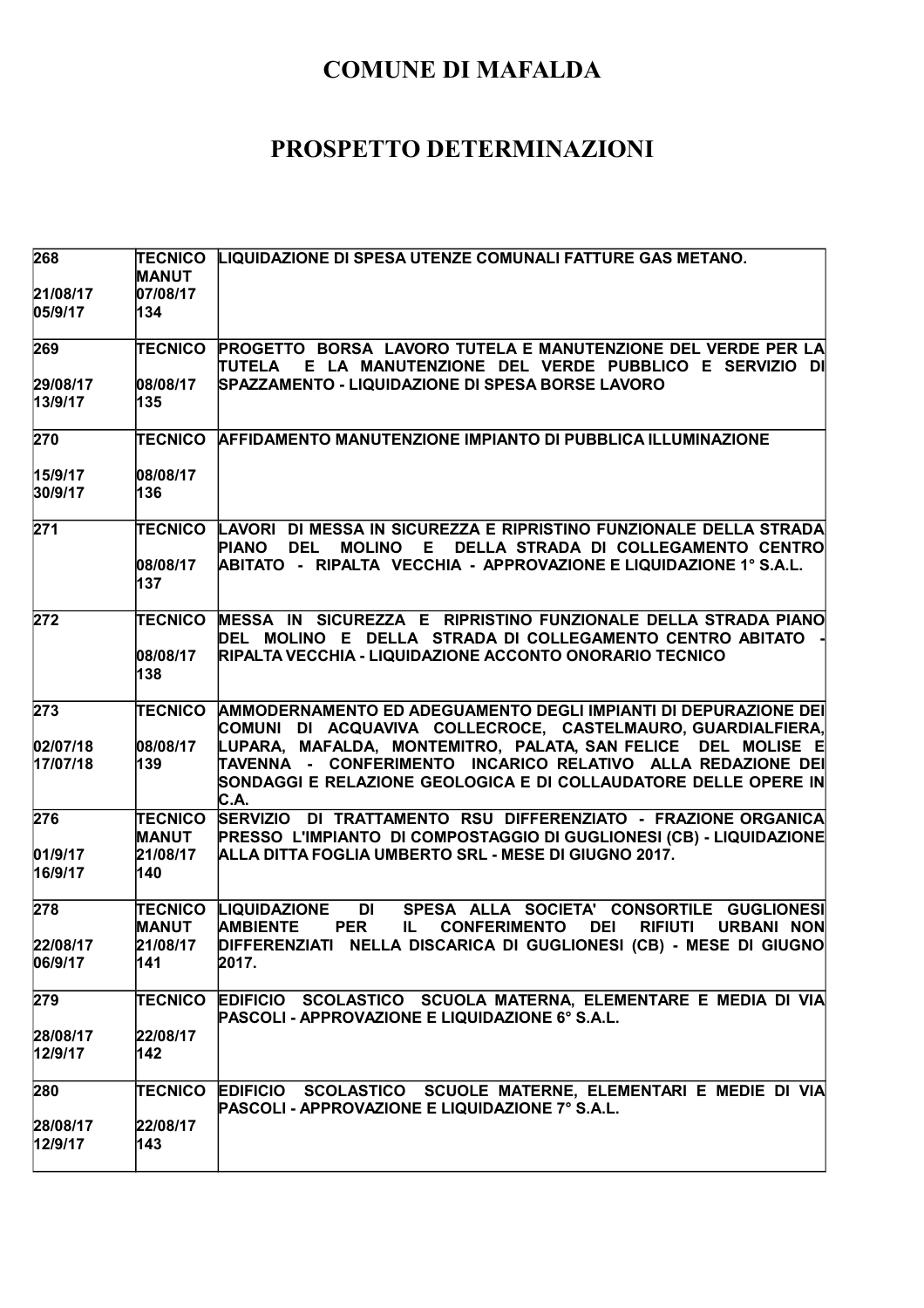| 281                 | <b>TECNICO</b>                 | LIQUIDAZIONE DI SPESA ALA LAVORATORE SOCIALMENTE UTILE SIG. DEL                                                                                              |
|---------------------|--------------------------------|--------------------------------------------------------------------------------------------------------------------------------------------------------------|
|                     | <b>MANUT</b><br>22/08/17       | NERO DIEGO - MESE DI LUGLIO 2017.                                                                                                                            |
| 24/08/17<br>08/9/17 | 144                            |                                                                                                                                                              |
|                     |                                |                                                                                                                                                              |
| 283                 | TECNICO                        | <b>RACCOLTA</b><br><b>DIFFERENZIATA</b><br><b>DEI</b><br>RIFIUTI URBANI NEI COMUNI DEL PAI<br>CASTELLELCE - LIQUIDAZIONE SALDO FATTURAZION E ELETTRONICA N . |
| 01/9/17             | 28/08/17                       | 126/PA DEL 05/08/2016                                                                                                                                        |
| 16/9/17             | 145                            |                                                                                                                                                              |
| 285                 | TECNICO                        | EDIFICIO SCOLASTICO SCUOLE MATERNE, ELEMENTARI E MEDIE DI VIA<br>PASCOLI - LIQUIDAZIONE SPESE TECNICHE PROGETTAZIONE PRELIMINARE                             |
| 08/9/17             | 29/08/17                       | QUOTA ARCH. MICHELA SPINA                                                                                                                                    |
| 23/9/17             | 146                            |                                                                                                                                                              |
| 286                 |                                | DI<br><b>GARA</b><br>TECNICO APPROVAZIONE VERBALE<br>ED AGGIUDICAZIONE INCARICO                                                                              |
|                     | <b>MANUT</b>                   | PROFESSIONALE PER IL COLLAUDO DEL TAGLIO AD USO CIVICO DELLA                                                                                                 |
| 06/9/17             | 30/08/17                       | XI^ SEZIONE DEL BOSCO 'CIOCIARE' - STAGIONE SILVANA 2011/2012.                                                                                               |
| 21/9/17             | 147                            |                                                                                                                                                              |
| 287                 | <b>TECNICO</b>                 | SERVIZIO DI PULIZIA E SANIFICAZIONE DEL LOCALI DEL MUNICIPIO DI VIA<br>DELLA FERMEZZA N. 5 - LIQUIDAZIONE                                                    |
| 01/9/17             | 30/08/17                       |                                                                                                                                                              |
| 16/9/17             | 148                            |                                                                                                                                                              |
| 288                 | <b>TECNICO</b>                 | LIQUIDAZIONE DI SPESA UTENZA COMUNALE FATTURA GAS - METANO.                                                                                                  |
|                     | <b>MANUT</b>                   |                                                                                                                                                              |
| 07/9/17             | 04/9/17                        |                                                                                                                                                              |
| 22/9/17             | 149                            |                                                                                                                                                              |
| 290                 | <b>TECNICO</b>                 | LIQUIDAZIONE DI SPESA RIGUARDANTE LA SOMMINISTRAZIONE DI ENERGIA<br>ELETTRICA - PUBBLICA ILLUMINAZIONE                                                       |
| 07/9/17             | 05/9/17                        |                                                                                                                                                              |
| 22/9/17             | 150                            |                                                                                                                                                              |
| 291                 | <b>TECNICO</b><br><b>MANUT</b> | LIQUIDAZIONE DI SPESA RIGUARDANTE LA SOMMINISTRAZIONE DI ENERGIA<br><b>IELETTRICA UFFICI E SERVIZI COMUNALI</b>                                              |
| 05/10/17            | 05/9/17                        |                                                                                                                                                              |
| 20/10/17            | 151                            |                                                                                                                                                              |
| 292                 | <b>TECNICO</b>                 | LIQUIDAZIONE DI SPESA AL LAVORATORE SOCIALMENTE UTILE SIG. DEL                                                                                               |
|                     | <b>MANUT</b>                   | NERO DIEGO - MESE DI AGOSTO 2017.                                                                                                                            |
| 07/9/17             | 05/9/17                        |                                                                                                                                                              |
| 22/9/17             | 152                            |                                                                                                                                                              |
| 293                 | TECNICO                        | LIQUIDAZIONE DI SPESA PER IL SERVIZIO DI PULIZIA E MANUTENZIONE                                                                                              |
|                     | <b>MANUT</b>                   | DEGLI IMPIANTI SPORTIVI DEI GIARDINI PARCHI ED AIUOLE COMUNALI.                                                                                              |
| 07/9/17             | 06/9/17                        |                                                                                                                                                              |
| 22/9/17             | 153                            |                                                                                                                                                              |
|                     |                                |                                                                                                                                                              |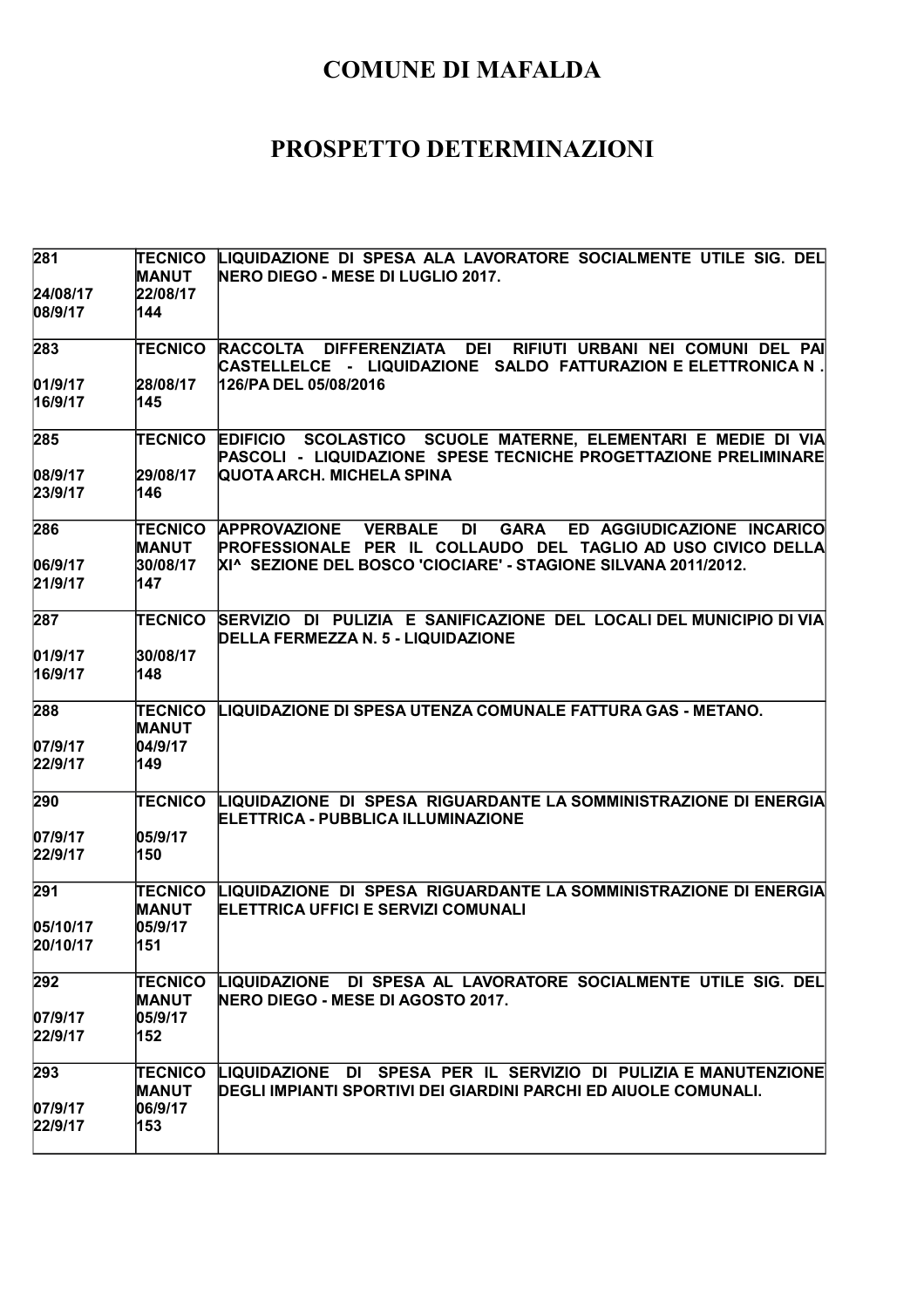| 295      | <b>TECNICO</b> | SERVIZIO DI TRATTAMENTO RSU DIFFERENZIATO - FRAZIONE ORGANICA                                                    |
|----------|----------------|------------------------------------------------------------------------------------------------------------------|
|          | <b>MANUT</b>   | PRESSO L'IMPIANTO DI COMPOSTAGGIO DI GUGLIONESI (CB) - LIQUIDAZIONE                                              |
| 11/9/17  | 06/9/17        | ALLA DITTA FOGLIA UMBERTO SRL - MESE DI LUGLIO 2017.                                                             |
| 26/9/17  | 154            |                                                                                                                  |
| 297      | <b>TECNICO</b> | <b>LIQUIDAZIONE</b><br><b>SPESA</b><br>RIGUARDANTE LA MANUTENZIONE DELLA<br>DI                                   |
|          | <b>MANUT</b>   | MACCHINA DURSO - TARGATA ADA 218 ADIBITA AL SERVIZIO TECNICO.                                                    |
| 11/9/17  | 07/9/17        |                                                                                                                  |
| 26/9/17  | 155            |                                                                                                                  |
| 298      | <b>TECNICO</b> | SPESA ALLA SOCIETA' CONSORTILE GUGLIONESI<br><b>LIQUIDAZIONE</b><br>DI                                           |
|          | <b>MANUT</b>   | <b>AMBIENTE</b><br><b>CONFERIMENTO</b><br><b>RIFIUTI</b><br><b>PER</b><br><b>DEI</b><br><b>URBANI NON</b><br>IL. |
| 13/9/17  | 08/9/17        | DIFFERENZIATI NELLA DISCARICA DI GUGLIONESI (CB) - MESE DI LUGLIO                                                |
| 28/9/17  | 156            | 2017.                                                                                                            |
| 303      | <b>TECNICO</b> | IMPEGNO E LIQUIDAZIONE DI SPESA PER IL PAGAMENTO DELLA TASSA                                                     |
|          | <b>MANUT</b>   | <b>AUTOMOBILISTICA FIAT PUNTO TARGATO CH 243.</b>                                                                |
| 14/9/17  | 13/9/17        |                                                                                                                  |
| 29/9/17  | 157            |                                                                                                                  |
| 305      | <b>TECNICO</b> | PROGETTO BORSA LAVORO TUTELA E MANUTENZIONE DEL VERDE PER LA                                                     |
|          |                | TUTELA E LA MANUTENZIONE DEL VERDE PUBBLICO E SERVIZIO DI                                                        |
| 25/9/17  | 15/9/17        | SPAZZAMENTO - LIQUIDAZIONE DI SPESA BORSE LAVORO                                                                 |
| 10/10/17 | 158            |                                                                                                                  |
| 311      | <b>TECNICO</b> | EDIFICIO SCOLASTICO SCUOLA MATERNA, ELEMENTARE E MEDIA DI VIA                                                    |
|          |                | SPESE TECNICHE PER REDAZIONE DELLA<br><b>PASCOLI</b><br><b>LIQUIDAZIONE</b><br>$\mathbf{u} = \mathbf{0}$         |
| 25/9/17  | 18/9/17        | PROGETTAZIONE DEFINITIVA ED ESECUTIVA - LIQUIDAZIONE QUOTA A CARICO                                              |
| 10/10/17 | 159            | <b>DELLA REGIONE MOLISE</b>                                                                                      |
| 312      | TECNICO        | UTILIZZAZIONE AD USO CIVICO DELLA XIII^ SEZIONE DEL BOSCO 'CIOCIARE'                                             |
|          | <b>MANUT</b>   | - STAGIONE SILVANA 2016/2017 -APPROVAZIONE AVVISO PUBBLICO.                                                      |
| 23/9/17  | 20/9/17        |                                                                                                                  |
| 9/10/17  | 160            |                                                                                                                  |
|          |                |                                                                                                                  |
| 316      | <b>TECNICO</b> | <b>ACCATASTAMENTO</b>                                                                                            |
|          | 21/9/17        |                                                                                                                  |
|          | 161            |                                                                                                                  |
|          |                |                                                                                                                  |
| 318      | <b>TECNICO</b> | LIQUIDAZIONE DI SPESA RIGUARDANTE LA SOMMINISTRAZIONE DI ENERGIA                                                 |
|          | <b>MANUT</b>   | ELETTRICA UFFICI E SERVIZI COMUNALI - APRILE 2016                                                                |
| 05/10/17 | 21/9/17        |                                                                                                                  |
| 20/10/17 | 162            |                                                                                                                  |
| 319      | <b>TECNICO</b> | LIQUIDAZIONE CANONE ALLA DITTA ECOGREEN S.R.L. PER IL SERVIZIO DI                                                |
|          | <b>MANUT</b>   | GESTIONE E MANUTENZIONE IMPIANTI DI DEPURAZIONE E SOLLEVAMENTO                                                   |
| 28/9/17  | 21/9/17        | <b>DELLE ACQUE REFLUE URBANE.</b>                                                                                |
| 13/10/17 | 163            |                                                                                                                  |
|          |                |                                                                                                                  |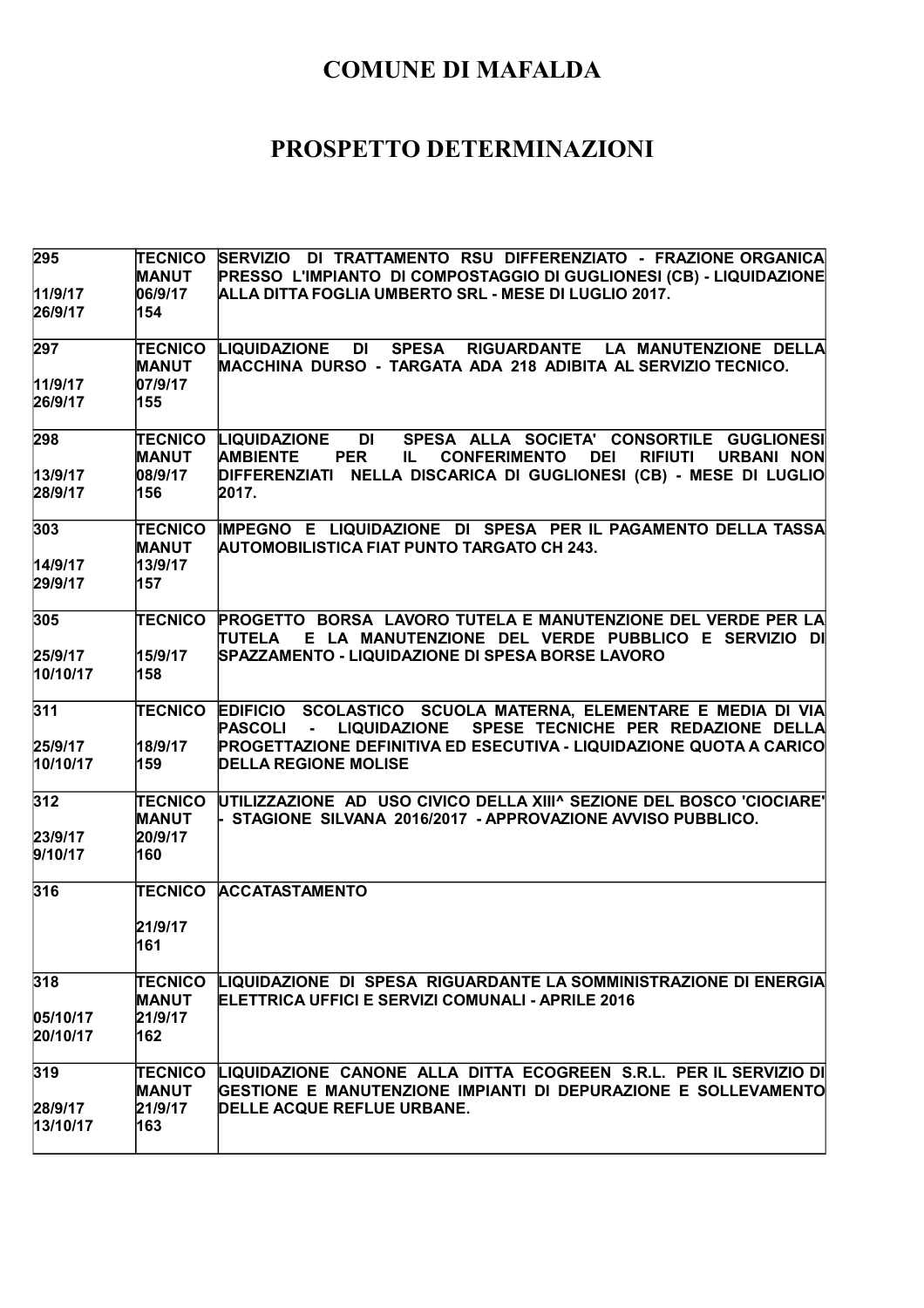| 321                  |                                | TECNICO AFFIDAMENTO FORNITURA MATERIALE INFORMATICO PER IL NUOVO<br>SCOLASTICO, SCUOLE MATERNE, ELEMENTARI E MEDIE DI VIA<br><b>EDIFICIO</b>                                          |
|----------------------|--------------------------------|---------------------------------------------------------------------------------------------------------------------------------------------------------------------------------------|
| 13/11/17<br>28/11/17 | 25/9/17<br>164                 | <b>PASCOLI</b>                                                                                                                                                                        |
| 323                  | <b>TECNICO</b>                 | <b>INTERVENTO PER</b><br>MIGLIORARE L'EFFICIENZA DELLE RETI IDRICHE DEI<br>COMUNI DI ACQUAVIVA COLLECROCE, CASTELMAURO, GUARDIALFIERA,                                                |
| 27/9/17              | 26/9/17                        | LUPARA, MAFALDA, MONTEMITRO, PALATA, SAN FELICE DEL MOLISE E                                                                                                                          |
| 12/10/17             | 165                            | TAVENNA - APPROVAZIONE E LIQUIDAZIONE 1° S.A.L.                                                                                                                                       |
| 324                  | TECNICO<br><b>MANUT</b>        | DI 1<br>SPESA ALLA SOCIETA' CONSORTILE GUGLIONESI<br>LIQUIDAZIONE<br><b>AMBIENTE</b><br><b>PER</b><br><b>CONFERIMENTO</b><br><b>DEI</b><br><b>RIFIUTI</b><br><b>URBANI NON</b><br>IL. |
| 28/9/17<br>13/10/17  | 26/9/17<br>166                 | DIFFERENZIATI NELLA DISCARICA DI GUGLIONESI (CB) - MESE DI AGOSTO<br>2017.                                                                                                            |
| 326                  | <b>TECNICO</b><br>LL.PP        | SERVIZIO NOLEGGIO ARREDI PER UFFICI COMUNALI PER LA DURATA DI ANNI<br>QUATTRO CON RISCATTO FINALE - LIQUIDAZIONE 4 RATA TRIMESTRALE                                                   |
| 28/9/17<br>13/10/17  | 27/9/17<br>167                 | <b>POSTICIPATA</b>                                                                                                                                                                    |
| 327                  | <b>TECNICO</b>                 | E LIQUIDAZIONE DI<br><b>SPESA</b><br><b>PER</b><br><b>FORNITURA</b><br><b>INVITI</b><br><b>IMPEGNO</b><br>INAUGURAZIONE NUOVO EDIFICIO SCOLASTICO.                                    |
| 28/9/17              | 27/9/17                        |                                                                                                                                                                                       |
| 13/10/17             | 168                            |                                                                                                                                                                                       |
| 328                  | TECNICO<br><b>MANUT</b>        | SERVIZIO DI TRATTAMENTO RSU DIFFERENZIATO - FRAZIONE ORGANICA<br>PRESSO L'IMPIANTO DI COMPOSTAGGIO DI GUGLIONESI (CB) - LIQUIDAZIONE                                                  |
| 02/10/17             | 28/9/17                        | ALLA DITTA FOGLIA UMBERTO SRL - MESE DI AGOSTO 2017.                                                                                                                                  |
| 17/10/17             | 169                            |                                                                                                                                                                                       |
| 332                  | <b>TECNICO</b>                 | <b>ACCATASTAMENTO SCUOLA</b>                                                                                                                                                          |
|                      | 30/9/17<br>170                 |                                                                                                                                                                                       |
| 333                  | TECNICO                        | EDIFICIO SCOLASTICO SCUOLE MATERNE, ELEMENTARI E MEDIE DI VIA<br>PASCOLI - LIQUIDAZIONE SPESE TECNICHE PROGETTAZIONE PRELIMINARE                                                      |
| 12/10/17             | 30/9/17                        | QUOTA GEOM. JIMMI GIZZI                                                                                                                                                               |
| 27/10/17             | 171                            |                                                                                                                                                                                       |
| 334                  | <b>TECNICO</b><br><b>MANUT</b> | INCARICO PROFESSIONALE PER COLLAUDO TAGLIO AD USO CIVICO DELLA<br>XII^ SEZIONE DEL BOSCO 'CIOCIARE' - STAGIONE SILVANA 2012/2013.                                                     |
| 05/10/17             | 02/10/17                       |                                                                                                                                                                                       |
| 20/10/17             | 172                            |                                                                                                                                                                                       |
| 341                  | <b>TECNICO</b>                 | <b>IMPEGNO</b><br><b>SPESA</b><br><b>PER</b><br>MANUTENZIONE PROGRAMMATA<br>DI<br><b>ALLO</b>                                                                                         |
|                      | <b>MANUT</b><br>04/10/17       | <b>SCUOLABUS.</b>                                                                                                                                                                     |
| 05/10/17<br>20/10/17 | 173                            |                                                                                                                                                                                       |
|                      |                                |                                                                                                                                                                                       |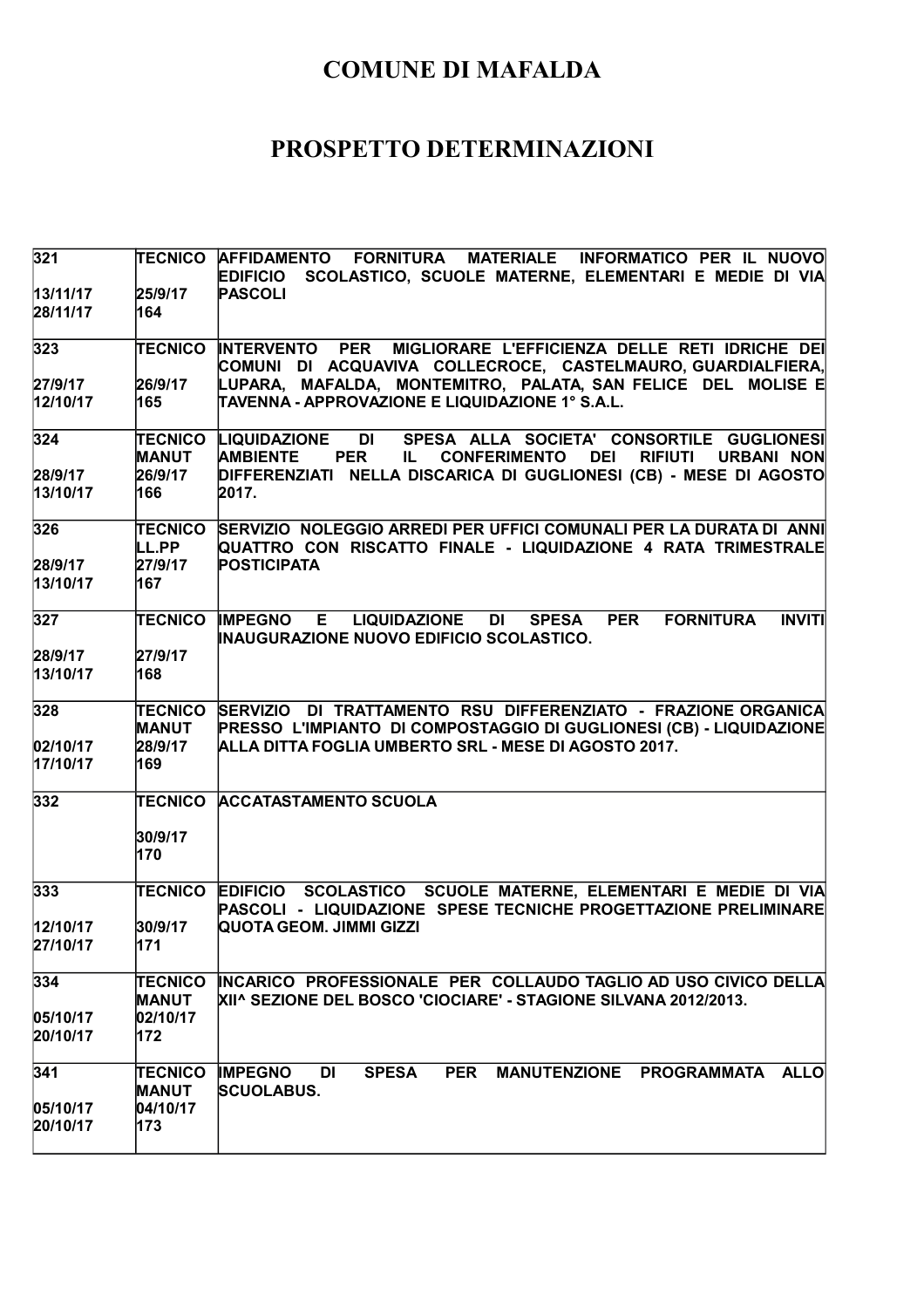| 348                  | <b>TECNICO</b><br><b>MANUT</b> | DI SPESA PER PAGAMENTO TASSA AUTOMOBILISTICA DELLO<br><b>IMPEGNO</b><br><b>SCUOLABUS.</b>                                                                                                                 |
|----------------------|--------------------------------|-----------------------------------------------------------------------------------------------------------------------------------------------------------------------------------------------------------|
| 16/10/17<br>31/10/17 | 06/10/17<br>174                |                                                                                                                                                                                                           |
| 349                  | <b>TECNICO</b><br><b>MANUT</b> | LIQUIDAZIONE DI SPESA UTENZE COMUNALI FATTURE GAS METANO.                                                                                                                                                 |
| 13/10/17             | 06/10/17                       |                                                                                                                                                                                                           |
| 28/10/17             | 175                            |                                                                                                                                                                                                           |
| 351                  | TECNICO<br><b>MANUT</b>        | DI SPESA AL LAVORATORE SOCIALMENTE UTILE SIG. DEL<br>LIQUIDAZIONE<br>NERO DIEGO -MESE DI SETTEMBRE 2017.                                                                                                  |
| 12/10/17             | 9/10/17                        |                                                                                                                                                                                                           |
| 27/10/17             | 176                            |                                                                                                                                                                                                           |
| 353                  | <b>TECNICO</b>                 | LAVORI DI REALIZZAZIONE DELL'EDIFICIO SCOLASTICO DI VIA PASCOLI.<br><b>NERSAMENTO IMPOSTE E RITENUTE ALL'ERARIO</b>                                                                                       |
| 12/10/17             | 11/10/17                       |                                                                                                                                                                                                           |
| 27/10/17             | 177                            |                                                                                                                                                                                                           |
| 354                  | TECNICO                        | <b>BORSE</b><br><b>LAVORO</b><br><b>FAVORE</b><br><b>GIOVANI</b><br><b>RESIDENTI</b><br>A<br>DI<br><b>INOCCUPATI/DISOCCUPATI</b><br><b>PER</b><br><b>SUPPORTO</b><br><b>ALL'UFFICIO</b><br><b>TECNICO</b> |
| 20/10/17             | 11/10/17                       | APPROVAZIONE AVVISO PUBBLICO E SCHEMA MODELLO DI<br><b>COMUNALE.</b>                                                                                                                                      |
| 04/11/17             | 178                            | <b>DOMANDA</b>                                                                                                                                                                                            |
| 356                  | <b>TECNICO</b>                 | REALIZZAZIONE EDIFICIO SCOLASTICO SCUOLA MATERNA.<br>LAVORI<br>DI<br>ELEMENTARE E MEDIA DI VIA PASCOLI - LIQUIDAZIONE PROGETTAZIONE                                                                       |
| 16/10/17             | 11/10/17                       | PRELIMINARE QUOTA ARH. NICOLA GUGLIELMI FINANZIATA DALLA REGIONE                                                                                                                                          |
| 31/10/17             | 179                            | <b>MOLISE</b>                                                                                                                                                                                             |
| 358                  | <b>TECNICO</b><br><b>MANUT</b> | <b>IMPEGNO</b><br>DI<br><b>SPESA</b><br><b>PER</b><br><b>SMALTIMENTO</b><br><b>PERCOLATO</b><br><b>DISCARICA</b><br>COMUNALE UBICATA IN LOCALITA' 'COLLE MARIANO'.                                        |
| 16/10/17             | 12/10/17                       |                                                                                                                                                                                                           |
| 31/10/17             | 180                            |                                                                                                                                                                                                           |
| 359                  | <b>TECNICO</b><br>MANUT        | LIQUIDAZIONE DI SPESA PER IL SERVIZIO DI MANUTENZIONE ORDINARIA<br>DELLE STRUTTURE E INFRASTRUTTURE COMUNALI.                                                                                             |
| 13/10/17             | 12/10/17                       |                                                                                                                                                                                                           |
| 28/10/17             | 181                            |                                                                                                                                                                                                           |
| 360                  | TECNICO<br>MANUT               | LIQUIDAZIONE DI SPESA RIGUARDANTE LA SOMMINISTRAZIONE DI ENERGIA<br>ELETTRICA UFFICI E SERVIZI COMUNALI.                                                                                                  |
| 11/12/17             | 12/10/17                       |                                                                                                                                                                                                           |
| 27/12/17             | 182                            |                                                                                                                                                                                                           |
| 364                  | TECNICO                        | <b>EDIFICIO</b><br>SCOLASTICO SCUOLE MATERNE, ELEMENTARI E MEDIE DI VIA<br>SPESE TECNICHE PER REDAZIONE STUDIO<br><b>PASCOLI</b><br><b>LIQUIDAZIONE</b><br>$\blacksquare$                                 |
| 18/10/17             | 17/10/17                       | <b>GEOLOGICO</b>                                                                                                                                                                                          |
| 02/11/17             | 183                            |                                                                                                                                                                                                           |
|                      |                                |                                                                                                                                                                                                           |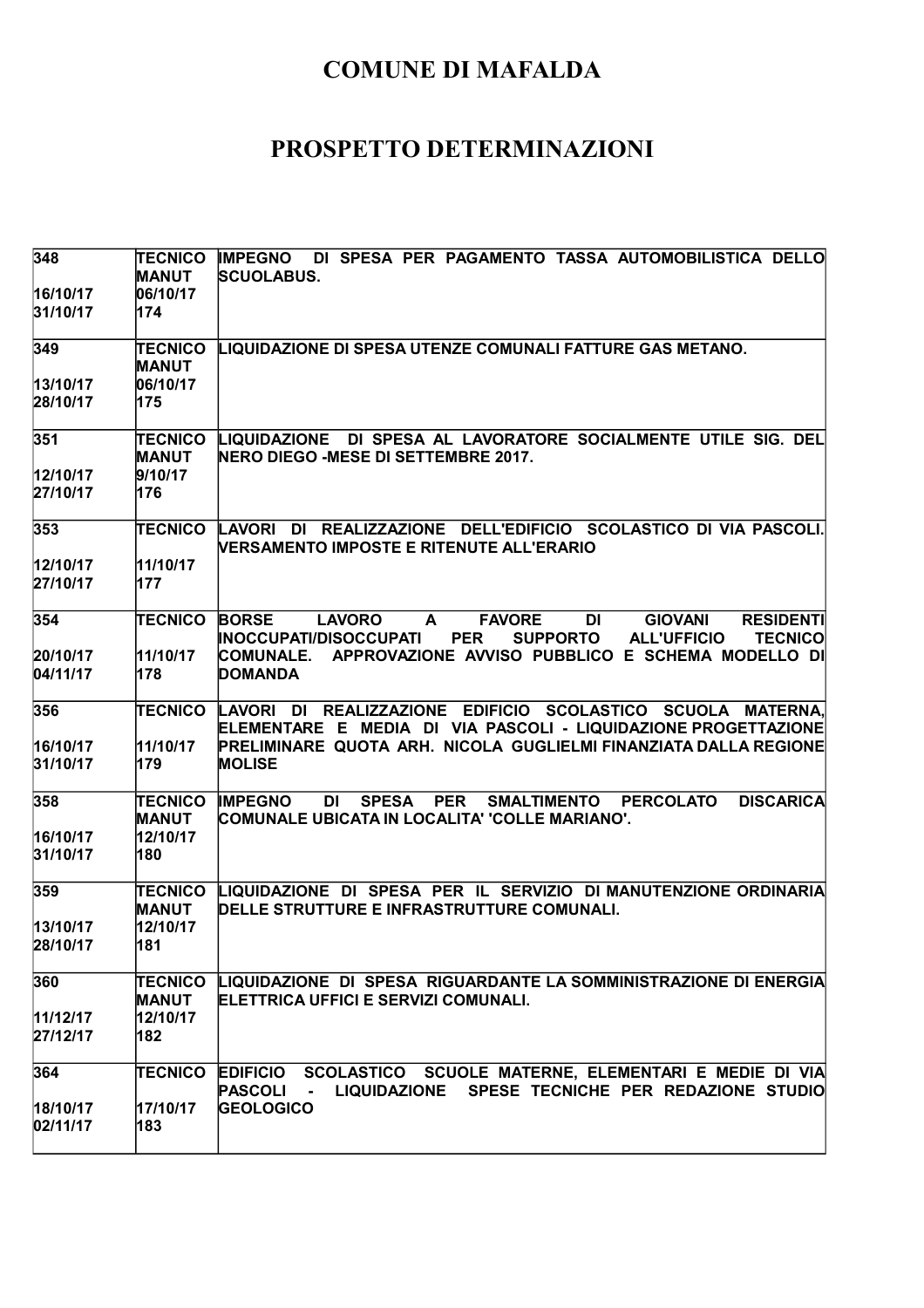| 367                  | TECNICO                        | IMPEGNO DI SPESA PER ATTIVAZIONE E TARATURA TACHIGRAFO DIGITALE -                                            |
|----------------------|--------------------------------|--------------------------------------------------------------------------------------------------------------|
|                      | <b>MANUT</b>                   | <b>REVISIONE ALLO SCUOLABUS.</b>                                                                             |
| 13/11/17             | 19/10/17                       |                                                                                                              |
| 28/11/17             | 184                            |                                                                                                              |
| 368                  | TECNICO                        | UTILIZZAZIONE AD USO CIVICO DELLA XI^ SEZIONE DEL BOSCO 'CIOCIARE'                                           |
|                      | <b>MANUT</b>                   | STAGIONE SILVANA 2011/2012 - APPROVAZIONE VERBALE DI COLLAUDO.                                               |
| 23/10/17             | 19/10/17                       |                                                                                                              |
| 07/11/17             | 185                            |                                                                                                              |
| 370                  | <b>TECNICO</b>                 | RIPULITURA E RIPRISTINO DEL MARCIAPIEDI<br>LIQUIDAZIONE LAVORI<br><b>DI</b><br><b>NELLA ZONA INDUSTRIALE</b> |
| 15/12/17             | 19/10/17                       |                                                                                                              |
| 30/12/17             | 186                            |                                                                                                              |
| 371                  |                                | <b>FORNITURA DI SALE INDUSTRIALE ANTIGELO.</b>                                                               |
|                      | <b>TECNICO</b><br><b>MANUT</b> |                                                                                                              |
| 22/11/17             | 20/10/17                       |                                                                                                              |
| 07/12/17             | 187                            |                                                                                                              |
| 376                  | TECNICO XI^                    | SEZIONE DEL BOSCO 'CIOCIARE' - STAGIONE SILVANA 2011/2012 -                                                  |
|                      | <b>MANUT</b>                   | <b>RESTITUZIONE CAUZIONE.</b>                                                                                |
| 30/10/17             | 24/10/17                       |                                                                                                              |
| 14/11/17             | 188                            |                                                                                                              |
| 377                  | <b>TECNICO</b>                 | RACCOLTA DIFFERENZIATA DEI RIFIUTI URBANI NEI COMUNI DI MAFALDA,                                             |
|                      |                                | TAVENNA, ACQUAVIVA COLLECROCE, MONTEMITRO, SAN FELICE<br><b>DEL</b>                                          |
| 06/12/17             | 24/10/17                       | MOLISE, CASTELMAURO, LUPARA,<br>PALATA, GUARDIALFIERA                                                        |
| 21/12/17             | 189                            | INTERVENTO 2 - LIQUIDAZIONE SALDO 1° E 2° S.A.L. - RETTIFICA DETERMINA<br>208 DEL 14/06/2017                 |
| 380                  | <b>TECNICO</b>                 | <b>SERVIZIO</b><br><b>NEVE</b><br><b>SGOMBERO</b><br><b>STAGIONE</b><br><b>INVERNALE</b><br>2017/2018        |
|                      | <b>MANUT</b>                   | DETERMINAZIONE A CONTRATTARE E RELATIVA PROCEDURA.                                                           |
| 06/11/17             | 30/10/17                       |                                                                                                              |
| 21/11/17             | 190                            |                                                                                                              |
| 381                  | TECNICO                        | <b>DI</b><br><b>SPESA</b><br>PER LA SOMMINISTRAZIONE DI ENERGIA<br><b>LIQUIDAZIONE</b>                       |
|                      | <b>MANUT</b>                   | ELETTRICA PUBBLICA ILLUMINAZIONE.                                                                            |
| 22/11/17<br>07/12/17 | 30/10/17<br>191                |                                                                                                              |
|                      |                                |                                                                                                              |
| 383                  | <b>TECNICO</b>                 | AFFIDAMENTO LAVORI DI SISTEMAZIONE DELLA STRADA DI VIA POLONIA                                               |
| 06/12/17             | 30/10/17                       |                                                                                                              |
| 21/12/17             | 192                            |                                                                                                              |
| 384                  | TECNICO                        | AFFIDAMENTO LAVORI DI MANUTENZIONE STRADA INTERPODERALE COLLE                                                |
|                      |                                | <b>NERILLO - FONTE VOLTA</b>                                                                                 |
| 29/11/17             | 30/10/17                       |                                                                                                              |
| 13/12/17             | 193                            |                                                                                                              |
|                      |                                |                                                                                                              |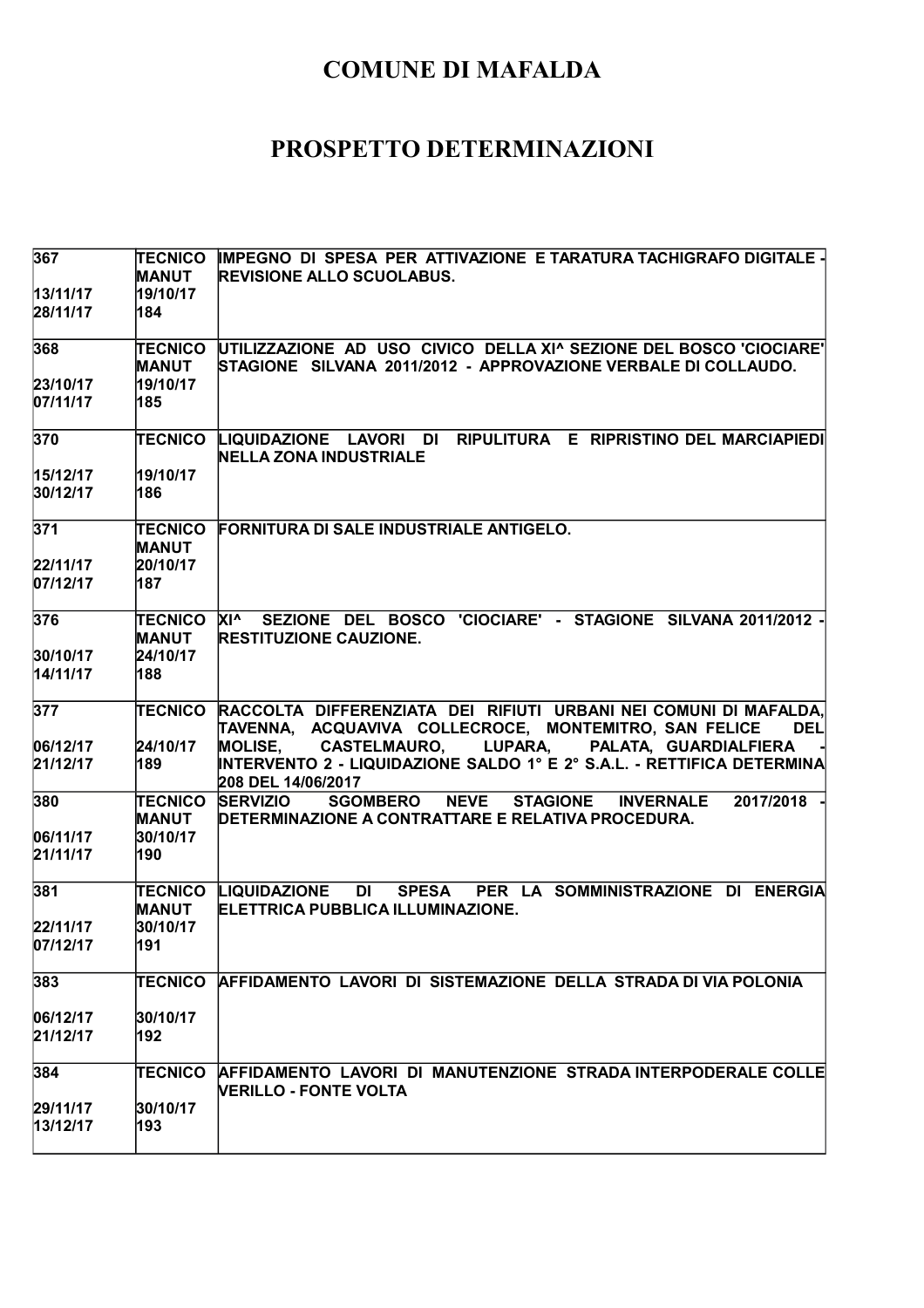| 385                  | <b>TECNICO</b><br><b>MANUT</b> | <b>MANUTENZIONE</b><br><b>LIQUIDAZIONE</b><br><b>SPESA</b><br><b>RIGUARDANTE</b><br>LA<br>DI<br><b>PROGRAMMATA ALLO SCUOLABUS.</b>                                                             |
|----------------------|--------------------------------|------------------------------------------------------------------------------------------------------------------------------------------------------------------------------------------------|
| 23/11/17<br>9/12/17  | 06/11/17<br>194                |                                                                                                                                                                                                |
| 386                  | <b>TECNICO</b><br><b>MANUT</b> | LIQUIDAZIONE PER COMPETENZE PROFESSIONALI IN ACCONTO PER LA<br>REDAZIONE DEL PROGETTO DI TAGLIO DELLA XIII^ SEZIONE DEL BOSCO                                                                  |
| 24/11/17<br>9/12/17  | 06/11/17<br>195                | 'CIOCIARE'.                                                                                                                                                                                    |
| 389                  | <b>TECNICO</b><br><b>MANUT</b> | SERVIZIO DI TRATTAMENTO RSU DIFFERENZIATO FRAZIONE ORGANICA<br><b>PRESSO</b><br><b>DI</b><br><b>COMPOSTAGGIO</b><br><b>L'IMPIANTO</b><br>DI<br><b>GUGLIONSI</b><br>$(CB) -$                    |
| 23/11/17<br>9/12/17  | 11/11/17<br>196                | LIQUIDAZIONE ALLA DITTA FOGLIA UMBERTO SRL - MESE DI SETTEMBRE<br>2017.                                                                                                                        |
| 390                  | TECNICO<br><b>EDILIZIA</b>     | DI BORSE LAVORO A FAVORE DI GIOVANI RESIDENTI IN<br><b>ASSEGNAZIONE</b><br><b>PER</b><br><b>CONDIZIONE</b><br>DISOCCUPAZIONE/INOCCUPAZIONE<br><b>SUPPORTO</b><br>DI                            |
| 18/11/17<br>04/12/17 | 13/11/17<br>197                | ALL'UFFICIO TECNICO COMUNALE.                                                                                                                                                                  |
| 391                  | <b>MANUT</b>                   | DI DI<br>SPESA ALLA SOCIETA' CONSORTILE GUGLIONESI<br>TECNICO LIQUIDAZIONE<br><b>AMBIENTE</b><br><b>PER</b><br><b>CONFERIMENTO</b><br><b>DEI</b><br><b>RIFIUTI</b><br><b>URBANI NON</b><br>IL. |
| 23/11/17<br>9/12/17  | 14/11/17<br>198                | DIFFERENZIATI NELLA DISCARICA DI GUGLIONESI (CB) - MESE DI SETTEMBRE<br>2017.                                                                                                                  |
| 392                  | TECNICO<br><b>MANUT</b>        | APPROVAZIONE VERBALE DI<br><b>GARA</b><br>ED AGGIUDICAZIONE INCARICO<br>PROFESSIONALE PER IL COLLAUDO DEL TAGLIO AD USO CIVICO DELLA                                                           |
| 24/11/17<br>9/12/17  | 15/11/17<br>199                | XII^ SEZIONE DEL BOSCO 'CIOCIARE' - STAGIONE SILVANA 2012-2013.                                                                                                                                |
| 394                  | <b>TECNICO</b><br><b>MANUT</b> | LIQUIDAZIONE DI SPESA RIGUADANTE LA SOMMINISTRAZIONE DI ENERGIA<br>ELETTRICA UFFICI E SERVIZI COMUNALI.                                                                                        |
| 23/11/17<br>9/12/17  | 16/11/17<br>200                |                                                                                                                                                                                                |
| 396                  | <b>TECNICO</b><br><b>MANUT</b> | LIQUIDAZIONE DI SPESA RIGUARDANTE LA SOMMINISTRAZIONE DI ENERGIA<br>ELETTRICA PUBBLICA ILLUMINAZIONE.                                                                                          |
| 11/12/17<br>27/12/17 | 16/11/17<br>201                |                                                                                                                                                                                                |
| 397                  | <b>TECNICO</b><br><b>MANUT</b> | LIQUIDAZIONE DI SPESA RIGUARDANTE LA SOMMINISTRAZIONE DI ENERGIA<br>ELETTRICA UFFICI E SERVIZI COMUNALI.                                                                                       |
| 12/12/17<br>27/12/17 | 16/11/17<br>202                |                                                                                                                                                                                                |
| 400                  | TECNICO                        | FIUME TRIGNO FENOMENI DI EROSIONE FLUIVIALE - DIFESA SPONDALI<br>INTERVENTO PER MIGLIORARE LE CONDIZIONI FLUVIALI,<br><b>SISTEMI</b><br>DI                                                     |
| 18/11/17             | 18/11/17                       | <b>AMBIENTALI,</b><br><b>DI</b><br>TUTELA ANTROPICA ED INFRASTRUTTURALE                                                                                                                        |
| 04/12/17             | 203                            | CONFERIMENTO INCARICO DI ADVISOR SECONDO UNO  SCHEMA  DI  SUCCESS<br><b>FREE SENZA COMPENSI A CARICO DEL COMUNE DI MAFALDA</b>                                                                 |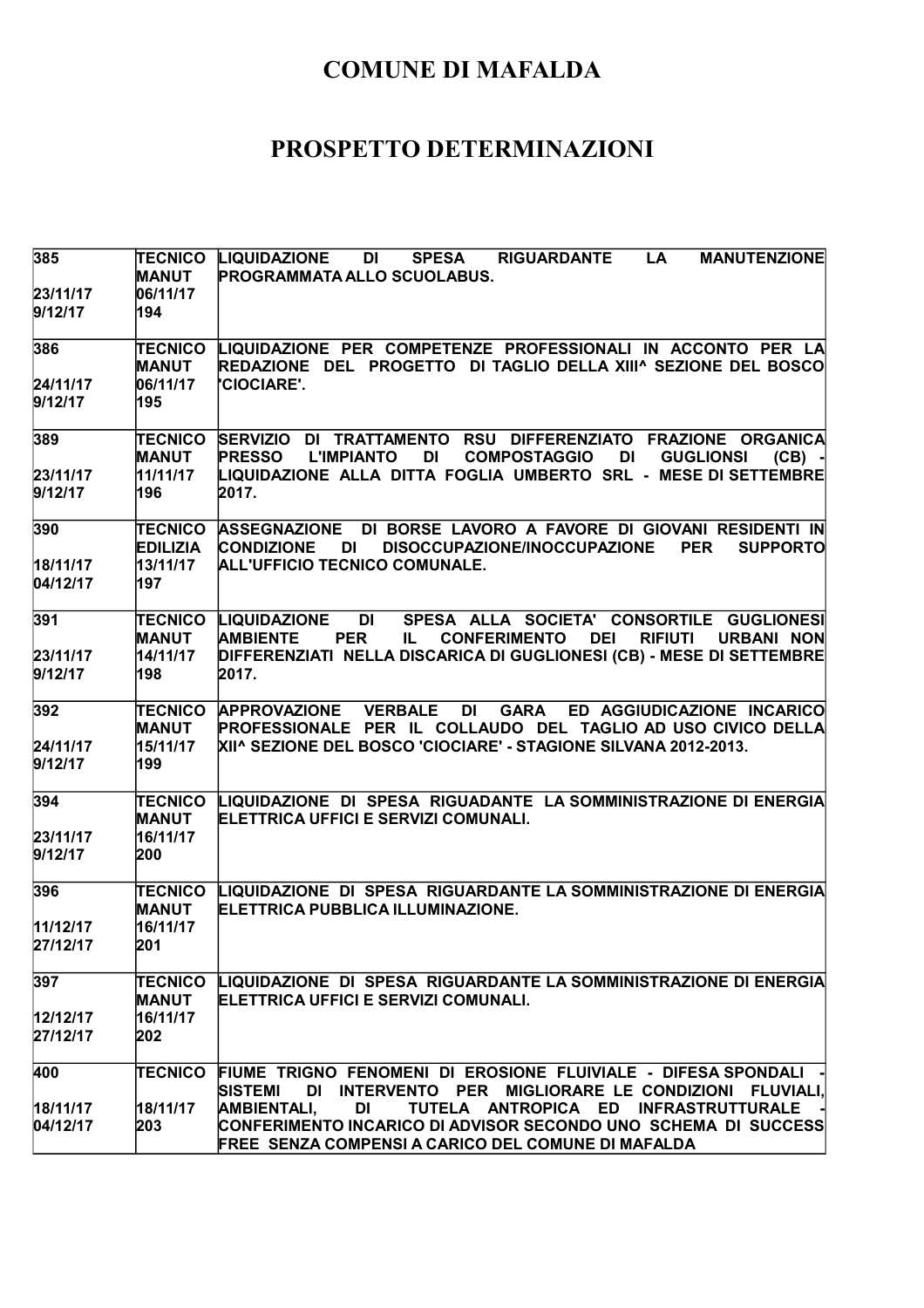| 401              | <b>TECNICO</b> | <b>AFFIDAMENTO DEL</b><br>SERVIZIO SGOMBERO NEVE STAGIONE INVERNALE                      |
|------------------|----------------|------------------------------------------------------------------------------------------|
|                  | <b>MANUT</b>   | 2017/2018 ALL'IMPRESA INERTI MOLISE S.R.L                                                |
| 05/12/17         | 20/11/17       |                                                                                          |
| 20/12/17         | 204            |                                                                                          |
| 402              | TECNICO        | LIQUIDAZIONE DI SPESA AL LAVORATORE SOCIALMENTE UTILE SIG. DEL                           |
|                  | <b>MANUT</b>   | <b>NERO DIEGO - MESE DI OTTOBRE 2017.</b>                                                |
| 23/11/17         | 20/11/17       |                                                                                          |
| 9/12/17          | 205            |                                                                                          |
| 404              | <b>TECNICO</b> | SERVIZIO NOLEGGIO ARREDI PER UFFICI COMUNALI PER LA DURATA DI ANNI                       |
|                  |                | QUATTRO CON RISCATTO FINALE - LIQUIDAZIONE 5 RATA TRIMESTRALE                            |
| 06/12/17         | 24/11/17       | <b>POSTICIPATA</b>                                                                       |
| 21/12/17         | 206            |                                                                                          |
| 405              | <b>TECNICO</b> | LIQUIDAZIONE FORNITURA ARREDI PER IL NUOVO EDIFICIO SCOLASTICO,                          |
|                  |                | SCUOLE MATERNE, ELEMENTARI E MEDIE DI VIA PASCOLI                                        |
| 06/12/17         | 24/11/17       |                                                                                          |
| 21/12/17         | 207            |                                                                                          |
| 406              | TECNICO        | FORNITURA MATERIALE INFORMATICO PER IL NUOVO<br><b>LIQUIDAZIONE</b>                      |
|                  |                | SCOLASTICO, SCUOLE MATERNE, ELEMENTARI E MEDIE DI VIA<br><b>EDIFICIO</b>                 |
| 06/12/17         | 24/11/17       | <b>PASCOLI</b>                                                                           |
| 21/12/17         | 208            |                                                                                          |
| 408              | <b>TECNICO</b> | <b>INTERVENTO PER</b><br>MIGLIORARE L'EFFICIENZA DELLE RETI IDRICHE DEI                  |
|                  |                | COMUNI DI ACQUAVIVA COLLECROCE, CASTELMAURO,GUARDIALFIERA,                               |
| 01/12/17         | 25/11/17       | LUPARA, MAFALDA, MONTEMITRO, PALATA, SAN FELICE DEL MOLISE E                             |
| 16/12/17         | 209            | TAVENNA - LIQUIDAZIONE SPESE TECNICHE PROGETTAZIONE                                      |
| 409              | <b>TECNICO</b> | IMPEGNO DI SPESA PER L'AFFIDAMENTO DEL SERVIZIO DI NOLEGGIO,                             |
|                  | <b>MANUT</b>   | <b>INSTALLAZIONE,</b><br><b>MANUTENZIONE</b><br>E SMONTAGGIO DELLE LUMINARIE             |
| 12/12/17         | 28/11/17       | NATALIZIE.                                                                               |
| 27/12/17         | 210            |                                                                                          |
| 410              | <b>TECNICO</b> | SERVIZIO DI TRATTAMENTO RSU DIFFERENZIATO - FRAZIONE ORGANICA                            |
|                  | <b>MANUT</b>   | PRESSO L'IMPIANTO DI COMPOSTAGGIO DI GUGLIONESI (CB) - LIQUIDAZIONE                      |
| 12/12/17         | 29/11/17       | ALLA DITTA FOGLIA UMBERTO SRL - MESE DI OTTOBRE 2017.                                    |
| 27/12/17         | 211            |                                                                                          |
| $\overline{411}$ |                | <b>DI</b><br>SPESA ALLA SOCIETA' CONSORTILE GUGLIONESI<br><b>TECNICO LIQUIDAZIONE</b>    |
|                  | MANUT          | <b>PER</b><br><b>CONFERIMENTO DEI</b><br>RIFIUTI URBANI NON<br><b>AMBIENTE</b><br>IL.    |
| 12/12/17         | 29/11/17       | DIFFERENZIATI NELLA DISCARICA DI GUGLIONESI (CB) - MESE DI OTTOBRE                       |
| 27/12/17         | 212            | 2017.                                                                                    |
| 412              | TECNICO        | ASSEGNAZIONE DI BORSE LAVORO A FAVORE DI GIOVANI RESIDENTI IN                            |
|                  |                | <b>CONDIZIONE</b><br>DI<br>DISOCCUPAZIONE/INOCCUPAZIONE<br><b>PER</b><br><b>SUPPORTO</b> |
| 13/12/17         | 30/11/17       | ALL'UFFICIO TECNICO COMUNALE.                                                            |
| 28/12/17         | 213            |                                                                                          |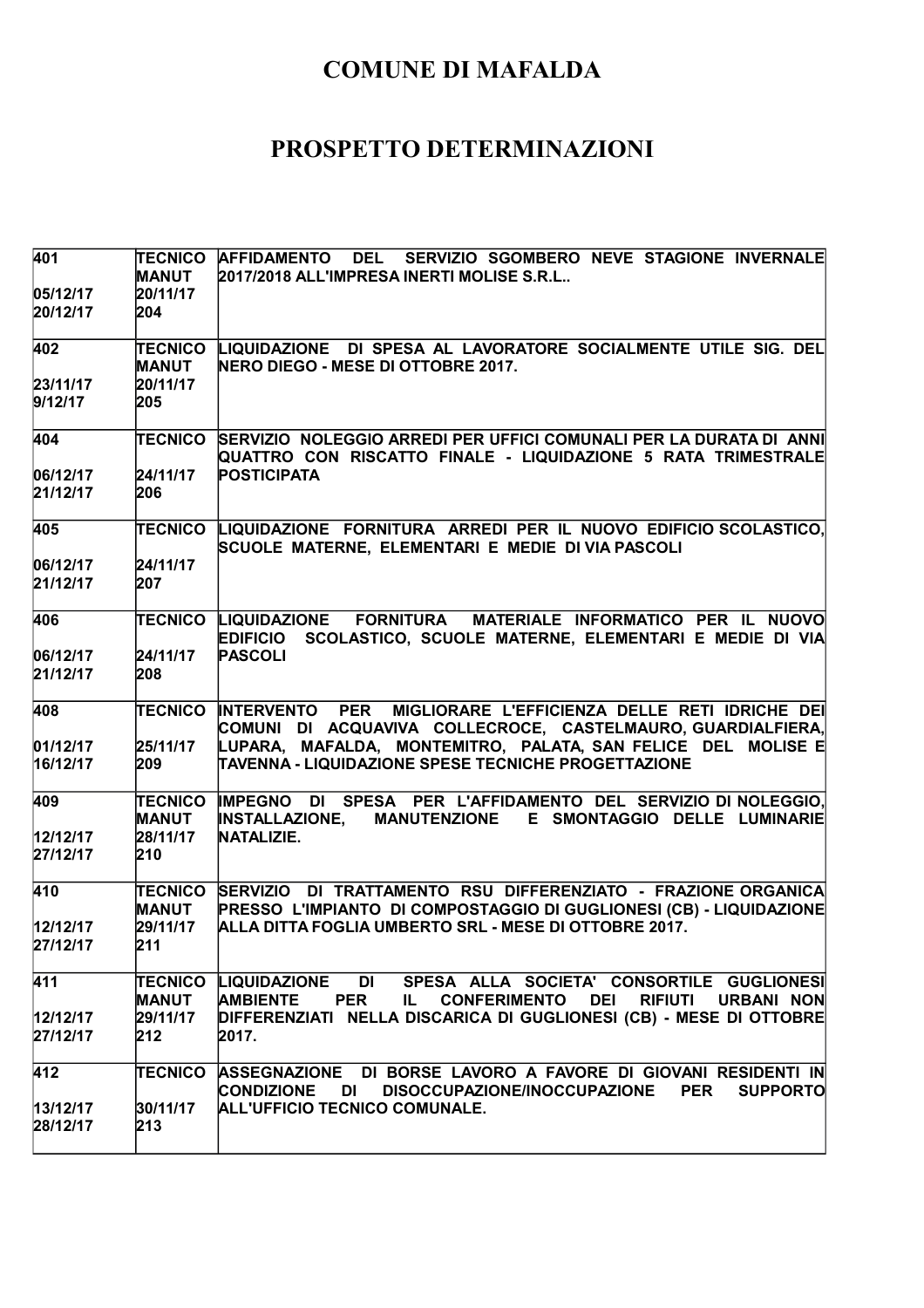| 413                  | <b>TECNICO</b>                 | MITIGAZIONE RISCHIO IDROGEOLOGICO E SISTEMAZIONE AMBIENTALE ZONA<br>MARTINELLO-GALAVIZZA - CONFERIMENTO INCARICHI<br>IC/DA<br><b>LUCINO-S.</b>                                                 |
|----------------------|--------------------------------|------------------------------------------------------------------------------------------------------------------------------------------------------------------------------------------------|
| 23/12/17             | 01/12/17                       | <b>PROFESSIONALI</b><br><b>REDAZIONE</b><br><b>PROGETTO</b><br><b>PRELIMINARE</b>                                                                                                              |
| 08/01/18             | 214                            | <b>DEFINITIVO/ESECUTIVO</b>                                                                                                                                                                    |
| 414                  | <b>TECNICO</b>                 | <b>CONFERIMENTO</b><br>INCARICO PROGETTAZIONE DEFINITIVA / ESECUTIVA DEI<br>LAVORI<br><b>'RIPRISTINO</b><br>Е<br><b>MESSA IN</b><br><b>FUNZIONE</b><br>DI<br><b>DI</b><br><b>DELL'IMPIANTO</b> |
| 23/12/17             | 01/12/17                       | DEPURAZIONE A SERVIZIO DELL'AREA P.I.P. IN C.DA PIANETTE'                                                                                                                                      |
| 08/01/18             | 215                            |                                                                                                                                                                                                |
| 416                  | TECNICO<br><b>MANUT</b>        | LIQUIDAZIONE DI SPESA AL LAVORATORE SOCIALMENTE UTILE SIG. DEL<br>NERO DIEGO - MESE DI NOVEMBRE 2017.                                                                                          |
| 11/12/17             | 02/12/17                       |                                                                                                                                                                                                |
| 27/12/17             | 216                            |                                                                                                                                                                                                |
| 417                  | TECNICO<br><b>MANUT</b>        | <b>LIQUIDAZIONE</b><br><b>SPESA</b><br><b>RIGUARDANTE</b><br><b>FORNITURA DI SALE</b><br>DI<br><b>LA</b><br><b>INDUSTRIALE ANTIGELO STAGIONE INVERNALE 2017/2018.</b>                          |
| 19/12/17             | 04/12/17                       |                                                                                                                                                                                                |
| 03/01/18             | 217                            |                                                                                                                                                                                                |
| 421                  | <b>TECNICO</b><br><b>MANUT</b> | <b>CONTROLLO</b><br>SEMESTRALE, REVISIONE E<br><b>IMPEGNO</b><br><b>SPESA</b><br><b>PER</b><br>DI<br><b>FORNITURA ESTINTORI.</b>                                                               |
| 11/12/17             | 06/12/17                       |                                                                                                                                                                                                |
| 27/12/17             | 218                            |                                                                                                                                                                                                |
| 424                  | <b>TECNICO</b><br><b>MANUT</b> | IMPEGNO DI SPESA PER MANUTENZIONE STRAORDINARIA IMPIANTI TERMICI<br><b>COMUNALI.</b>                                                                                                           |
| 18/12/17             | 07/12/17                       |                                                                                                                                                                                                |
| 02/01/18             | 219                            |                                                                                                                                                                                                |
| 427                  | <b>TECNICO</b>                 | LIQUIDAZIONE LAVORI DI MANUTENZIONE STRADA INTERPODERALE COLLE<br>VERILLO - FONTE VOLTA                                                                                                        |
| 07/03/19             | 15/12/17                       |                                                                                                                                                                                                |
| 22/03/19             | 220                            |                                                                                                                                                                                                |
| 429                  | <b>TECNICO</b>                 | APPROVAZIONE PERIZIA LAVORI DI PSR 2014/2020 - MISURA 4 SOTTOMISURA<br>4.3 - LAVORI DI RIFACIMENTO DELL'INFRASTRUTTURA VIARIA STRADA DELLE                                                     |
| 10/01/18             | 15/12/17                       | QUOTE DELLE PIANETTE                                                                                                                                                                           |
| 25/01/18             | 221                            |                                                                                                                                                                                                |
| 430                  | TECNICO                        | BORSE LAVORO A FAVORE DI GIOVANI RESIDENTI IN CONDIZIONE DI<br>DISOCCIPAZIONE/INOCCUPAZIONE PER SUPPORTO ALL'UFFICIO TECNICO                                                                   |
| 18/12/17             | 16/12/17                       | COMUNALE - LIQUIDAZIONE DI SPESA BORSA LAVORO.                                                                                                                                                 |
| 02/01/18             | 222                            |                                                                                                                                                                                                |
| 432                  | <b>TECNICO</b>                 | INTERVENTI DI MITIGAZIONE RISCHIO IDROGEOLOGICO CIPE N.8 DEL 20                                                                                                                                |
|                      |                                | GENNAIO 2012 IN LOCALITA' COSTARELLA - LAMI - LIQUIDAZIONE SALDO                                                                                                                               |
| 19/12/17<br>03/01/18 | 16/12/17<br>223                | PER ONORARIO DI PROGETTAZIONE E DIREZIONE DEI LAVORI - REDAZIONE<br><b>DELLA RELAZIONE GEOLOGICA.</b>                                                                                          |
|                      |                                |                                                                                                                                                                                                |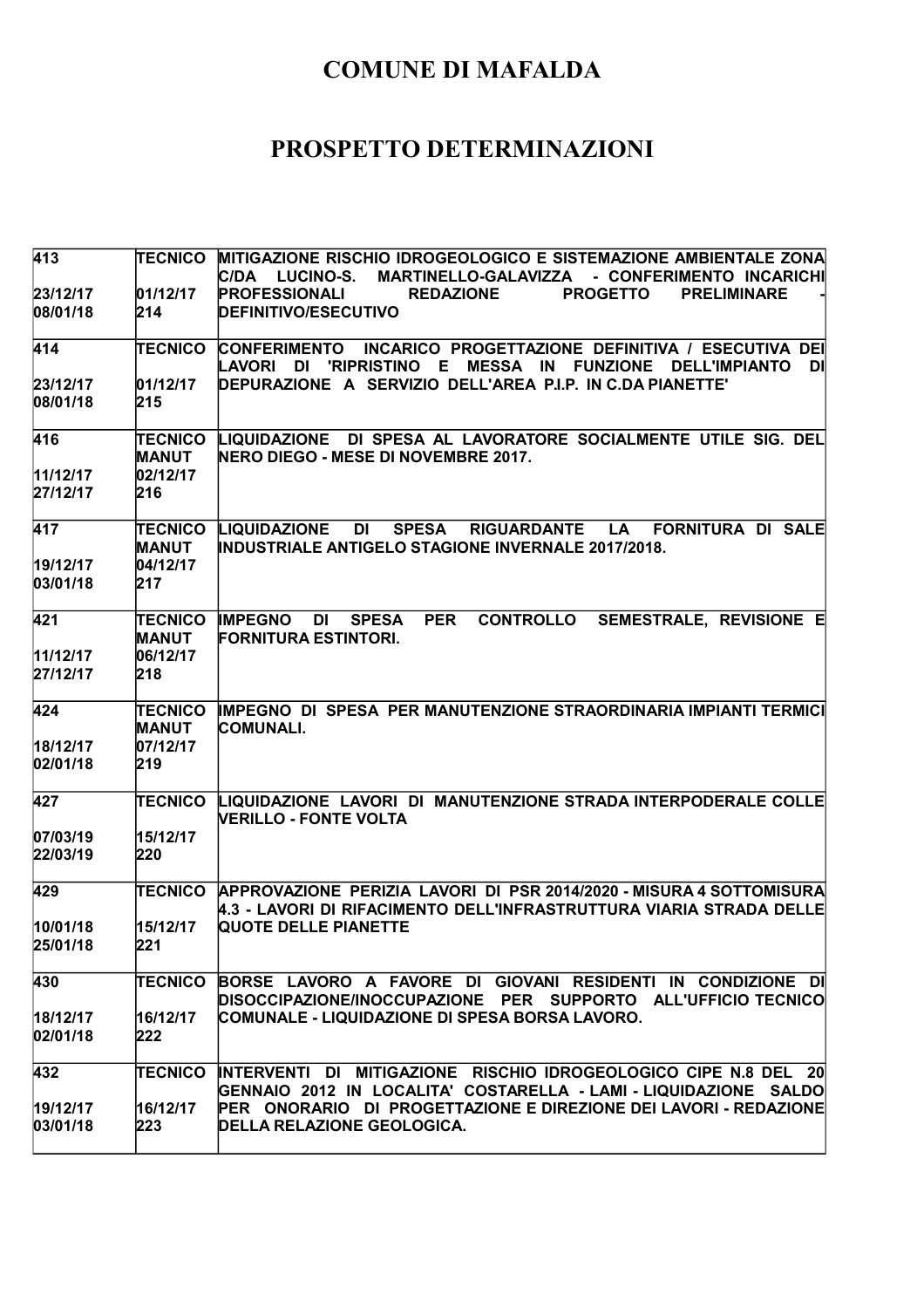| 433                  |                                | TECNICO INTERVENTI DI MITIGAZIONE RISCHIO IDROGEOLOGICO CIPE N.8 DEL 20<br>LOCALITA' COSTARELLA - LAMI - LIQUIDAZIONE<br><b>GENNAIO</b><br>2012<br>IN                                             |
|----------------------|--------------------------------|---------------------------------------------------------------------------------------------------------------------------------------------------------------------------------------------------|
| 19/12/17<br>03/01/18 | 16/12/17<br>224                | INCENTIVO RUP ART.92 D.L. VO 163/06.                                                                                                                                                              |
| 434                  | <b>TECNICO</b>                 | DI SPESA PER AFFIDAMENTO FORNITURA, INSTALLAZIONE,<br><b>IMPEGNO</b><br><b>CONFIGURAZIONE</b><br>E.<br>TRASFERIMENTO DATI HARD DISK E GRUPPO DI                                                   |
| 20/12/17             | 18/12/17                       | ∣CONTINIUTÀ PER IL SERVER DEL COMUNE DI MAFALDA                                                                                                                                                   |
| 04/01/18             | 225                            |                                                                                                                                                                                                   |
| 438                  | <b>TECNICO</b>                 | <b>IMPEGNO DI SPESA PER FORNITURA DEL RISPONDITORE AUTOMATICO E</b><br><b>MANUTENZIONE DEL CENTRALINO TELEFONICO DEL MUNICIPIO</b>                                                                |
| 20/12/17             | 18/12/17                       |                                                                                                                                                                                                   |
| 04/01/18             | 226                            |                                                                                                                                                                                                   |
| 439                  | <b>TECNICO</b>                 | IMPEGNO DI SPESA FORNITURA MATERIALE PER LA MANUTENZIONE ED IL<br><b>MANTENIMENTO DELLE STRUTTURE ED INFRASTRUTTURE COMUNALI</b>                                                                  |
| 20/12/17             | 18/12/17                       |                                                                                                                                                                                                   |
| 04/01/18             | 227                            |                                                                                                                                                                                                   |
| 442                  | <b>TECNICO</b><br><b>MANUT</b> | LIQUIDAZIONE DI SPESA PER IL SERVIZIO DI PULIZIA E MANUTENZIONE<br>DEGLI IMPIANTI SPORTIVI DEI GIARDINI PARCHI ED AIUOLE COMUNALI.                                                                |
| 03/01/18             | 20/12/17                       |                                                                                                                                                                                                   |
| 18/01/18             | 228                            |                                                                                                                                                                                                   |
| 444                  | TECNICO<br><b>MANUT</b>        | SERVIZIO DI TRATTAMENTO RSU DIFFERENZIATO - FRAZIONE ORGANICA<br>PRESSO L'IMPIANTO DI COMPOSTAGGIO DI GUGLIONESI (CB) - LIQUIDAZIONE                                                              |
| 03/01/18             | 20/12/17                       | ALLA DITTA FOGLIA UMBERTO SRL - MESE DI NOVEMBRE 2017.                                                                                                                                            |
| 18/01/18             | 229                            |                                                                                                                                                                                                   |
| 445                  | TECNICO<br><b>MANUT</b>        | <b>DI</b><br>SPESA ALLA SOCIETA' CONSORTILE GUGLIONESI<br><b>LIQUIDAZIONE</b><br><b>AMBIENTE</b><br><b>CONFERIMENTO</b><br><b>DEI</b><br><b>PER</b><br><b>RIFIUTI</b><br><b>URBANI NON</b><br>IL. |
| 03/01/18             | 20/12/17                       | DIFFERENZIATI NELLA DISCARICA DI GUGLIONESI (CB) - MESE DI NOVEMBRE                                                                                                                               |
| 18/01/18             | 230                            | 2017.                                                                                                                                                                                             |
| 451                  | TECNICO                        | LAVORI DI RIPRISTINO DEI DANNI SUBITI DALL'ECCEZIONALE FENOMENO<br>ATMOSFERICO DEL 24/10/2014 AL MUNICIPIO ED ALLA CASERMA<br><b>DEI</b>                                                          |
| 03/01/18             | 27/12/17                       | CARABINIERI, APPROVAZIONE E LIQUIDAZIONE STATO FINALE                                                                                                                                             |
| 18/01/18             | 231                            |                                                                                                                                                                                                   |
| 452                  | TECNICO                        | <b>IMPEGNO DI SPESA PULIZIA</b>                                                                                                                                                                   |
|                      | 27/12/17<br>232                |                                                                                                                                                                                                   |
| 453                  | TECNICO                        | SERVIZIO PULIZIA E DISINFEZIONE NUOVO EDIFICIO<br><b>AFFIDAMENTO</b><br>SCOLASTICO DI VIA G. PASCOLI                                                                                              |
| 03/12/18             | 28/12/17                       |                                                                                                                                                                                                   |
| 18/12/18             | 233                            |                                                                                                                                                                                                   |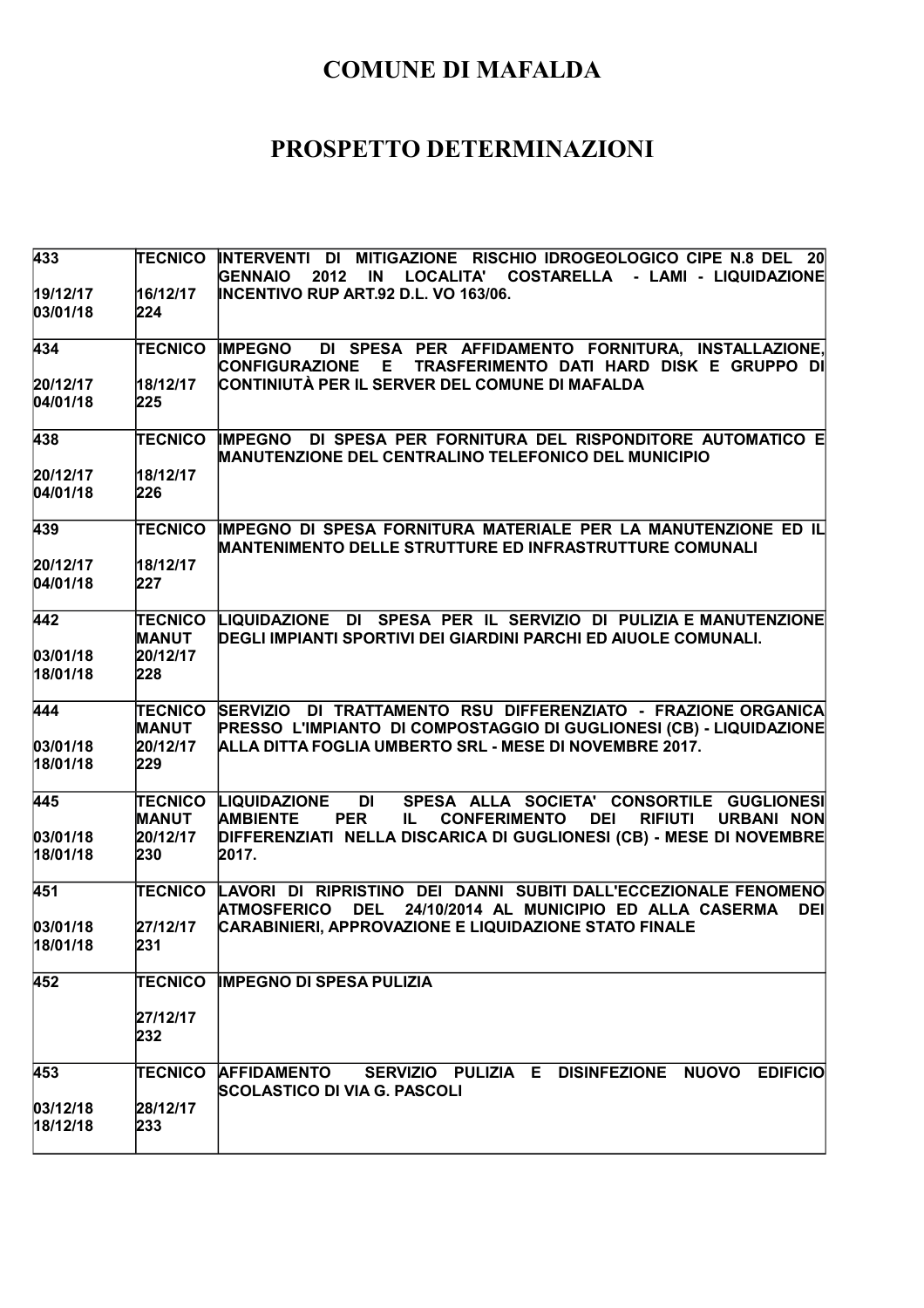| 454                  | <b>TECNICO</b><br><b>MANUT</b> | LIQUIDAZIONE DI SPESA UTENZE COMUNALI FATTURE GAS METANO.                                                                                                                                                                                           |
|----------------------|--------------------------------|-----------------------------------------------------------------------------------------------------------------------------------------------------------------------------------------------------------------------------------------------------|
| 10/01/18<br>25/01/18 | 29/12/17<br>234                |                                                                                                                                                                                                                                                     |
| 456                  | <b>TECNICO</b><br><b>MANUT</b> | LIQUIDAZIONE DI SPESA PER INCARICO PROFESSIONALE PER IL COLLAUDO<br>DEL TAGLIO AD USO CIVICO DELLA XI^ SEZIONE DEL BOSCO 'CIOCIARE' -                                                                                                               |
| 9/01/18<br>24/01/18  | 29/12/17<br>235                | STAGIONE SILVANA 2011/2012.                                                                                                                                                                                                                         |
| 459                  | <b>TECNICO</b>                 | <b>OLI ESAUSTI</b>                                                                                                                                                                                                                                  |
|                      | 30/12/17<br>236                |                                                                                                                                                                                                                                                     |
| 464                  | TECNICO                        | RACCOLTA DIFFERENZIATA DEI RIFIUTI URBANI NEI COMUNI DI MAFALDA,<br>TAVENNA, ACQUAVIVA COLLECROCE, MONTEMITRO, SAN FELICE<br><b>DEL</b>                                                                                                             |
| 24/01/18<br>08/02/18 | 30/12/17<br>237                | MOLISE, CASTELMAURO, LUPARA, PALATA, GUARDIALFIERA - INTERVENTO<br>2 - LIQUIDAZIONE STATO FINALE                                                                                                                                                    |
| 466                  | <b>TECNICO</b><br><b>MANUT</b> | RICHIESTA DI RIMBORSO FATTURA GAS METANO ALLA SOCIETA' METANIA<br>S.R.L                                                                                                                                                                             |
| 16/01/18<br>31/01/18 | 30/12/17<br>238                |                                                                                                                                                                                                                                                     |
| 467                  | TECNICO                        | PROGRAMMA ATTUATTIVO REGIONALE (PAR) RISORSE FSC 2007/2013 - LINEA<br>DI INTERVENTO II.A - ACCESSIBILITA' MATERIALE INTERVENTO DI MESSA                                                                                                             |
| 24/01/18<br>08/02/18 | 30/12/17<br>239                | IN SICUREZZA E RIPRISTINO FUNZIONALE DELLA STRADA<br><b>PIANA</b><br><b>DEL</b><br>E STRADA DI COLLEGAMENTO CENTRO ABITATO<br><b>MULINO</b><br><b>RIPALTA</b><br>$\sim 100$<br>VECCHIA - IMPORTO .500.000 - LIQUIDAZIONI ANTICIPO 10% FINANZIAMENTO |
| 468                  | <b>TECNICO</b><br><b>MANUT</b> | UTILIZZAZIONE AD USO CIVICO DELLA XII^ SEZIONE DEL BOSCO 'CIOCIARE'<br><b>ACCANTONAMENTO QUOTA DEL 10% PER FONDO MIGLIORIE BOSCHIVE.</b>                                                                                                            |
| 20/02/18<br>07/03/18 | 30/12/17<br>240                |                                                                                                                                                                                                                                                     |
| 470                  | <b>TECNICO</b>                 | SCOLASTICO VIA PASCOLI - LIQUIDAZIONE SALDO DIREZIONE<br><b>EDIFICIO</b><br>LAVORI                                                                                                                                                                  |
|                      | 30/12/17<br>241                |                                                                                                                                                                                                                                                     |
| 471                  | <b>TECNICO</b>                 | EDIFICIO SCOLASTICO VIA PASCOLI - LIQUIDAZIONE IMMISSIONE IN MAPPA E<br>DOCUMENTAZIONE RELATIVA ALL'AGIBILITA'                                                                                                                                      |
|                      | 30/12/17<br>242                |                                                                                                                                                                                                                                                     |
| 472                  | <b>TECNICO</b>                 | EDIFICIO SCOLASTICO SCUOLA MATERNA, ELEMENTARE E MEDIA DI VIA<br>PASCOLI - LIQUIDAZIONE COORDINATORE PER LA SICUREZZA IN FASE DI                                                                                                                    |
|                      | 30/12/17<br>243                | ESECUZIONE LAVORI E PROGETTAZIONE E D.L. ARREDI E MATERIALE<br><b>INFORMATICO</b>                                                                                                                                                                   |